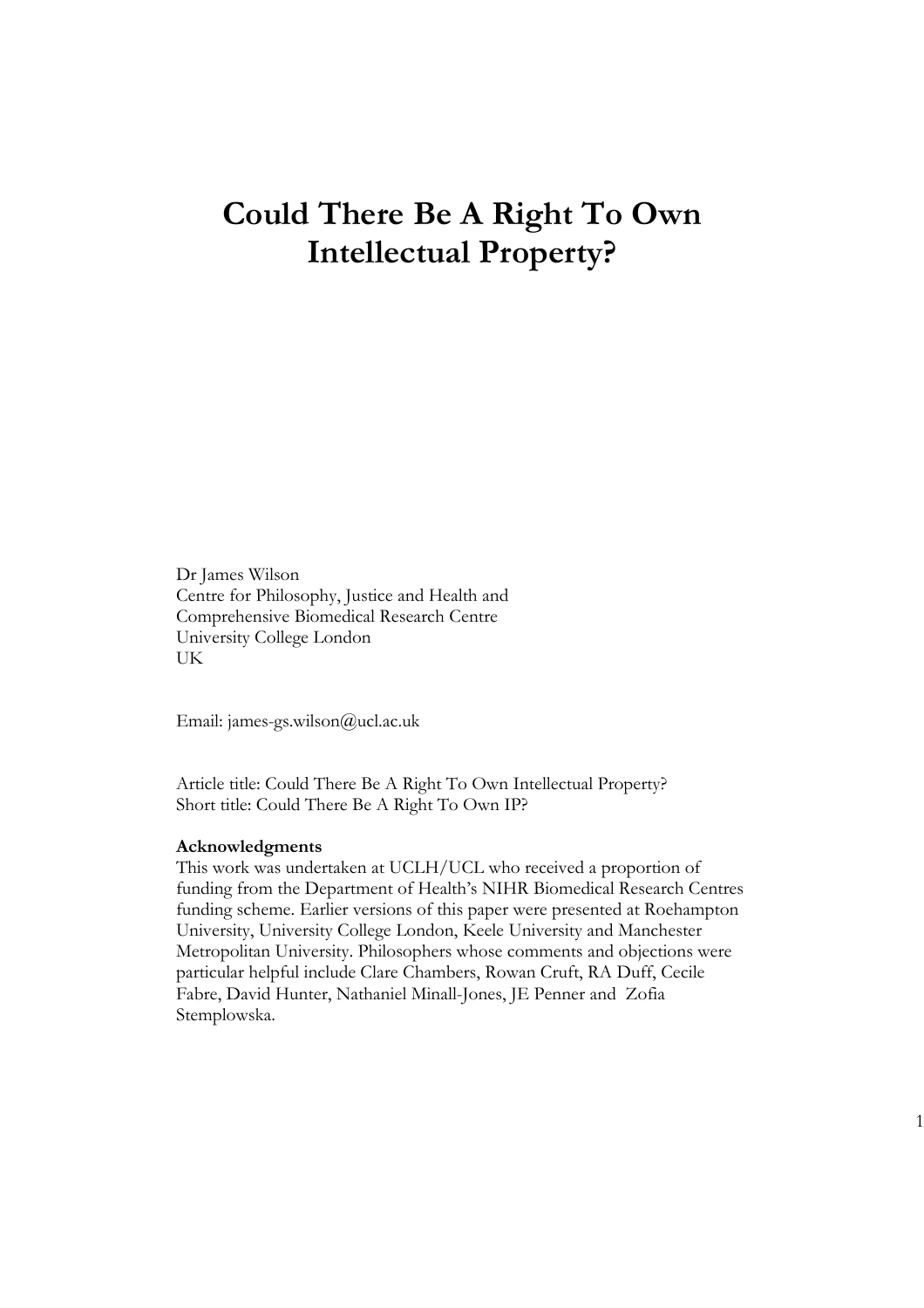# **Could There Be A Right To Own Intellectual Property?**

## **Abstract**

Intellectual property typically involves claims of ownership of types, rather than particulars. In this article I argue that this difference in ontology makes an important moral difference. In particular I argue that there cannot be an intrinsic moral right to own intellectual property.

I begin by establishing a necessary condition for the justification of intrinsic moral rights claims, which I call the *Rights Justification Principle.* Briefly, this holds that if we want to claim that there is an intrinsic moral right to  $\varphi$ , we must be able to show that (a) violating this right would typically result in either a wrongful harm or other significant wrong to the holder of the right, and (b) the wrongful harm or other wrong in question is independent of the existence of the intrinsic right we are trying to justify.

I then argue that merely creating a new instance of a type is not the kind of action which can wrongfully harm the creator of that type. Insofar as there do seem to be wrongs involved in copying a published poem or computer program, these wrongs presuppose the existence of an intrinsic right to own intellectual property, and so cannot be used to justify it. I conclude that there cannot be an intrinsic right to own intellectual property.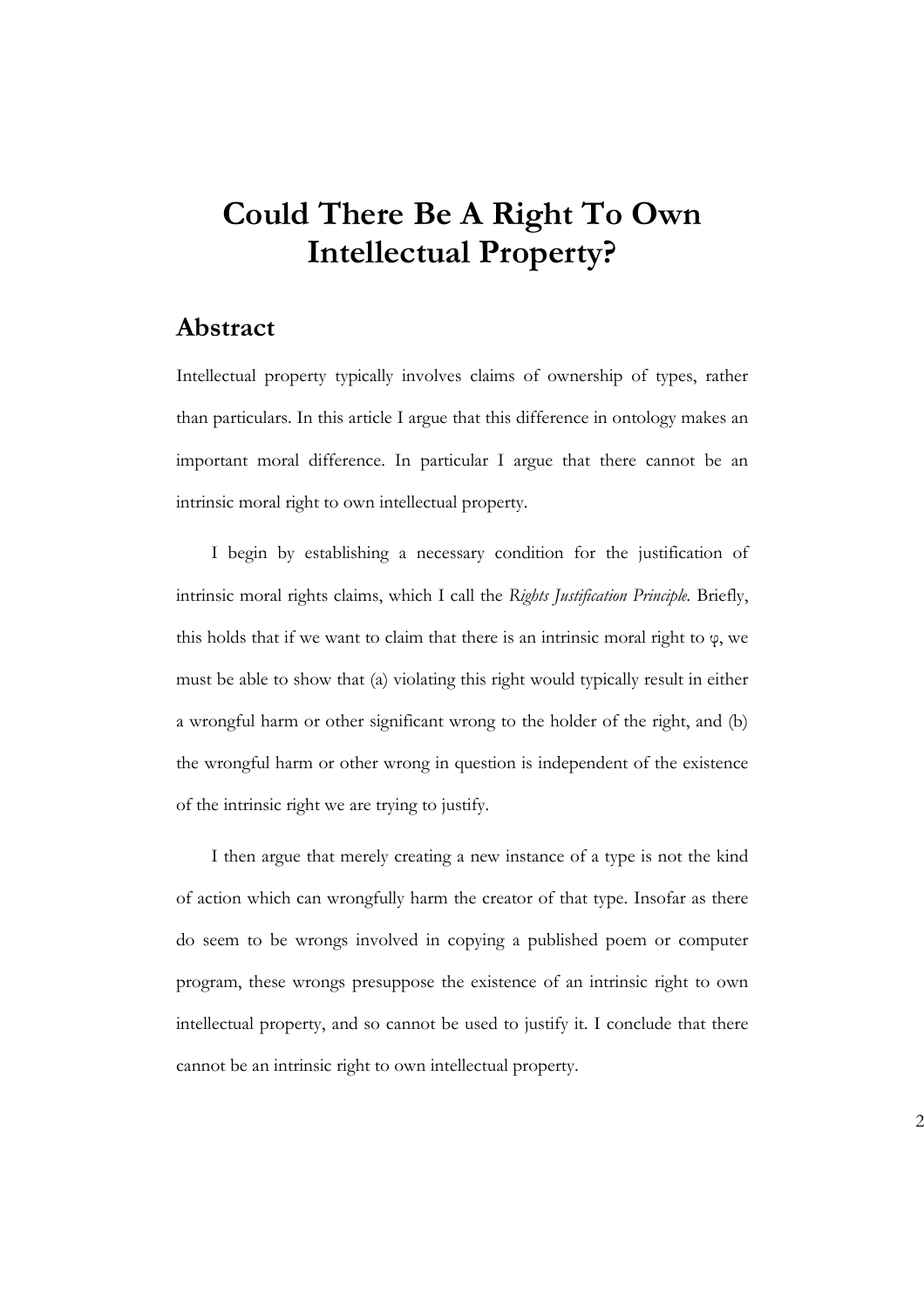## **I Introduction**

Recent history has seen a huge increase in claims of private ownership of intellectual property. Intellectual property regulations apply to more types of entities, are more restrictive of what may be done with those items to which they apply, and are longer lasting than ever before.<sup>1</sup>

Intellectual property is philosophically interesting as it typically involves claims of private ownership of types, rather than (as in more familiar cases of ownership) tangible particulars.<sup>2</sup> If I own a bag of rice, or a table, then my property right extends over only that particular bag of rice, or that particular table, but if I own the patent to a particular way of constructing a motor, then (whilst the patent lasts) I have a right which extends over all token motors of the type claimed in my patent. Similarly, copyright gives the novelist rights over

<sup>1</sup> To take just the case of copyright, copyright restrictions have gradually expanded from a very minimal conception which ruled out only directly copying the work in question and did not even cover translations of the work, to a conception which covers much broader areas such as the "look and feel" of a computer program. At the same time, copyright has been extended from seven years (in the reign of Queen Anne) to the current 70 years after the author's death, and there is now a serious movement to make copyright perpetual. For a good overview of some of these changes, see Fisher (1999).

<sup>&</sup>lt;sup>2</sup> Types are abstract objects of which there can be multiple concrete instances. Instances of types are usually referred to as tokens. For instance, the \$1 bill is a type, of which there are three tokens in my wallet.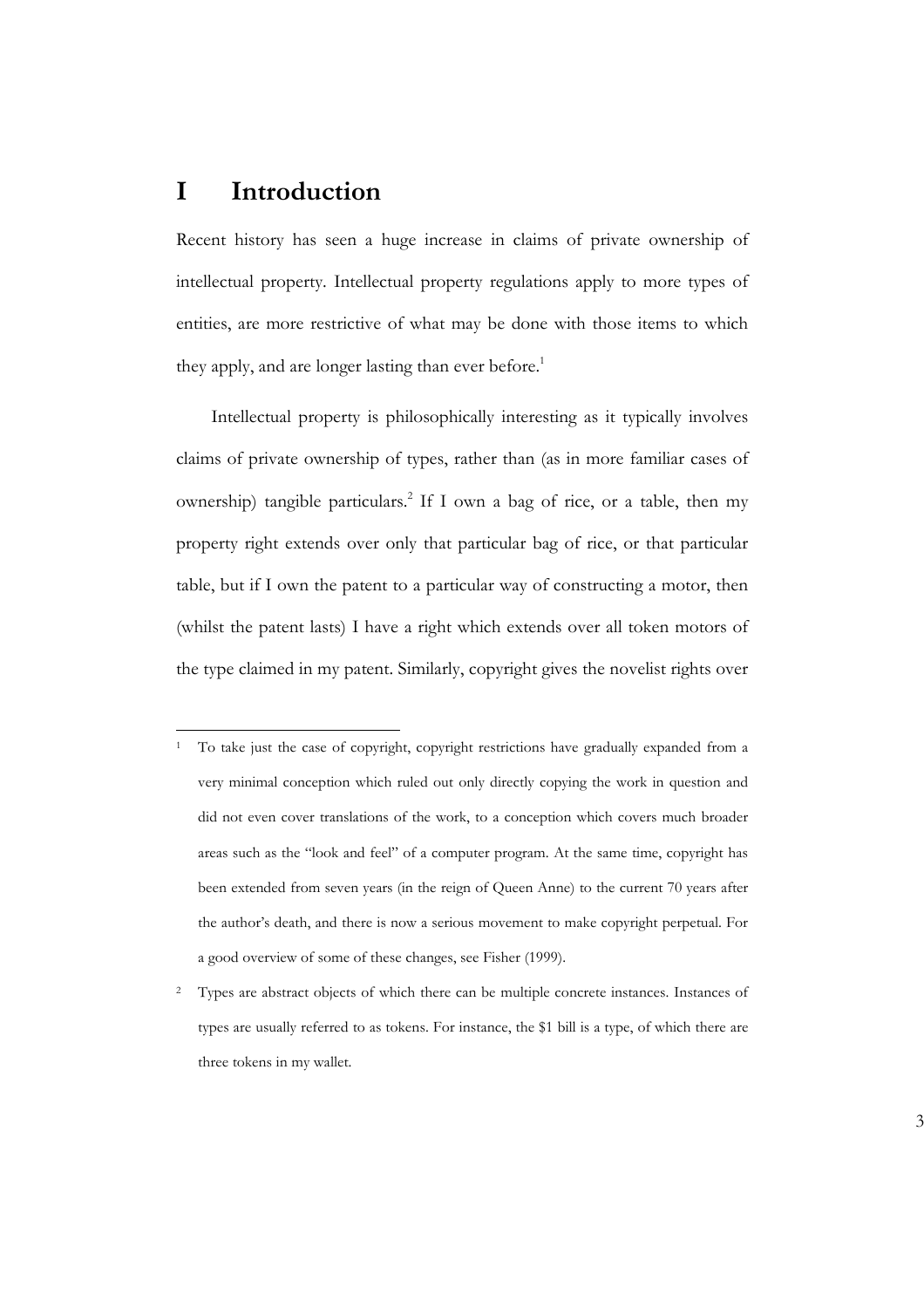that novel considered as a type, and it is in virtue of these legal rights that there are certain things that it would be illegal for you to do with your token copy of the novel (such as running off copies of it to give to all to your friends).<sup>3</sup>

<sup>3</sup> Not all intellectual property involves the ownership of types. Trade secrets are usually classed by lawyers under the heading of "intellectual property", but they do not involve (or do not obviously involve) the ownership of types. For example, Kentucky Fried Chicken could claim the Colonel's Special Sauce as a trade secret, and prosecute any employee who published the recipe. But under trade secrets law, they would have no claim against someone who reverse engineered the special blend of herbs and spices, or against someone who independently came up with the same recipe. So the rights bestowed by having the trade secret seem to be best thought of as confined to the *particular token recipe as written down and kept secret,* rather than, for example the *type* of recipes which combine *these* special herbs and spices in these quantities. My interest in this article is in the ownership of intellectual property insofar as it involves the ownership of types, so I shall not consider trade secrets any further.

Note also that copyright (similarly to trade secrecy) does not apply to *all* tokens of the relevant type, only those which have an appropriate causal history. In the case of copyright, the requirement is that the creation must have been influenced by the type which is copyrighted. Of course it is a difficult question (both philosophically and legally) to work out what counts as the relevant type. But I shall leave this question on one side here, and I also leave on one side issues which arise in aesthetics about whether we should think of all artworks as types. (Some argue that paintings are particulars which are inextricably bound up with the causal history of their creation. On this view, an atom-for-atom identical copy of the Mona Lisa would not be a new instantiation of the type Mona Lisa, but a separate work which looked identical to the actual Mona Lisa. I shall not enter this

4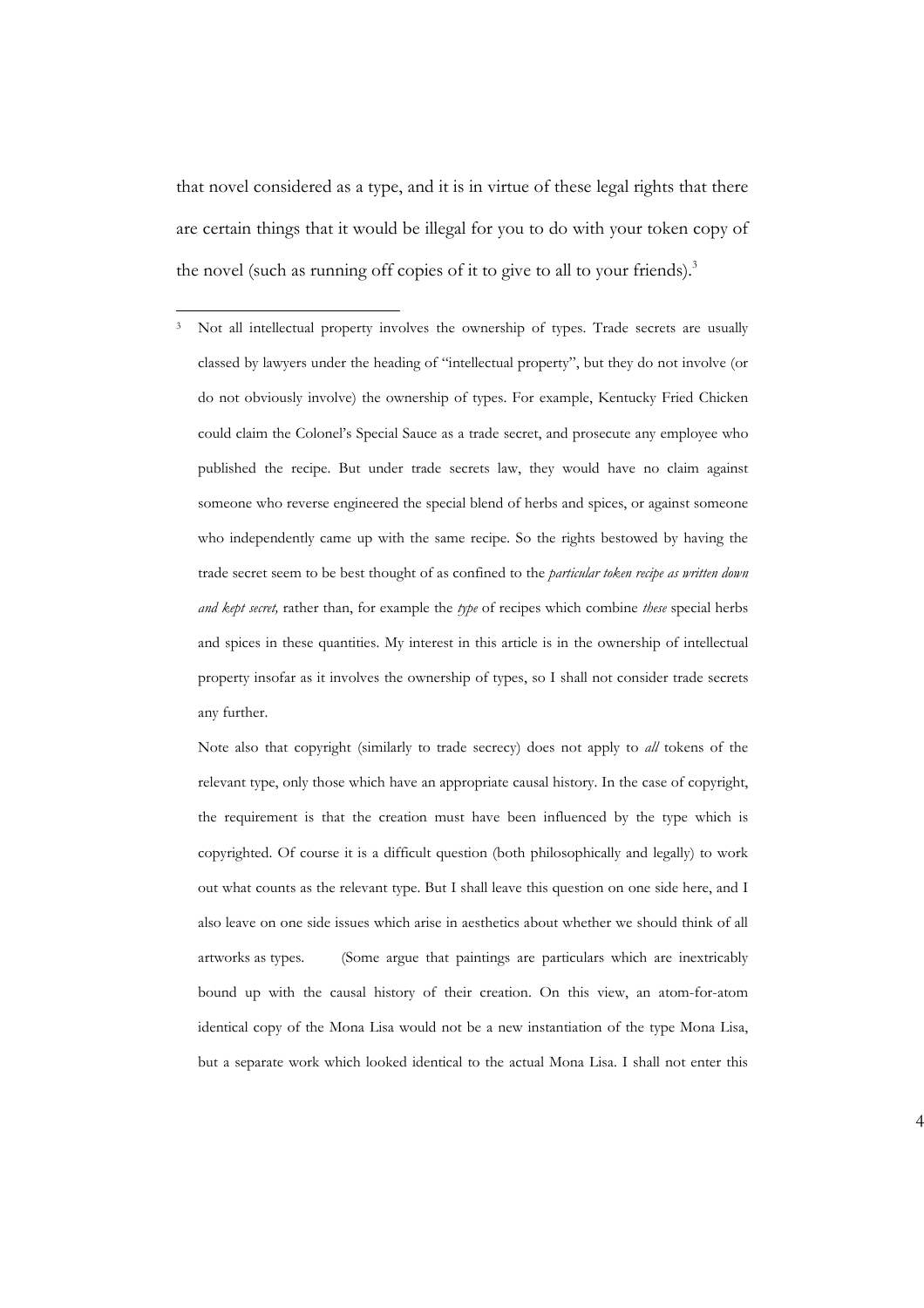There is a long tradition of philosophical thinking about the nature of rights to own tangible particular objects. But the nature of rights to own intellectual property has received much less philosophical attention. In this article, I shall argue that regardless of what we might want to say about moral rights to own private tangible property such as land, or cars or toothbrushes, there cannot be a moral right to own private intellectual property. Hence if the argument of this article is sound, legal rights to own intellectual property cannot be justified by the appeal to the moral right to own intellectual property, for there can be no such right. To put the point in terms of an old distinction, unauthorised use of intellectual property can only ever be a *malum prohibitum*, and never a *malum in se:* unauthorised use of intellectual property is not wrongful where it has not been prohibited.<sup>4</sup>

This conclusion is not new. For example, Thomas Jefferson expressed the same thought as follows: "Inventions then cannot, in nature, be a subject of

debate here, but I should point out that if we determine that an artwork is better thought of as a particular than as a type, this would seem to weaken rather than strengthen the claim that the author should have ownership rights over a type.)

Where something is *mala in se*, we say that it would be wrong whether or not there was a law against it – for example, murder or rape – and that the law merely aims to declare publicly this wrongness. However something that is merely *mala prohibita* would be morally permissible were it not for the fact that it is illegal. For more on this distinction and its contemporary relevance, see Duff (2002).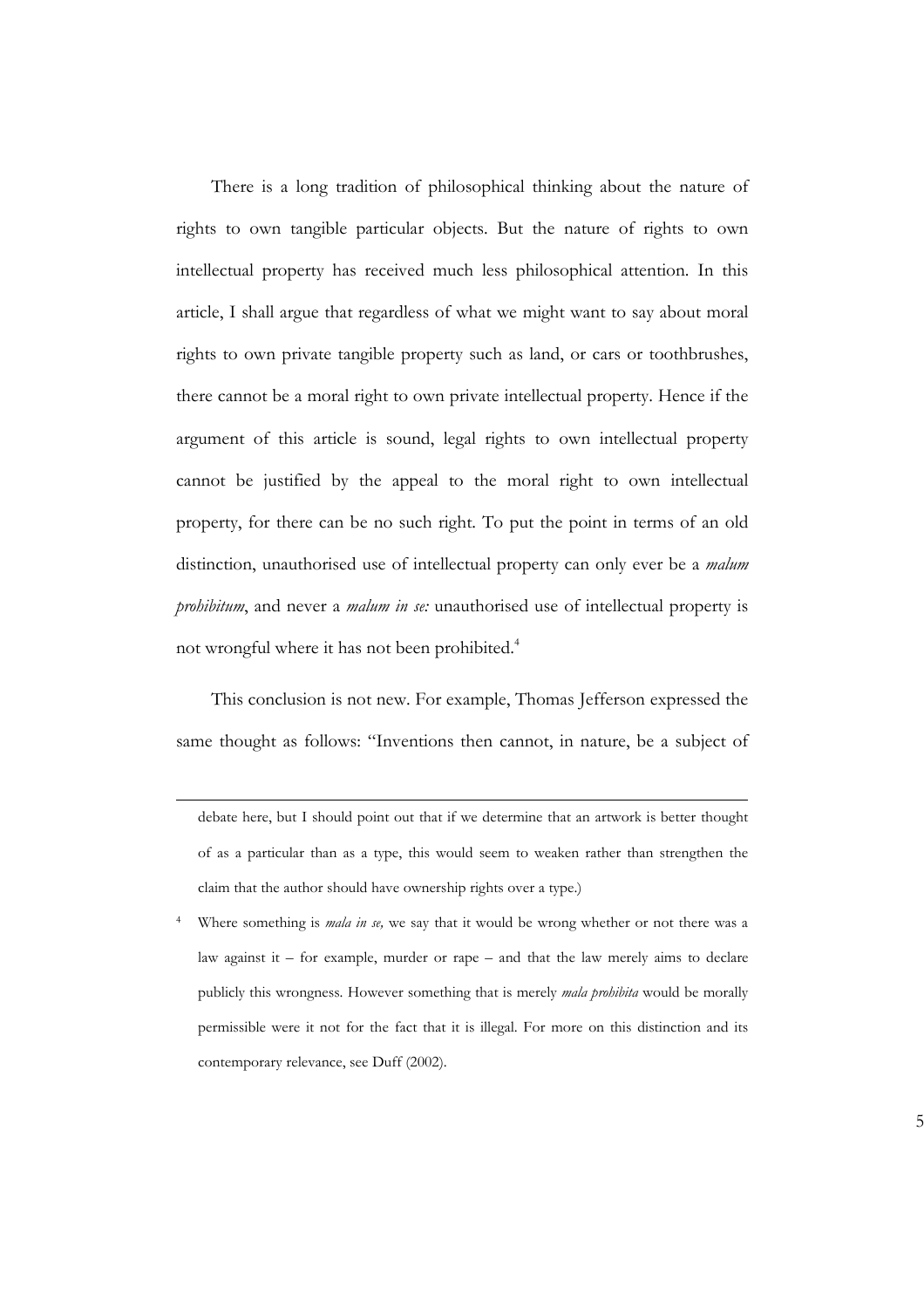property. Society may give an exclusive right to the profits arising from them, as an encouragement to men to pursue ideas which may produce utility, but this may or may not be done, according to the will and convenience of the society, without claim or complaint from anybody."<sup>5</sup> What is new is the argument I put forward for this conclusion: an argument which will also illuminate more generally what it is for moral rights to be justified.

## **II Clarifications and Definitions**

Before we can get to the argument for why there cannot be a moral right to own intellectual property, I need to say a bit more by way of clarification about the concepts of *ownership, intellectual property,* and *moral rights*. I am not aiming to say anything controversial in this section. In fact I am hoping to do quite the opposite. Insofar as is possible, I shall aim to remain neutral between major conceptions of ownership, intellectual property and moral rights, so that the argument in section 3 does not presuppose any controversial claims, and hence beg the question against those who would want to argue that there is a moral right to own intellectual property.

### **A Ownership**

In this article we are interested in whether there could be a moral right to

<sup>5</sup> Jefferson (1813).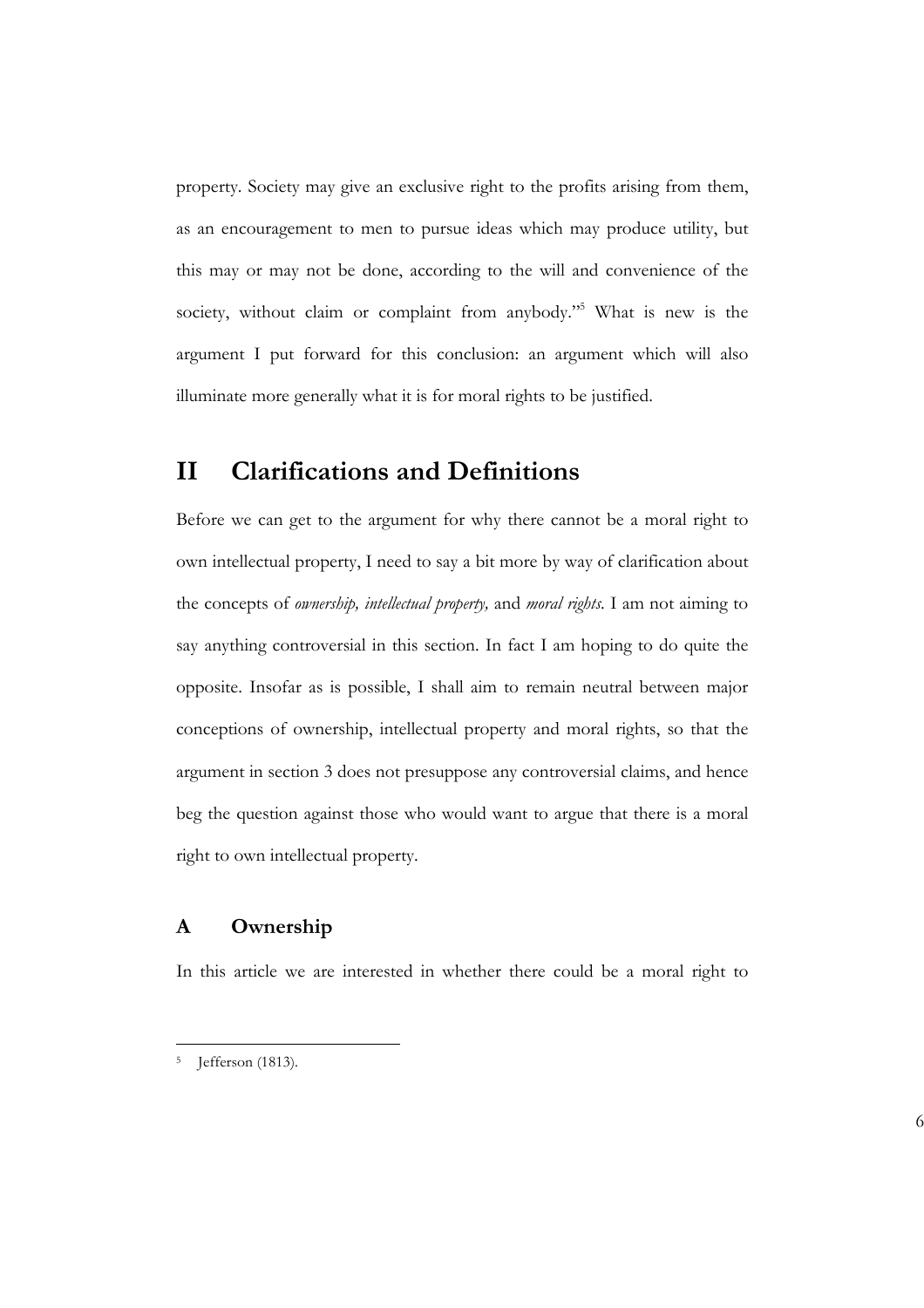*private* ownership of intellectual property.<sup>6</sup> The idea of ownership is itself, of course complex and controversial.<sup>7</sup> However, nothing in the argument I am going to make turns on how we resolve these controversies. For the purposes of my argument we can adopt the following conception of ownership:

An individual has rights of ownership in relation to some resource if she has (R1) the right to use that resource (to do any of the things that, generally speaking, one may use resources to do in that society),  $(R2)$  the right to exclude others from its use, occupancy and possession, and (R3) the power to transfer these rights to others by way of gift, sale or bequest.<sup>8</sup>

Waldron (1988) argues that we should begin our account of property by distinguishing between the ideas of property and ownership per se, and the ideas of private ownership, and private property. This is because the idea of private property and the idea of private ownership do not exhaust the possibilities for accounts of ownership and of property. For there are other ways in which ownership could operate. Waldron considers two: common property and collective property. A resource is common property if its use is "governed by rules whose point is to make them available for use by all or any members of the society," whereas it is collective property if "the community as a whole determines how [it is] to be used." (Waldron 2004) Private property differs from these in that something is private property if a particular individual (or firm) has the power to decide how it is used. Henceforth, when I talk simply of "property", I shall mean private property.

<sup>7</sup> See for example Honoré (1961), Ackerman (1977) and Christman (1994).

<sup>8</sup> Waldron (1993a, pp. 194-5).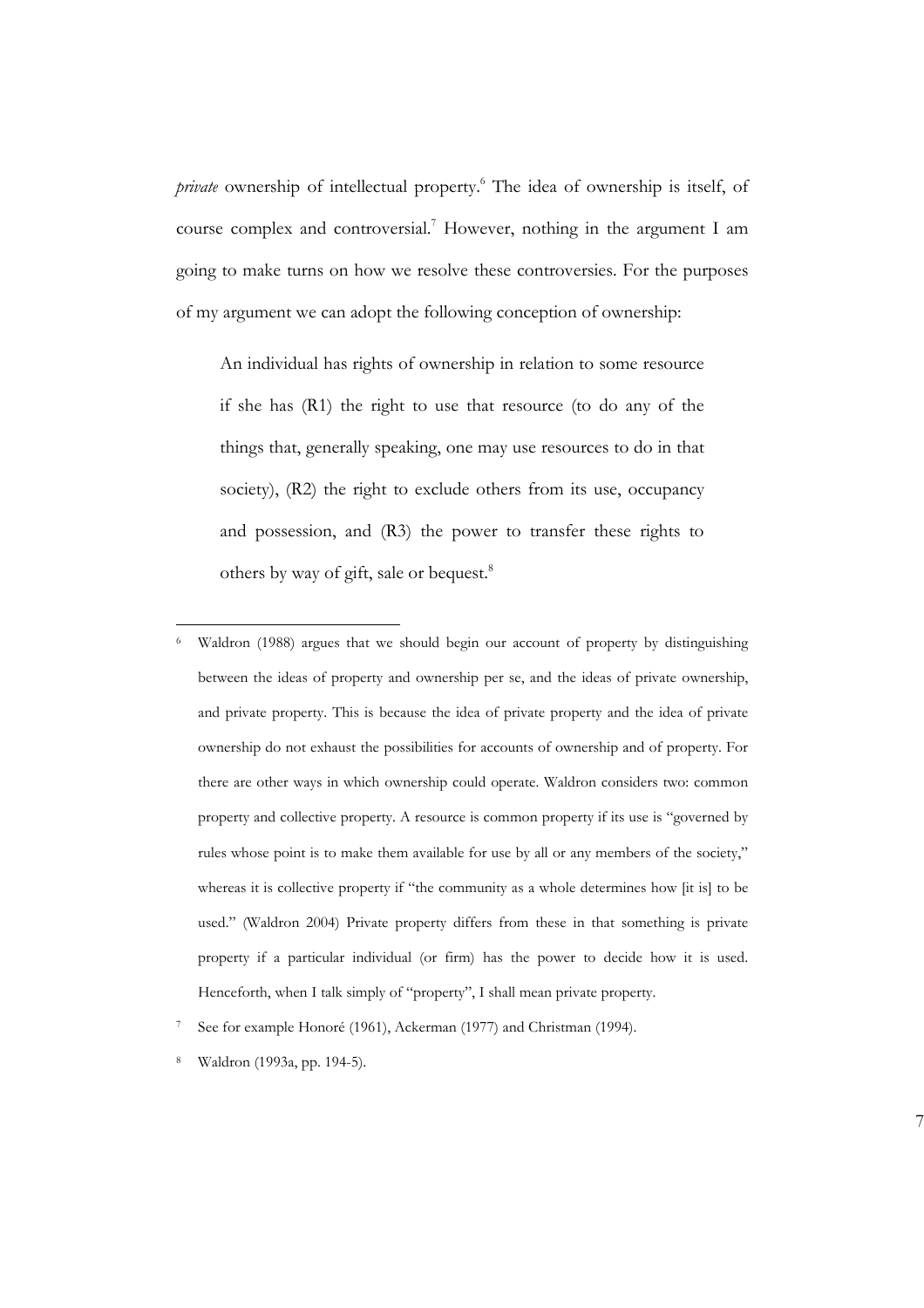When we're thinking of rights of private ownership, the key thing we need to justify is R2. This is especially the case when we are thinking of intellectual property, for as we shall see, it is a general feature of intellectual property goods that everyone can enjoy (R1), the right to use that resource, without the resource in question being degraded. And hence any "tragedy of the commons" type reasons there may be for favouring private ownership of physical resources over common ownership of them cannot apply. The genre we should think of sharing intellectual property in terms of is, if anything comedy.<sup>9</sup> I shall not consider R3 separately. My argument will entail that where a work is already published, no one could have a moral right to R2, and that hence everyone has a moral right to R1. R3 then becomes largely redundant, as everyone has the liberty to create their own copies.<sup>10</sup>

<sup>9</sup> For the original argument as relates to a physical commons, see Hardin (1968), and for the differences when it comes to intellectual property, see Rose (1986). Landes and Posner (2003) have argued that works released into the public domain may suffer from congestion externalities, and that the underlying work may be better husbanded by restricting access to it rather than allowing free access. Their examples involve cases where a trademark (such as Mickey Mouse) could reduce in value because of brand dilution. However, Landes and Posner's argument is directed to the question of how we should create an optimal system of incentives for the production of intellectual property, and does not touch on the issues of entitlement and moral rights with which this paper is concerned, so I shall leave it on one side.

<sup>10</sup> R3 would not be completely redundant, as some people might be prevented from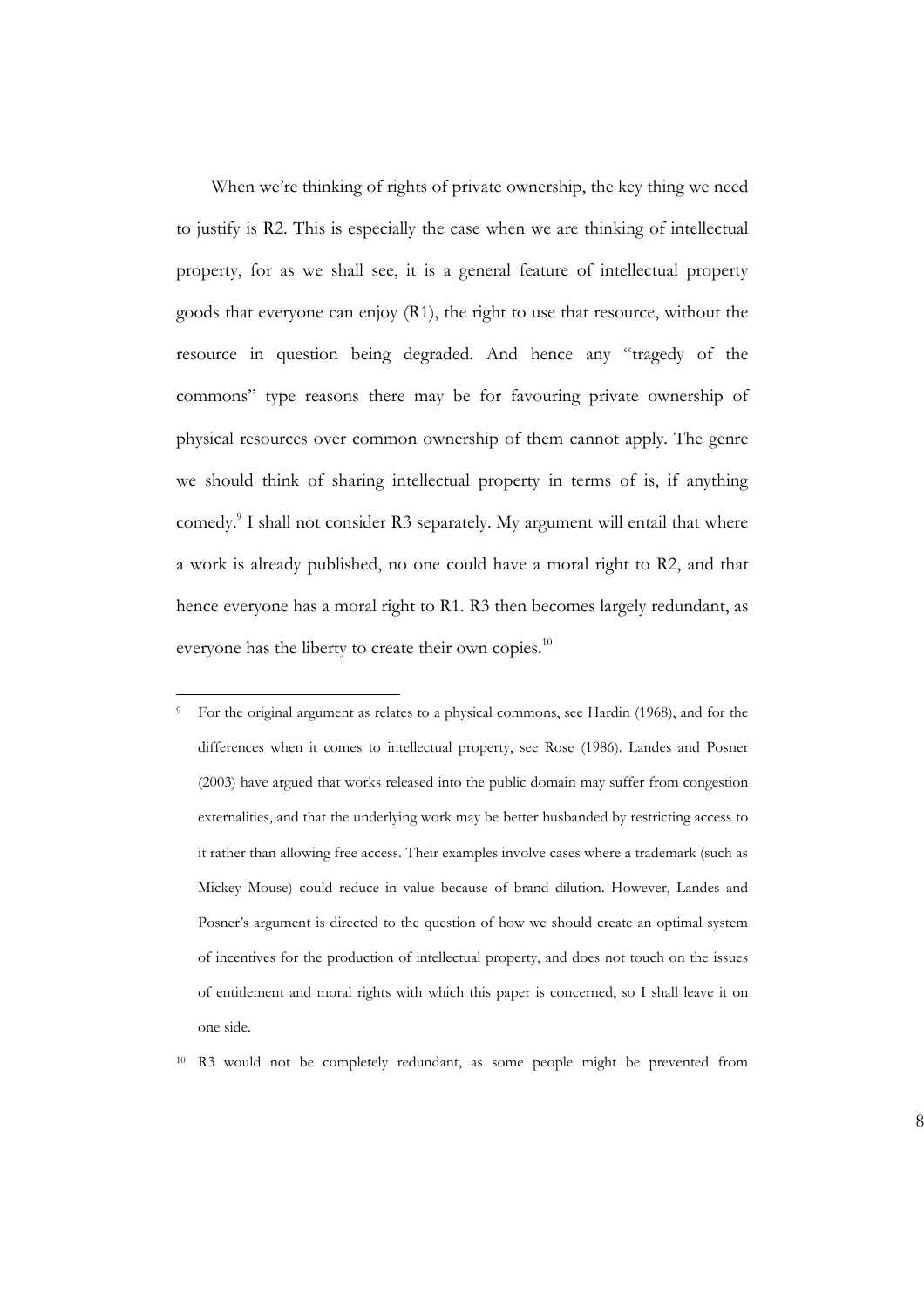I shall assume that, at least insofar as we are talking about *intellectual* property, rights should be conceived of as rights *in personam,* i.e. as fundamentally person-to-person rights, by which the owner has a set of rights against other persons not to be interfered with in respect of the usage of the thing owned, rather than as rights *in rem* (as person-to-thing rights to the thing owned, with which nonowners have a duty not to interfere). This is a controversial claim if taken as a claim about ownership in general.<sup>11</sup> However, it is not controversial as a claim about ownership of intangible property. For it is implausible to account for ownership of intangibles such as an Arsenal season ticket, a timeshare on a holiday home, or a set of share options, as rights *in rem*: the things owned are abstract rather than a concrete, and also depend for their very existence on certain other socially constructed norms, so it is difficult to make sense of what the "thing" is which the right is supposed to range over in any way other than as a set of rights against other persons.

If these considerations are persuasive in making us think that ownership

exercising their R1 liberty by not owning the machinery necessary to make copies. In such cases, allowing someone who was able to create copies to transfer them to others could be a significant liberty.

<sup>11</sup> Hohfeld (1919, pp. 68-73) famously claims that *all* rights are in fact rights *in personam*, and so a fortiori rights bestowed by ownership must be. However, Honoré (1961) argues that we should see ownership as involving rights *in rem*. For a more recent Hohfeldian account of property rights as rights *in personam*, see Eleftheriadis (1996).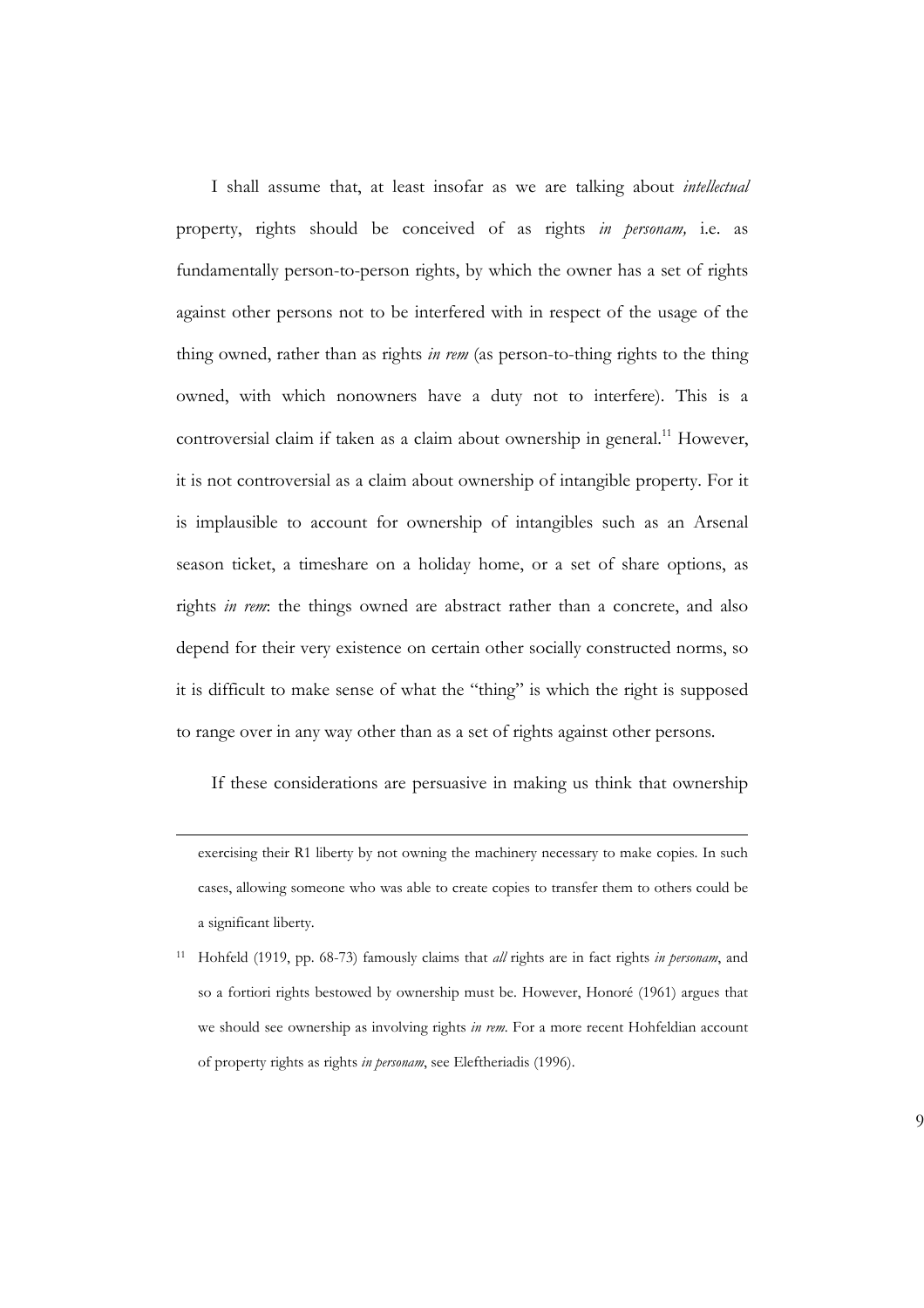of intangible objects in general should be thought in terms of rights *in personam*, then *a fortiori* we should think of ownership of intellectual property in this way. For the objects of intellectual property are not only abstract and socially mediated (like the timeshare or share option), but in addition are types rather than particulars. This makes it even more difficult to think of ownership of intellectual property in terms fundamentally of a relationship between the owner and a thing, rather than as fundamentally a set of rights against others with respect to a particular type.<sup>12</sup>

Whether we accept that we should think of intellectual property rights as rights i*n personam*, or if we attempt (heroically) to conceive of them as rights *in rem*, we must be mindful of the fact that we need to justify the right to those whose freedom is restricted by it. Rights to own intellectual property entail (or are constituted by) rights against others to prevent them from doing certain things; hence the primary people to whom the right needs to be justified are those who are prevented from doing what they would otherwise be able to

<sup>12</sup> Even Honoré seems somewhat sceptical of the claim that we could explain ownership of intellectual property in terms of rights *in rem*. Oddly enough though he seems to prefer to doubt that the concept of ownership can properly be applied to intellectual property than to consider whether ownership here might be better thought of in terms of rights *in personam*: "it may be said that the notion ownership applies to copyrights in an extended and somewhat weaker sense than that in which it applies to material objects and interests in them." (Honoré 1961, p.131, and see further pp. 131-3).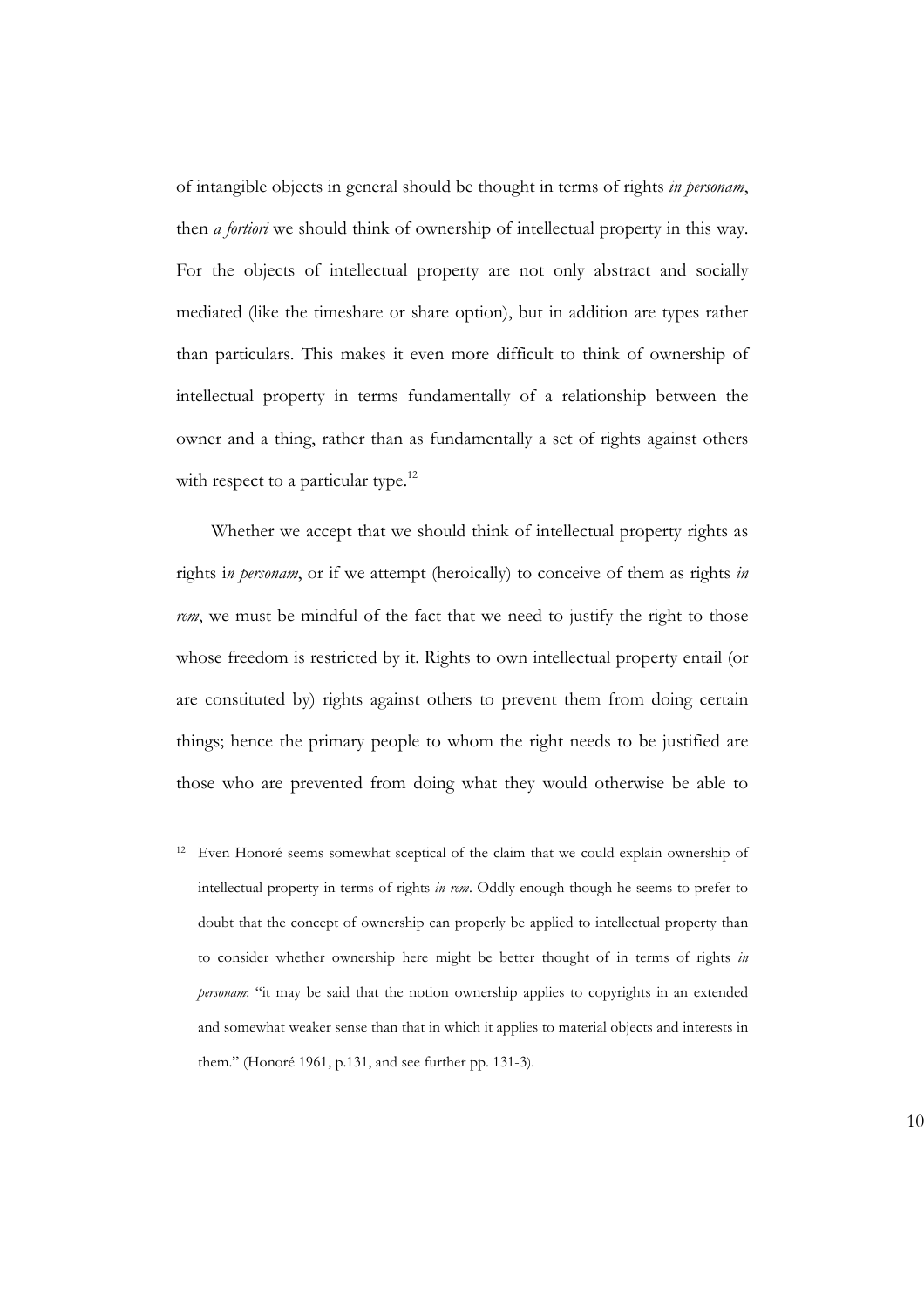$do.<sup>13</sup>$ 

#### **B Intellectual Property**

Intellectual property is a catchall term that covers all the different ways in which ideas can be owned under the law. Intellectual property includes (amongst other things) copyrights, patents, design rights, trademarks, database rights, trade secrets and plant breeders' rights. And clearly there are morally significant differences between the ways in which these operate: patents only hold for twenty years, copyright lasts for the author's death plus 70 years, whilst trademarks such as the Nike swoosh or the McDonald's "Golden Arches" can be continually renewed, and so effectively last forever. Moreover, what it is that the possession of the intellectual property right entitles you to also differs: a trademark confer a right to prevent other traders from using the same or similar signs on their goods. Copyright confers a right on creators of original works to prevent others from copying the expression of ideas in a work. But copyright does nothing to prevent someone from publishing a work that is very similar to one that is already existing, so long as they were not

<sup>&</sup>lt;sup>13</sup> As Waldron puts it, "Since it is R2 that gives the bundle of rights its private flavour, this is what our attention should be arrested by when we are attempting to justify private ownership. The distinctive thing about the institution is not that it allows individuals to use things, but that it allows individuals to exclude others from the use of things, and imposes on those others a duty to respect that exclusion." (1993a, p. 195)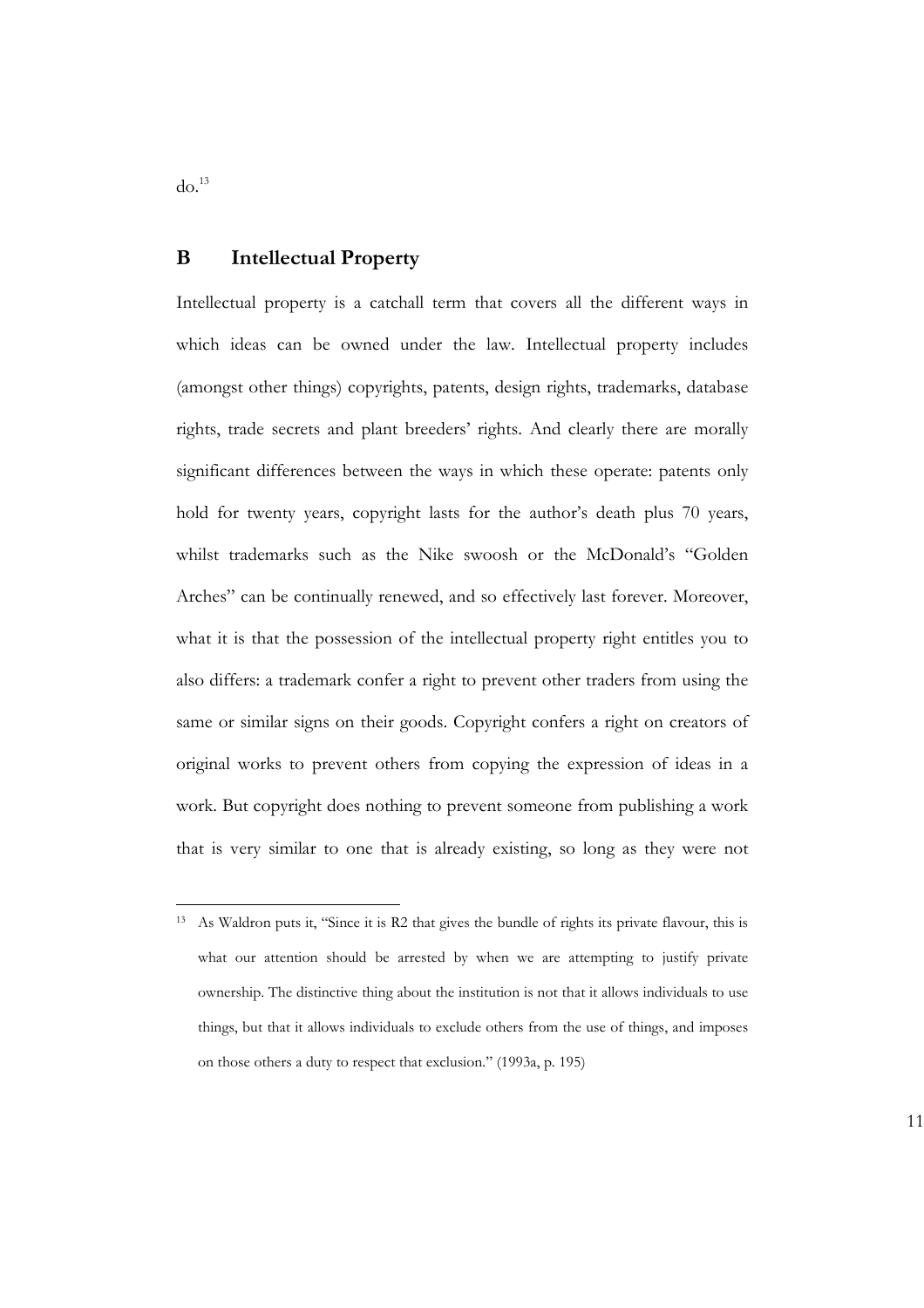influenced by this work. Patents on the other hand offer a much wider protection: patents cover most commercial uses of the patented invention, and having stumbled upon the invention separately is no excuse.

Whilst these differences between types of intellectual property will be morally (and philosophically) significant in many contexts, for the purposes of this article we can abstract from all these differences, as we are interested in what they all presuppose: the idea that types, rather than particulars can be privately owned. It is this underlying claim that there could be a moral right to privately own types that is the is the subject of my critique.

### **C Moral rights**

When discussing intellectual property, the term "moral rights" is ambiguous between (a) rights which have a moral as opposed to a merely legal justification, and (b) rights which accrue particularly to authors, such as the right of attribution and the right not to have one's work bowdlerised. I shall reserve the term 'moral rights' for rights with a moral as opposed to a legal justification. I shall refer to rights of attribution and integrity as *author's rights.*

We can distinguish between intrinsic and instrumental moral rights. Intrinsic moral rights are those which are justified by features of the intrinsic moral right holder which are morally important to protect, or serve, when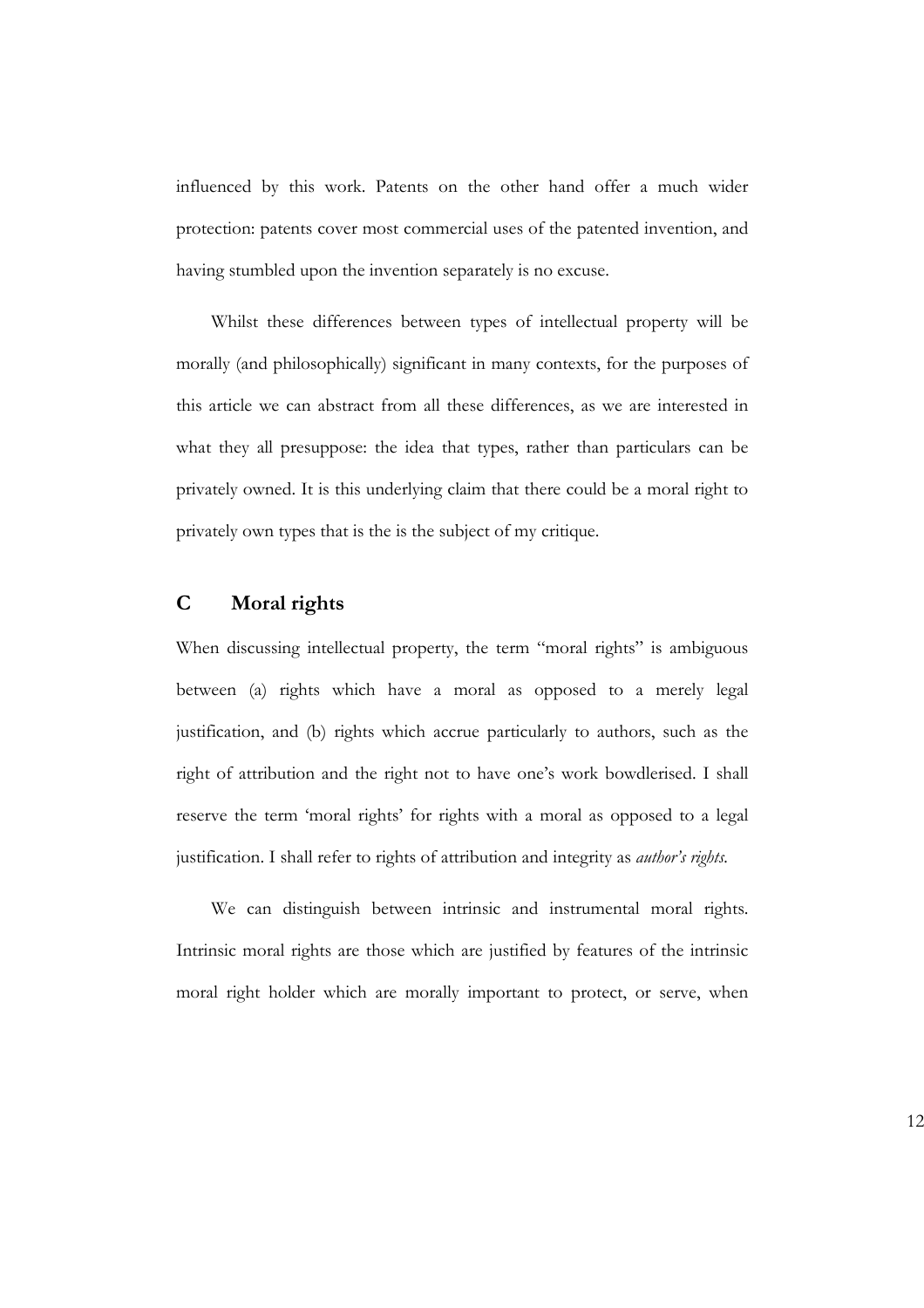considered on their own.<sup>14</sup> Instrumental rights are those which are justified by something other than features of the moral right holder which are morally important to protect, or serve, when considered on their own.<sup>15</sup>

Instrumental moral rights can come fairly cheaply. On a weak reading of instrumental moral rights, rights are simply tools whose purpose it is to promote morally valuable goals. On this view of moral rights, we need only commit ourselves to the following claim: given various plausible assumptions, we will tend to bring about a morally better world if we recognise the existence of at least some moral rights. On this weak rights instrumentalist view, even

<sup>14</sup> To fully spell out the idea of an intrinsic moral right would require rather more conceptual work. Cruft argues that a person's P has an intrinsic right R if and only if: "1. Some genuine feature F of P is of sufficient intrinsic importance on its own to constitute a powerful *pro tanto* reason in favour of P's holding a right that will protect, serve or in some other way ensure respect for  $F -$  and  $R$  is such a right. 2. This *pro tanto* reason is undefeated and hence R is justified." (Cruft 2006, p.154) However, the more intuitive statement in the main text will be sufficient for our present purposes.

<sup>&</sup>lt;sup>15</sup> If there are any intrinsic moral rights, it is plausible to think that the right not to be tortured is one. However, if there is a moral right for journalists not to reveal their sources, it seems that this must be an instrumental right, as there does not seem to be any particular feature of the individual journalist (who is the holder of the right) which is sufficiently important on its own to require that the journalist should have this right. It would be more plausible to think that it is the interests of the sources (and of broader society, which benefits from investigative journalism), which provide the justification for the right.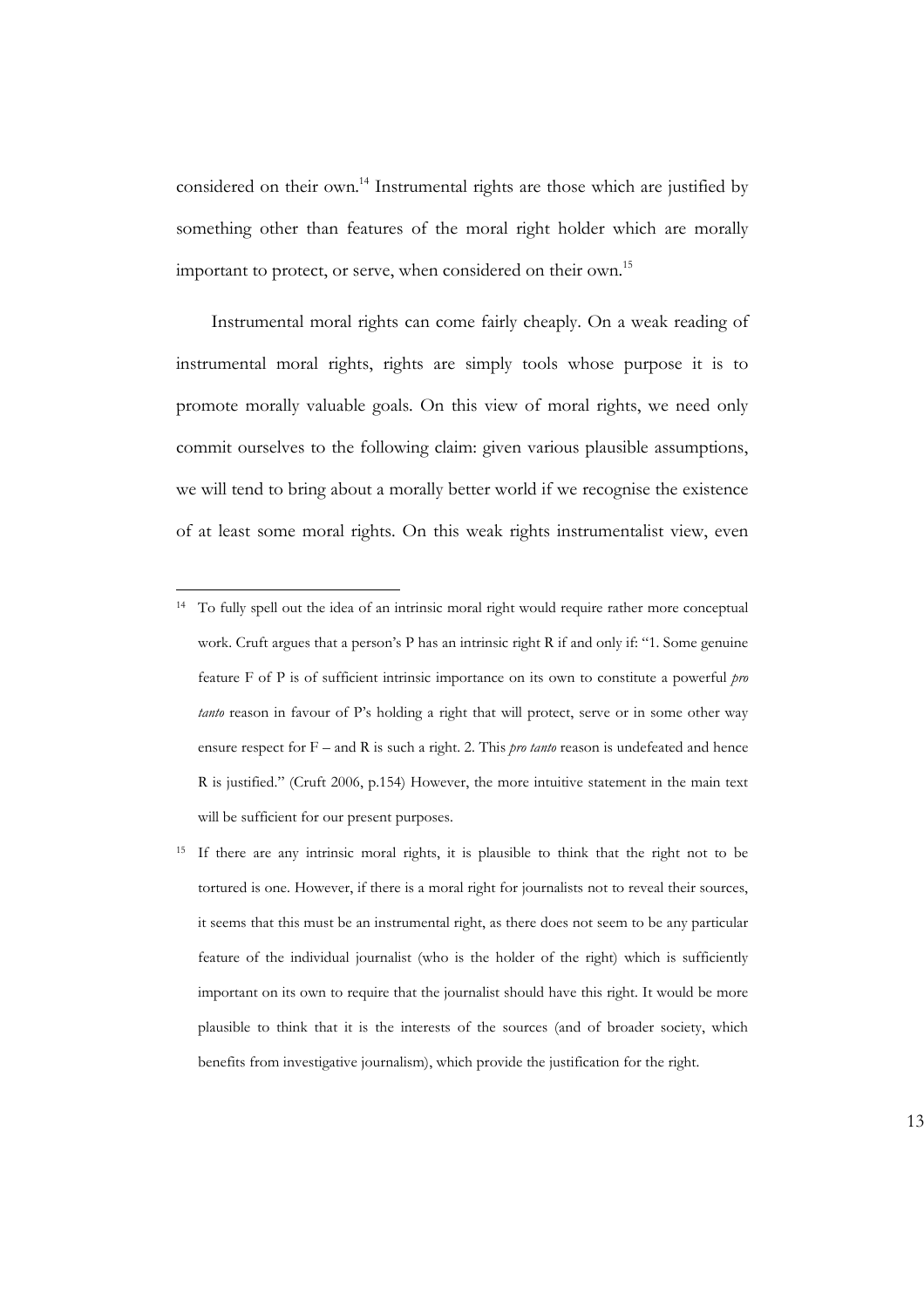Jefferson might count as believing in a moral right to own intellectual property, given that he thought that it would make the world go better if authors were incentivized to create more new works, "as an encouragement to men to pursue ideas which may produce utility."<sup>16</sup>

Intrinsic moral rights are much harder to come by, as they require us not just to make judgements about what sorts of protections will tend to make the world go better, but also axiological judgements about which interests or features (if any) of human beings are of sufficient moral importance to hold other moral agents to owe moral duties *to* the right holder in virtue of these interests or features. I am interested here in whether there could be an *intrinsic* moral right to own intellectual property, and am going to argue that there could not be.

<sup>16</sup> Jefferson (1813). Of course not all rights instrumentalists have such a weak conception of moral rights. Where weak rights instrumentalists such as Sumner (1987, 2000) see recognizing rights as a mere means to a further goal of bringing about the most good, strong rights instrumentalists, (such as Scanlon (1977), Sen (1982) or Dworkin (1984)) argue that we should in addition see rights being respected as one of the goals we should aiming at. My interest here is in views of moral rights which are sufficiently robust that they hold that the the moral right in question is there *for the sake of the moral right holder*. Some views which purport to be strong instrumentalist approaches to moral rights may go this far. In which case they will fall under the scope my argument. However, I shall assume that my argument only shows that there cannot be an intrinsic moral right to own intellectual property.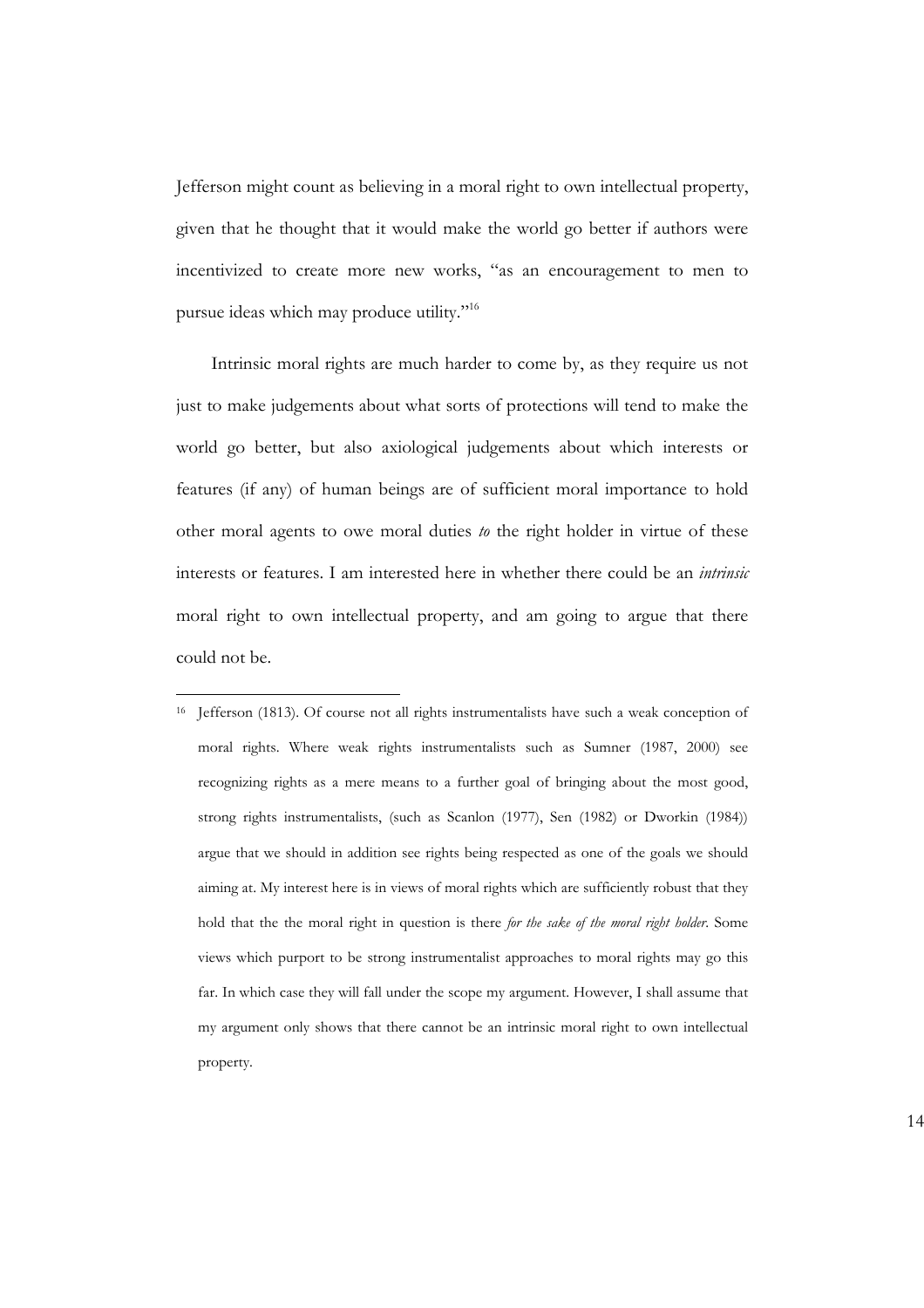It is plausible to think that the right to be free from torture, and the right to freedom of conscience might be intrinsic moral rights: for in both cases we can point to something of intrinsic moral importance (the vulnerable human body, whose integrity must remain substantially unviolated for the human person to be able to live a minimally decent life; the importance of being able to live one's life "from the inside", and to make one's own way in important decisions), which explains why it is appropriate to protect agents' choices or interests in a certain way. However, as we shall see in the next section, it is highly implausible to think that there could be an intrinsic right to own intellectual property.<sup>17</sup>

## **III The Master Argument against the moral right to own intellectual property**

In this section I lay out what I shall call the Master Argument against the existence of an intrinsic moral right to own intellectual property. The argument depends on two sub-claims: first, a claim about a particular property which intellectual property goods as a kind have, namely that they can be enjoyed

<sup>&</sup>lt;sup>17</sup> It is not obvious that there are any intrinsic moral rights at all; and clearly if there are no such rights, then my argument that there cannot be an intrinsic moral right to own intellectual property will be somewhat less interesting. But even if this turns out to be the case, it will be interesting to see that there is a sound *a priori* argument against an intrinsic moral right to own intellectual property, rather than as in many other cases merely a lack of a good argument in favour of thinking that there is such a right.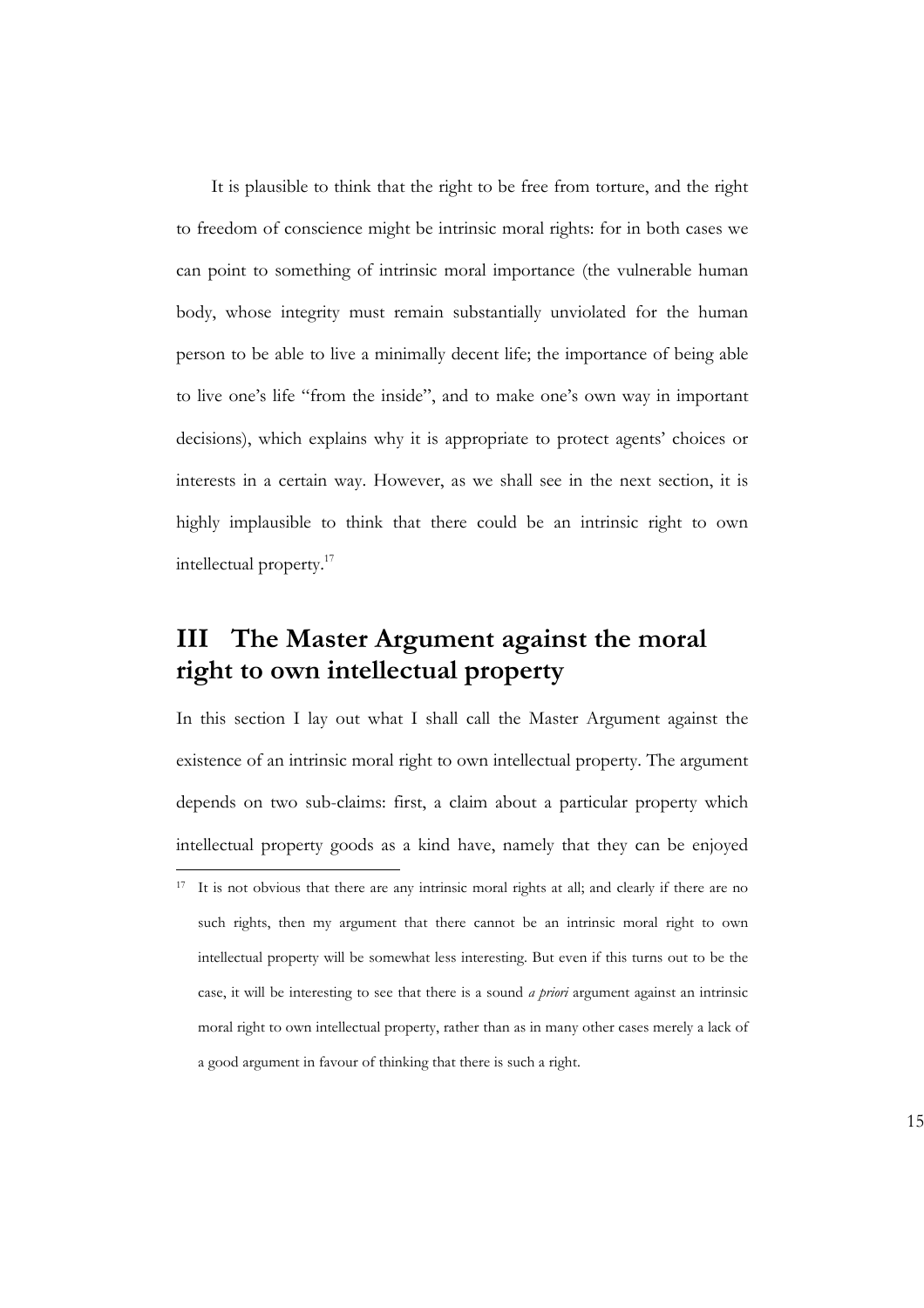nonrivalrously.<sup>18</sup> And second, a claim about the necessary conditions for the justification of intrinsic moral rights – namely that we cannot be justified in positing the existence of an intrinsic moral right to φ unless we can point either to some wrongful harm, or some other significant wrong which will typically occur to those whose putative moral right to  $\varphi$  is violated. I shall say a little more about each claim.

#### **A The nonrivalrousness of types**

Physical goods are rival: if two people sit on the same chair at the same time, it gets rather cosy, and clearly, the more people who want a slice of my cake, the less there is to go around. But intellectual property goods are nonrival: as many people as want can have a copy of a poem, or a computer program, and there is no difficulty in everyone singing the same song at the same time.<sup>19</sup>

This nonrivalrousness of intellectual property goods has important consequences for how we should view the justification of moral rights to own

<sup>18</sup> As I mentioned earlier, Landes and Posner (2003) argue that in certain circumstances overuse can dilute the value of a trademark or an artistic work. However, given that we are interested in the possibility of intrinsic moral rights, I shall leave this potential complication for the design of systems of incentives on one side.

<sup>&</sup>lt;sup>19</sup> There are some pieces of information, such as horse racing tips, which cannot be enjoyed nonrivalrously. I leave these cases on one side, and focus on cases where intellectual property goods are genuinely nonrivalrous.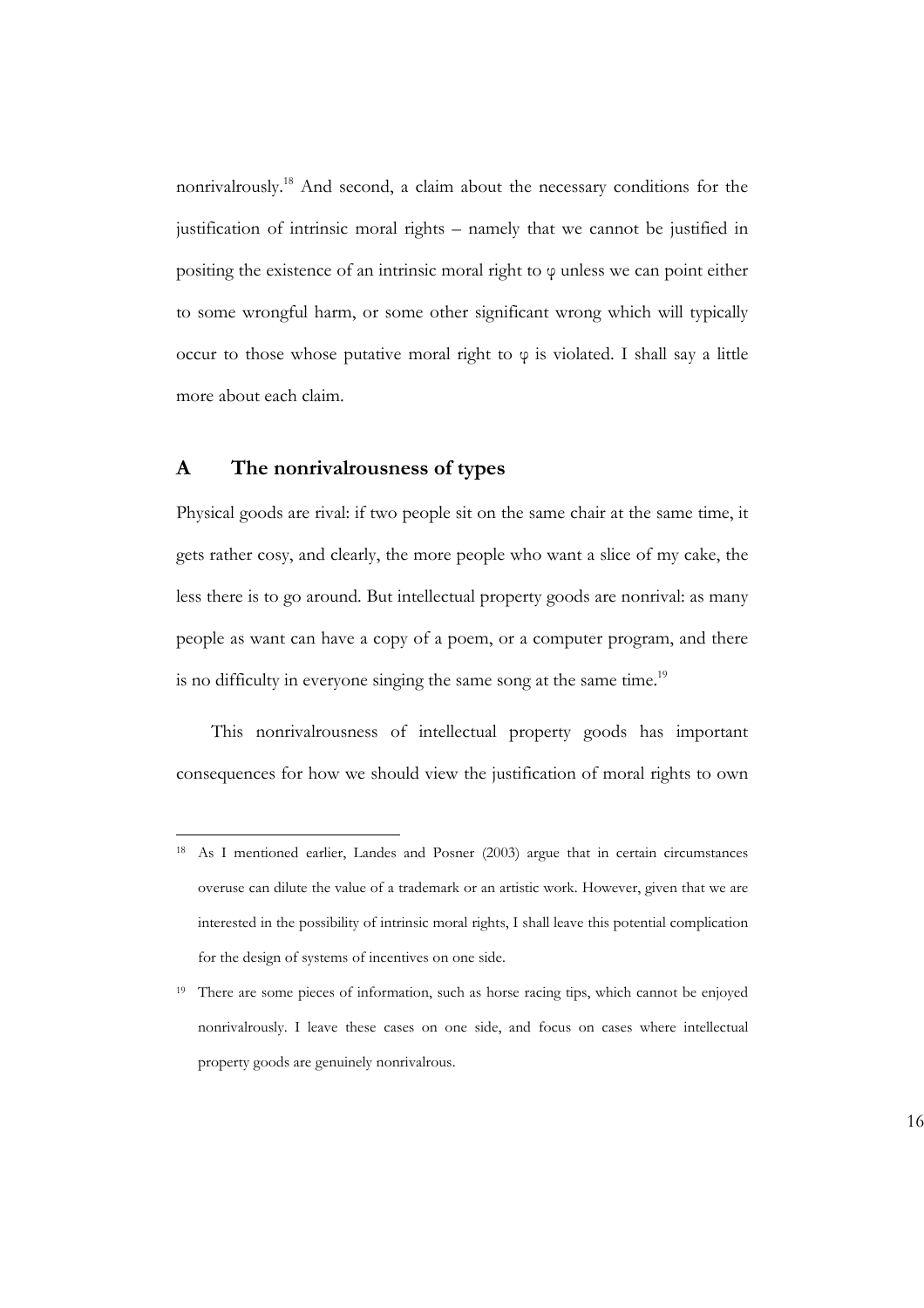them. For when we think of the justification of private physical property, two features are usually foremost: first, the kinds of things that we want to own are potentially *scarce* (that is, it is possible that there will not be a sufficient supply of them to meet the desires of everyone who might want them), and second they are *rival* (and so they can only derive their full usefulness for their owner if the owner is able to exclude others from them).<sup>20</sup> But each intellectual property good is nonrival, and so by its is nature abundant: there is no physical reason why each person should not make use of a particular idea. Insofar as there is a scarcity in the supply of a given song or computer program, this is due to us creating an artificial scarcity - turning what would otherwise not be a scarce good into one, by the establishment of enforcement mechanisms which make it possible to exclude people from access to the ideas in question.<sup>21</sup> Creating an artificial scarcity in this way has seemed morally suspect to writers since at least Grotius: "If any person should prevent any other person from taking fire from

<sup>20</sup> Classic examples would be food or land. For further on this point, see Shiffrin (2001).

<sup>&</sup>lt;sup>21</sup> However, suppose it were the case that there was an intrinsic moral right to own intellectual property. In this case, it might be thought a little misleading to claim that in default of enforcement mechanisms that there would be no scarcity in the supply of a particular song. For if I have the intrinsic moral right to exclude others from singing my song, this makes the song scarce in a morally significant sense, even if there would be no *physical* reason why everyone could not sing it without my permission. But given that I am about to argue that there is no such moral right, I shall not consider this counterfactual further.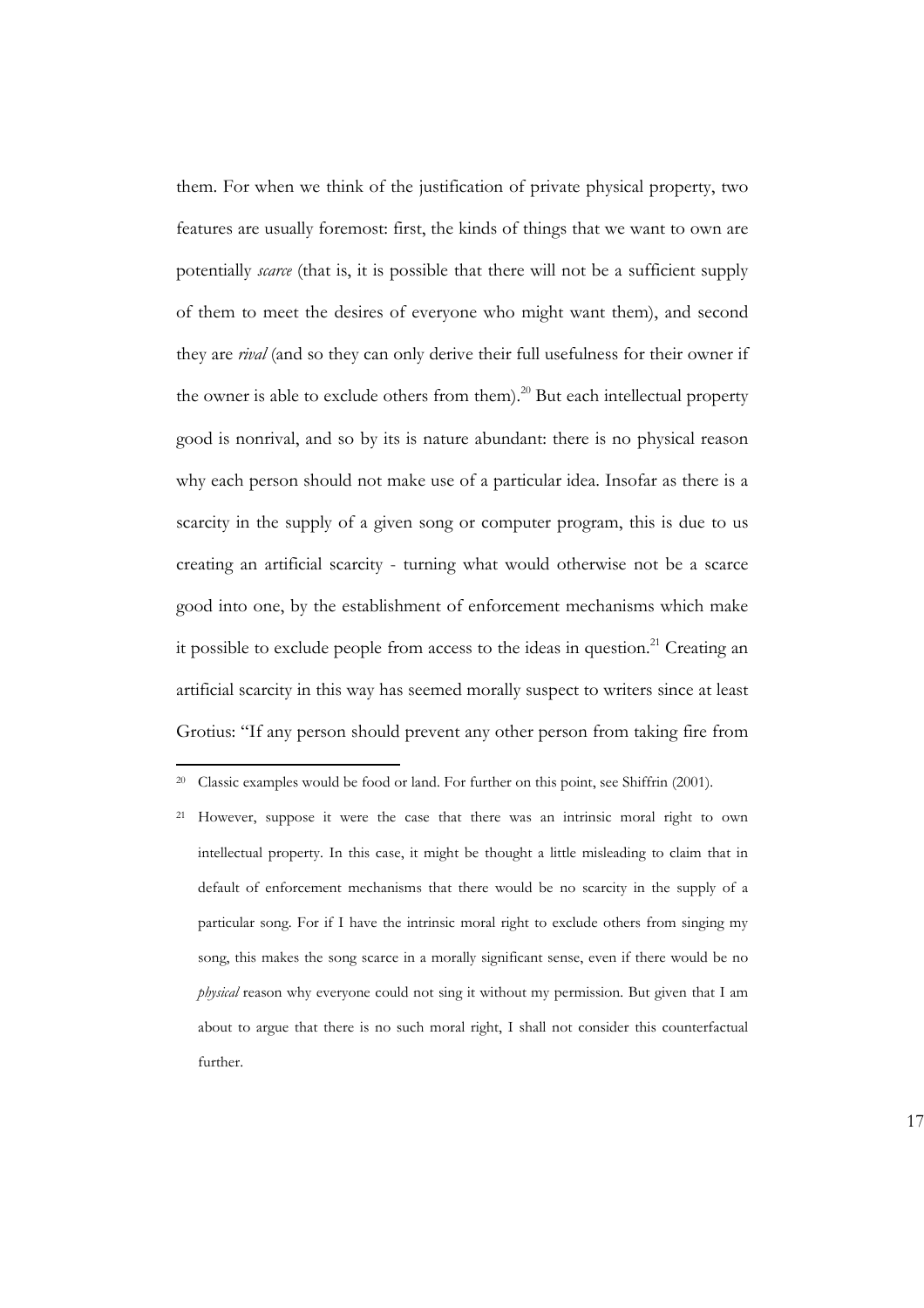his fire or a light from his torch, I would accuse him of violating the law of human society, because that is the essence of its very nature... Why then, when it can be done without any prejudice to his own interests, will not one person share with another things which are useful to the recipient and no loss to the giver?"<sup>22</sup> (1609, 45)

#### **B On justifying intrinsic moral rights**

We cannot plausibly claim that there is an intrinsic moral right to  $\varphi$ , without being able to justify this. This is so for two reasons: first, and more obviously, philosophical claims in general require justification if they are to be interesting. Second, and more importantly for our purposes, recognising intrinsic moral rights involves imposing moral duties on other agents, and imposition of duties on others requires justification.

Given that intrinsic moral rights require justification, how do we go about justifying them? Rights have their basis in the protection of individuals, and also involve impositions on what would otherwise be the freedoms of other agents. So it seems reasonable to suppose that in order to justify the claim that

<sup>&</sup>lt;sup>22</sup> Many more modern writers also make this argument from nonrival goods. See for example, Hettinger (1989, 35): the nonrivalrousness of intellectual property objects "grounds a strong prima facie case against the wisdom of private and exclusive intellectual property rights. Why should one person have the exclusive right to possess and use something which all people could possess and use concurrently?"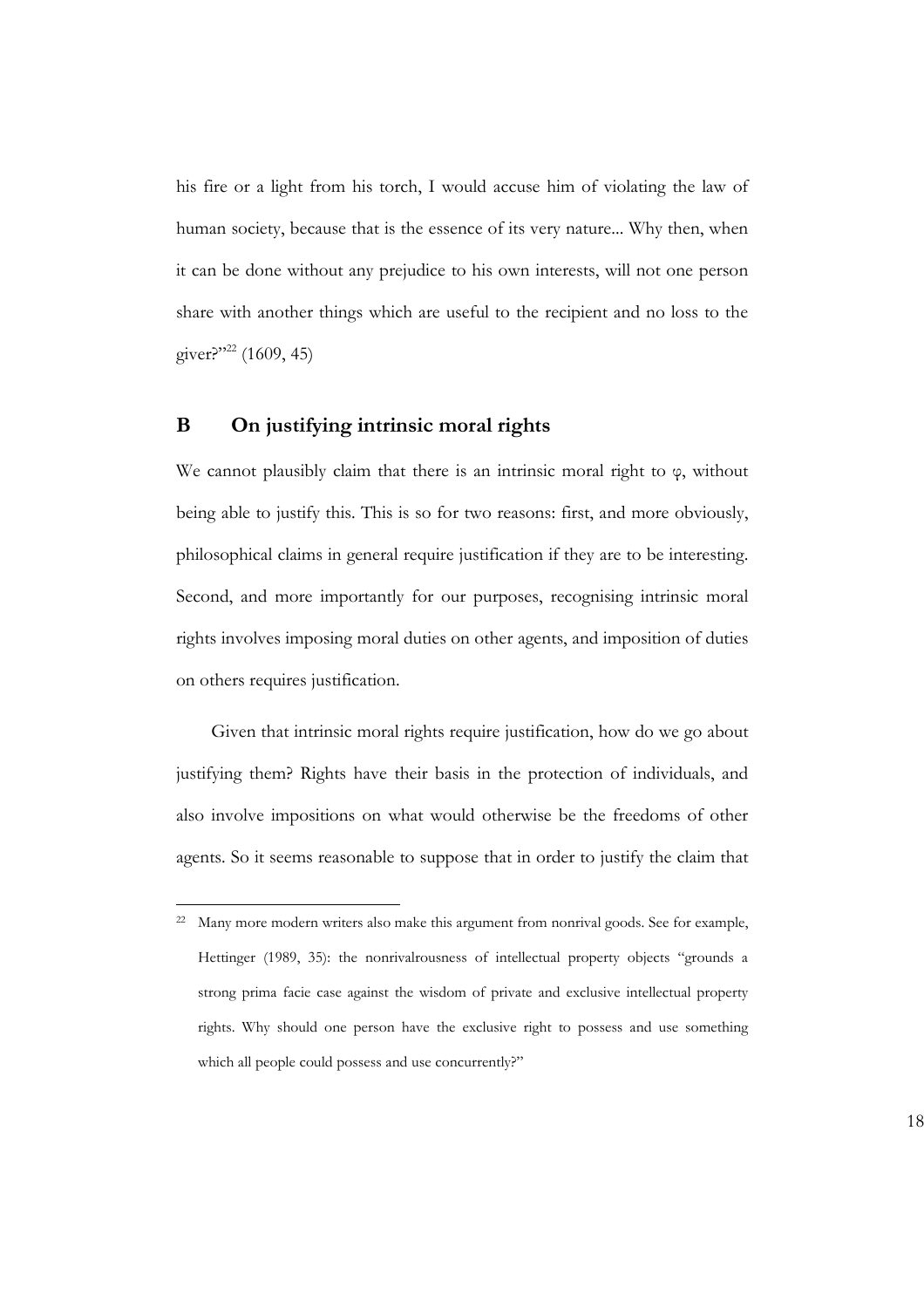P has a right to φ, we must (as a first approximation) be able to point to some way in which P would be either harmed or otherwise wronged if the putative right to φ were violated. It would be idle, for example, for me to claim an intrinsic moral right to appear naked in public, unless I was able to come up with some kind of account of how I would be harmed or otherwise wronged if prevented from so doing. For where breaching a (putative) right would not typically either harm or otherwise wrong the person whose (putative) right has been violated, then this simply shows that what we are dealing with cannot be an intrinsic moral right.

The concept of harm is surprisingly slippery. Intuitively, A harms B if A makes B worse off than B would otherwise have been. But it is difficult to spell out what the standard is against which we should judge 'would otherwise have been'. There seem to be two basic kinds of answer: either we specify it in terms of a non-normative baseline, or we specify it in terms of a normative baseline. The most obvious non-normative baseline would be to consider how badly off B would have been, had A not intervened at all.<sup>23</sup> Judging according to a normative baseline requires us to consider whether A has fulfilled his moral

<sup>23</sup> However, this is problematic in some cases, for example where A grossly exploits B. Suppose that B is drowning, and only A is in a position to save him. A offers to save him for a million dollars. A does not make B worse off than he would otherwise have been, given that B would have died if he had not accepted the expensive rescue. So, on this conception of harm, counter-intuitively, A does not harm B.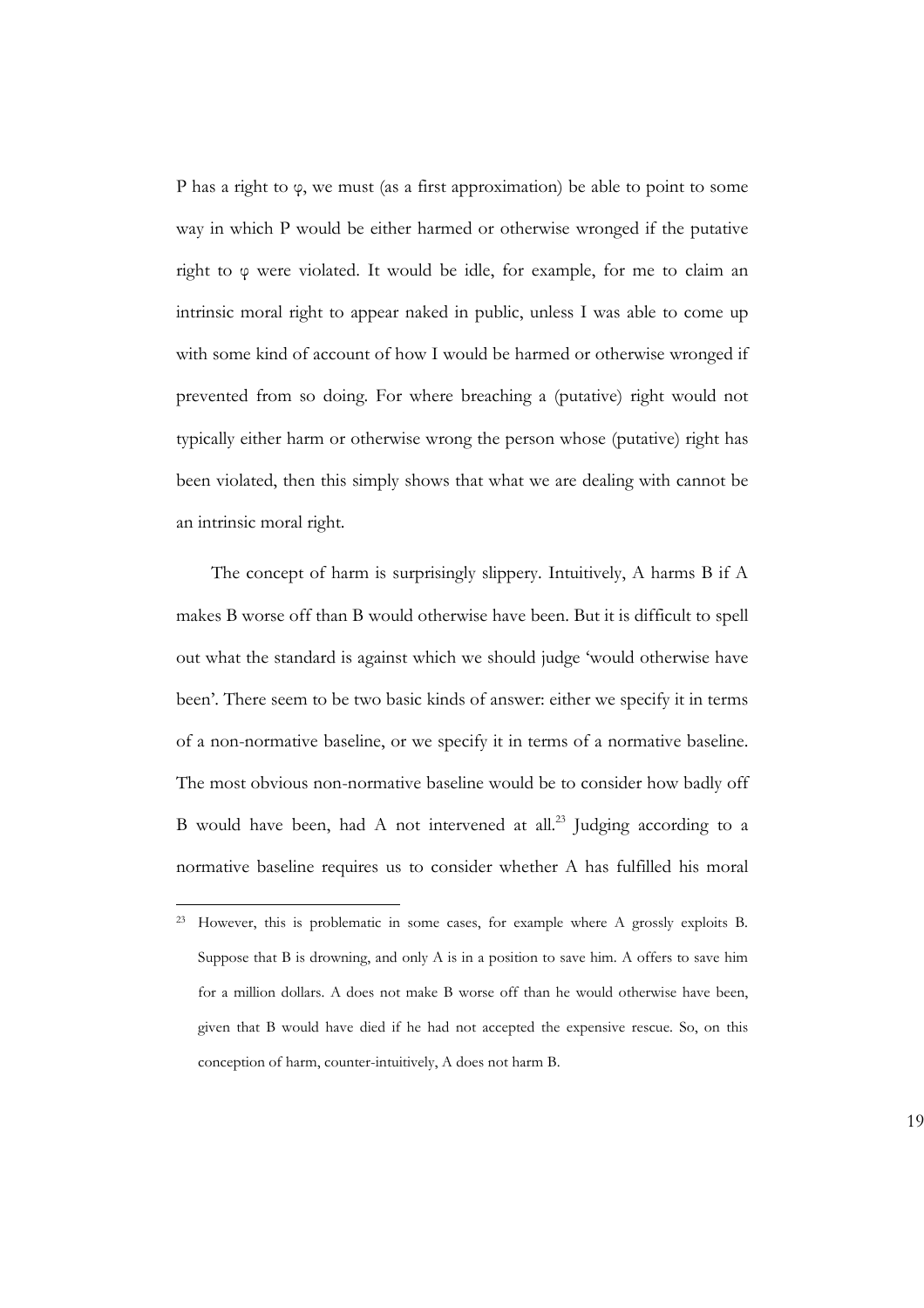duty to B as part of deciding whether A has harmed  $B^{24}$ 

When we are trying to establish an intrinsic moral right, the harm in question would have to be established relative to a *normative* baseline, and not just relative to a non-normative (for instance historical) baseline. Slave owners were made worse off by losing the legal right to own slaves, and were thus harmed relative to a historical baseline by the legislative changes. But I take it that this would not represent a cogent argument in favour of an intrinsic moral right to own slaves. In general, when someone has no entitlement to a particular advantage, they cannot use the mere fact that they would be made worse off by losing that advantage as an argument in favour of them having an intrinsic moral right to that advantage.

So, in order to ground an intrinsic moral right, a person would have to be

<sup>&</sup>lt;sup>24</sup> Using a normative baseline allows us to judge that in cases where A has a duty to help B, but does nothing, A harms B. But it leads to counter-intuitive results in some other circumstances. For if we judge according to a normative baseline, it would seem that it is difficult to make sense of the idea of morally justified harm. Intuitively, we would want to say that a thief is harmed when the when the money he has stolen is expropriated from him. However, expropriating the money would not be to make the thief any worse off than he ought to be; so according to a normative baseline, he would seem not have been harmed. It is far from clear that a single baseline (whether normative or non-normative) can capture all of our intuitive judgements about when one person harms another. For a helpful discussion, see Feinberg (1984) and Wilkinson (2003, pp. 56-71).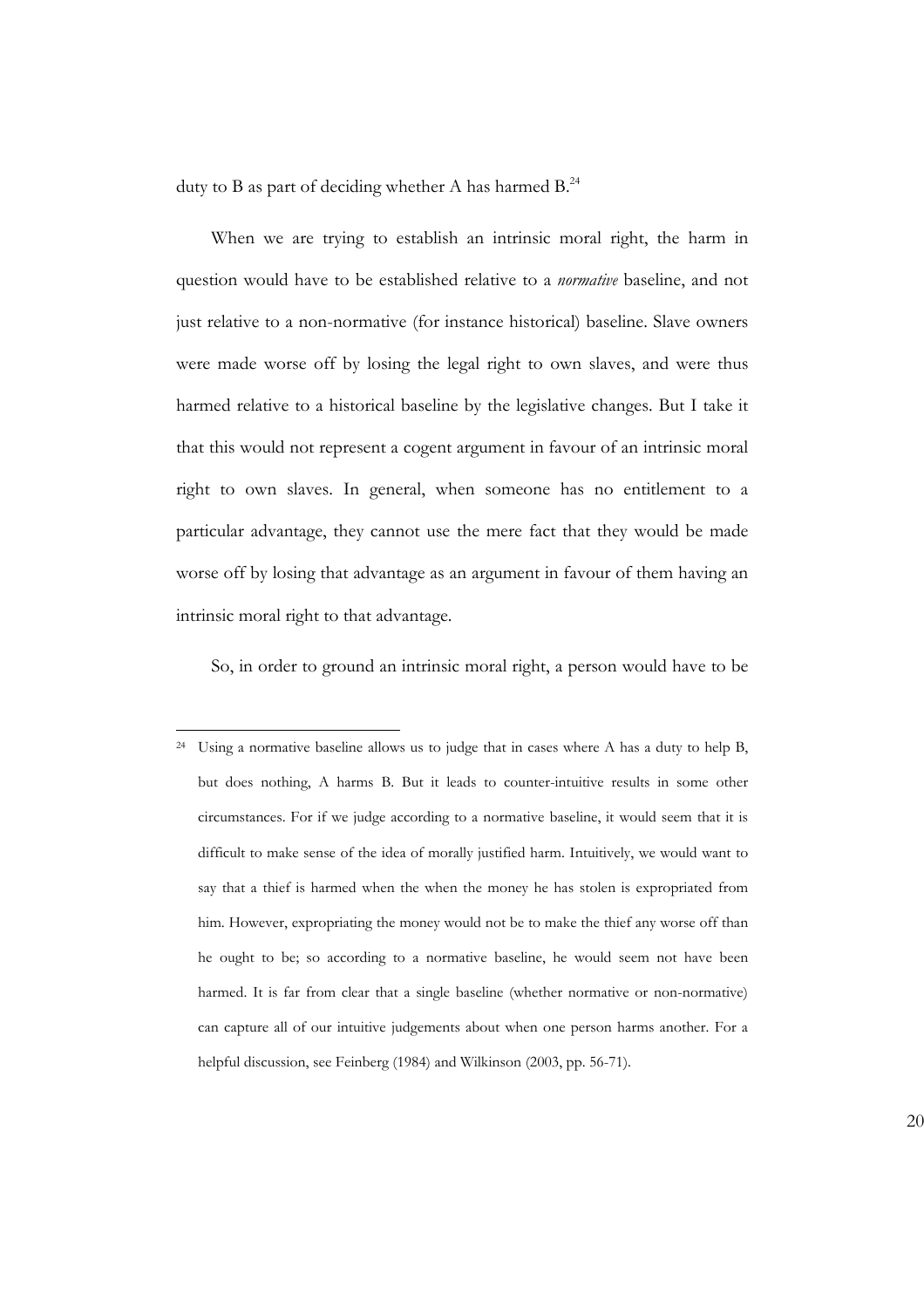made worse off than the relevant normative baseline by having their right violated. I shall not specify here what the relevant normative baseline should be: I shall simply assume that there is such a baseline, and will introduce the the idea of a *wrongful harm* to capture those cases where A's behaviour to B falls below the relevant normative standard and thereby harms B.

So a second approximation of the principle we are looking for (which I shall henceforth call the *Intrinsic Rights Justification Principle,* or *Rights Justification Principle* for short) would be:

Any justification of an intrinsic moral right must show that violating the right would typically result in either a wrongful harm or other significant wrong to the holder of the right.<sup>25</sup>

But our principle is not yet complete. There is another distinction we need to make. Rights, by their very nature, create ways in which one can be

21

<sup>&</sup>lt;sup>25</sup> I've inserted the qualifier "typically" because there are possible cases where violating a person's right may be to their benefit (say if you prevent them from doing something reckless that they were nonetheless within their moral rights to do). But, we would not call something a right unless it at least typically served the interests of ordinary people who held the right. (Kramer 1988, pp. 93ff) And I have added "or other significant wrong" as it is arguably possible to wrong someone without harming them. (See Feinberg (1990) for an exhaustive discussion of the concept of harmless wrongdoing). If this is the case, then such harmless wrongs could serve as the basis for the justification of an intrinsic moral right in just the same way that a wrongful harm can.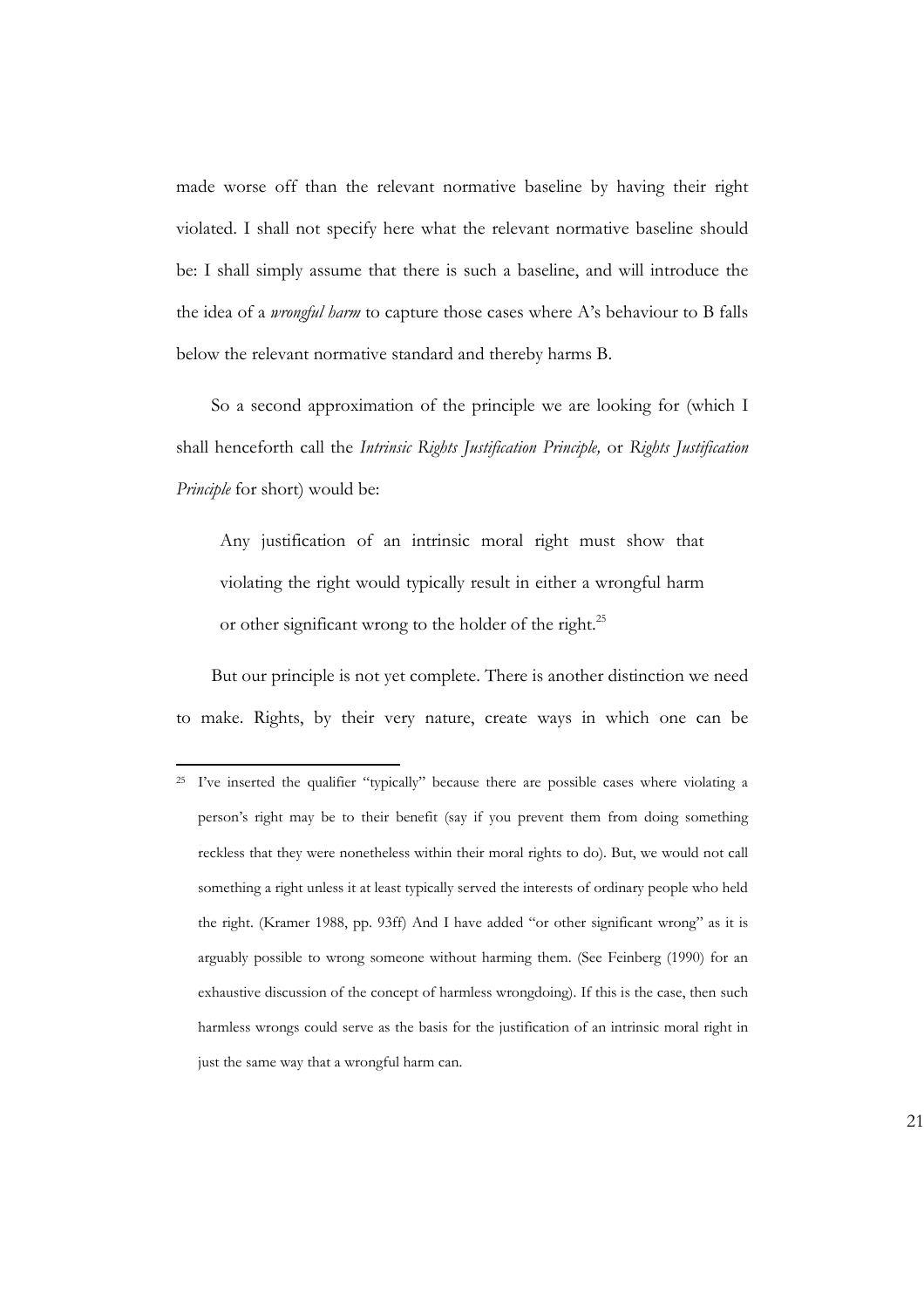wrongfully harmed, or wronged in other ways. Suppose for the sake of argument that there is an intrinsic moral right to be free from arbitrary arrest, and let us further suppose that John is arrested for arbitrary reasons. Ordinarily, if we were to talk of the ways in which John has been wronged, we might talk not only of the awfulness of his being plucked out of bed in the middle of the night on a trumped up charge and the psychological effects of being detained indefinitely without charge, but also of the fact that John has had his rights violated. But if we were trying to justify *why* John has an intrinsic moral right not to be arbitrarily arrested it, one thing we should not appeal to is the wrongful harms or other wrongs caused by the violation of the right itself. To do so would be viciously circular: these wrongs would count as wrongs only if the right existed, so we could not use them in our argument for why there is such a right.

I take it that it follows that we must justify intrinsic moral rights with reference to wrongful harms (or other wrongs) whose status *as* wrongful harms (or other wrongs) is independent from the moral right we are trying to justify, on pain of vicious circularity.<sup>26</sup> And I take it that all genuine intrinsic moral

- (2) Any argument which is viciously circular fails to justify its conclusion.
- (3) Any argument which relies on the existence of an intrinsic moral right to own

<sup>26</sup> We could lay this argument semi-formally as follows:

<sup>(1)</sup> Any argument in which claim X is used as main the justification for claim Y, but claim X is true only if claim Y is true, is viciously circular.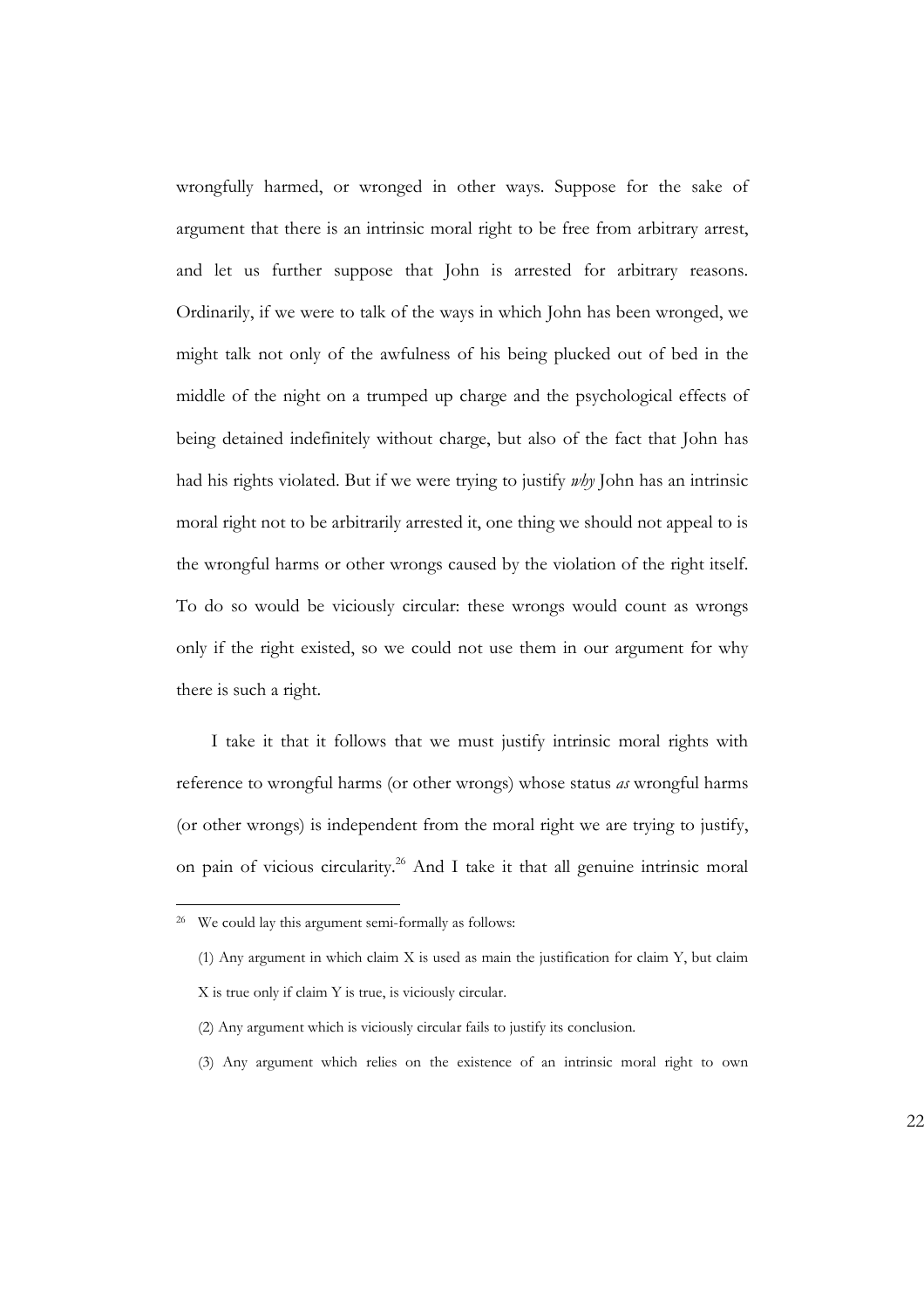rights do pass this test: and so where we have a genuine intrinsic moral right, we can point to something other than the moral right (or the possible wrongful harms or other wrongs which are consequent upon the supposition that the right exists) to explain why there ought to be such a right.

So: to refine the *Rights Justification Principle* into its final form:

Any justification of an intrinsic moral right must show that violating the right would typically result in either a wrongful harm or other significant wrong to the holder of the right, which is independent of the existence of the moral right we are trying to justify.<sup>27</sup>

intellectual property to justify the claim that copying without permission is a wrongful harm or other wrong instantiates the argument type in premiss (1).

(4) Therefore any argument which relies on the existence of an intrinsic moral right to own intellectual property to justify the claim that copying without permission is a wrongful harm or other wrong is viciously circular.

(5) Therefore any argument which relies on the existence of an intrinsic moral right to own intellectual property to justify the claim that copying without permission is a wrongful harm or other wrong fails to justify the claim that there is an intrinsic moral right to own intellectual property.

<sup>27</sup> I take it that both interest theorists and will theorists of rights should accept this principle. According to the interest theorist, rights protect important interests, and so it follows obviously that violating someone's intrinsic right will typically wrongfully harm her. Will theorists might be in slightly more doubt as to whether they should accept the principle.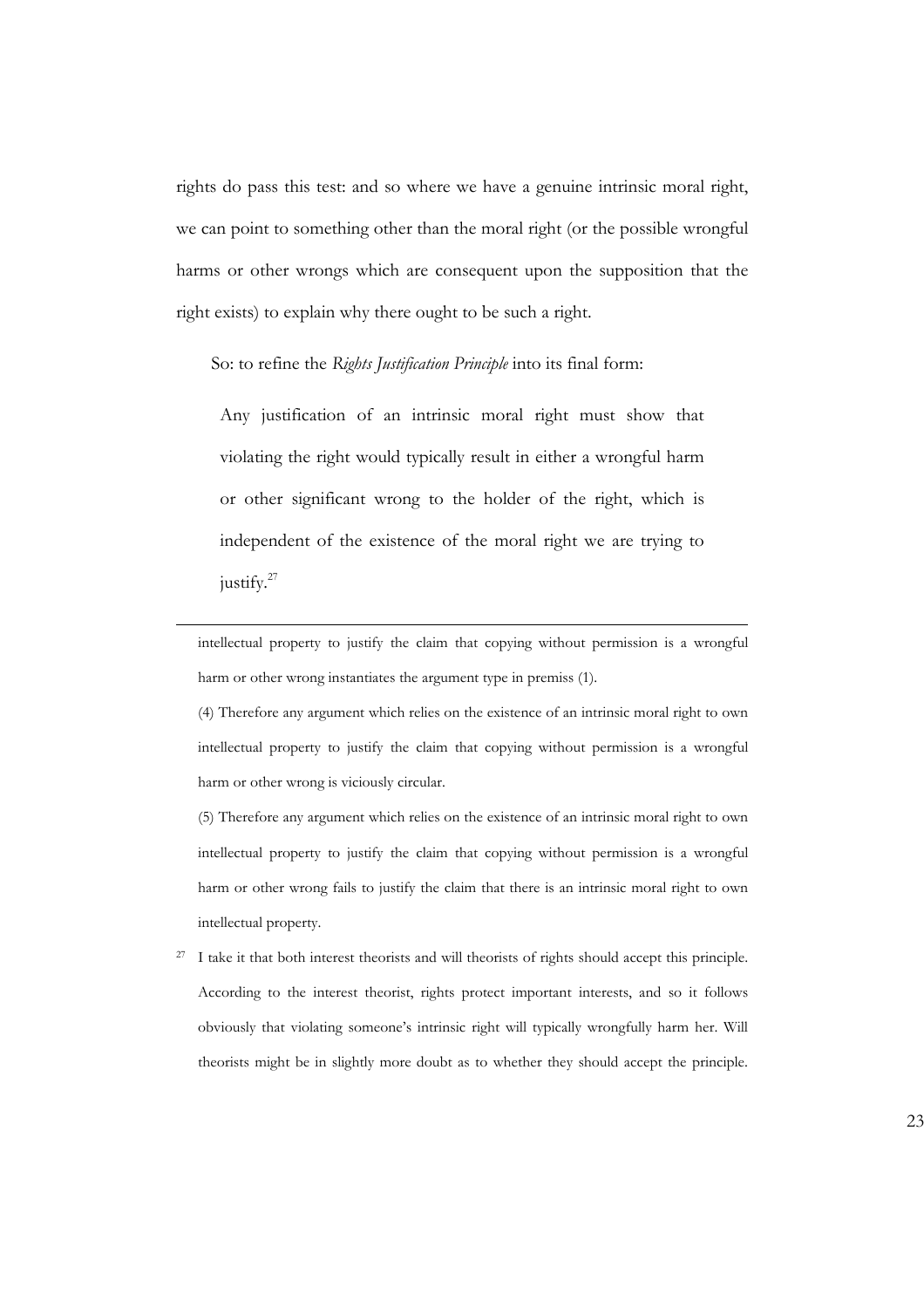There are two ways in which the *Rights Justification Principle* risks proving too much. First, there seem to be cases where, despite the fact that a right is violated, the right holder is not harmed, so one might think that the *Rights Justification Principle* is too strong. Second, there seem to be cases where there is a disconnect between the justification for the right, and the things over which the right gives claims, which might also make us think that the *Rights Justification Principle* is too strong.

#### *1 Privacy Rights*

*Andy's neighbour Brian is a voyeur. Without Andy's being aware of it, Brian drills a hole through the wall that divides their semi-detached houses, which he uses to spy on Andy when he is in the bathroom. Andy is never aware of this: he moves from his flat after about a year, and lives out the rest of his life in ignorance of having been spied on.*

In this case, we might feel that we might want to be able to make two claims: first Andy has an intrinsic right to privacy; and second that Andy's right to privacy has been violated by Brian. But we might be worried that the *Rights Justification Principle* will prevent us from doing so, and if this is the case, we

However, it seems to me that they ought to accept it, for the disjunction of wrongfully harming someone, or wronging them in a way that does not harm them, exhausts the ways in which we can wrong someone. So will theorists must be committed to the principle unless they wish to make the incoherent claim that there could be intrinsic rights in cases where the rightholder is *not* typically wronged by the violation of her right.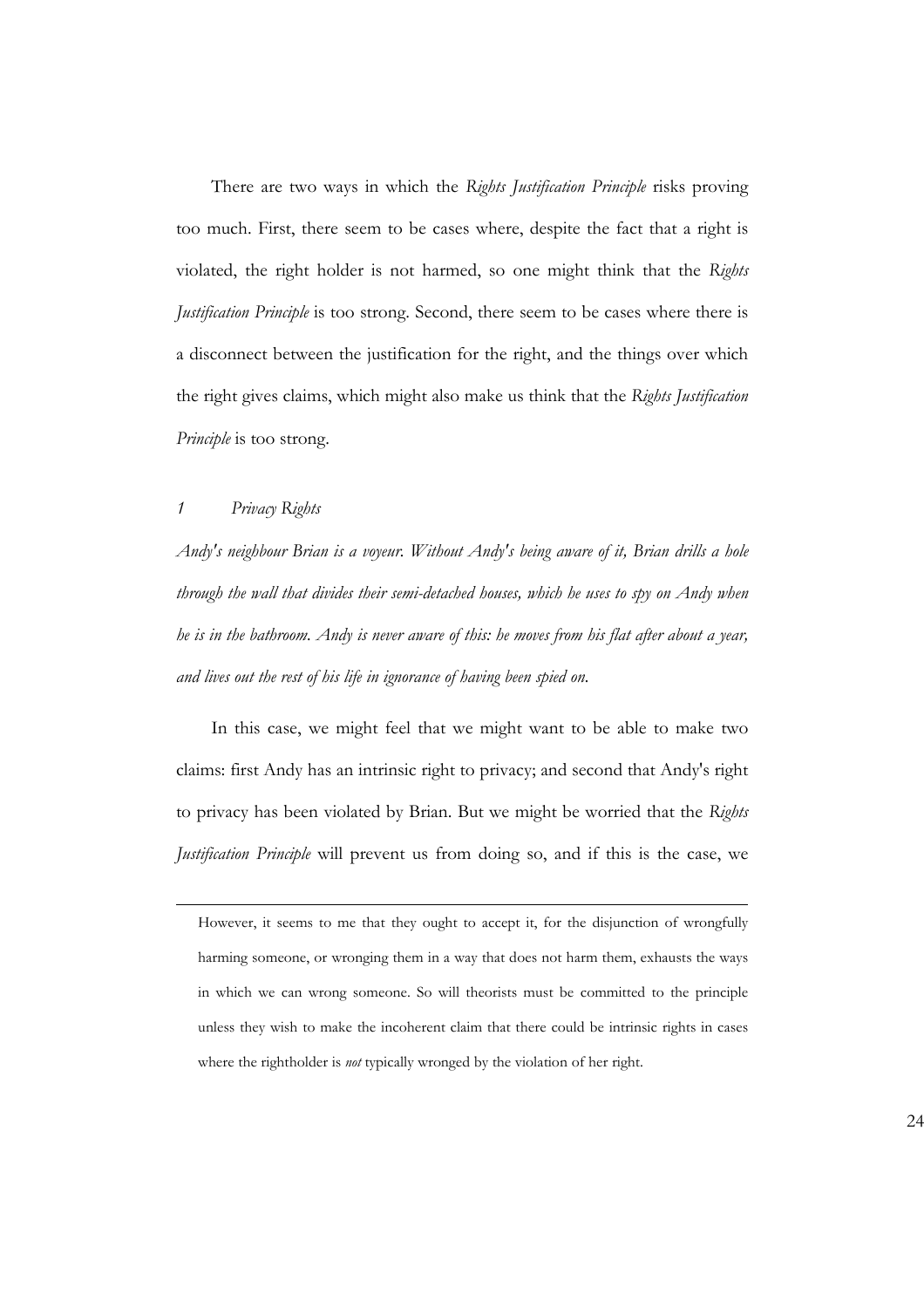ought to be worried that the *Rights Justification Principle* proves too much. For if it also dissolves what we intuitively feel to be *genuine* intrinsic moral rights claims, then the mere fact that intellectual property rights fall foul of it will not show convincingly that they cannot be intrinsic moral rights.

I shall first address the general strategy of objection used here, and then address the specific points made. I take it that the general strategy is one of objection by counterexample: the *Rights Justification Principle* claims that all intrinsic moral rights have a certain feature F. The objection aims to show that there are at least some intrinsic moral rights which do not have feature F.

However, we should not be surprised if there are some rights claims which we take to be genuine intrinsic moral rights, but which in fact are not. Given the way rights claims function in our moral and political discourse, there is a standing temptation to expand their scope.<sup>28</sup> It follows that were we to have in our hands a genuine touchstone for determining intrinsic moral rights,

<sup>28</sup> As Sumner puts it, "To claim a right to something is not just to say that it would be nice to have it or generous of others to provide it: rather, one is entitled to expect or demand it, others are obliged to provide it, it would be unjust of them to deny or withhold it. Once a right has been invoked on one side of an issue it must therefore be countered by a weapon of similar potency on the other. But then if one interest group has built its case on an appeal to rights none of its competitors can afford not to respond in kind. Like any other weapons, once they have appeared in the public arena rights claims will tend to proliferate and to escalate." (Sumner 2000, p. 298)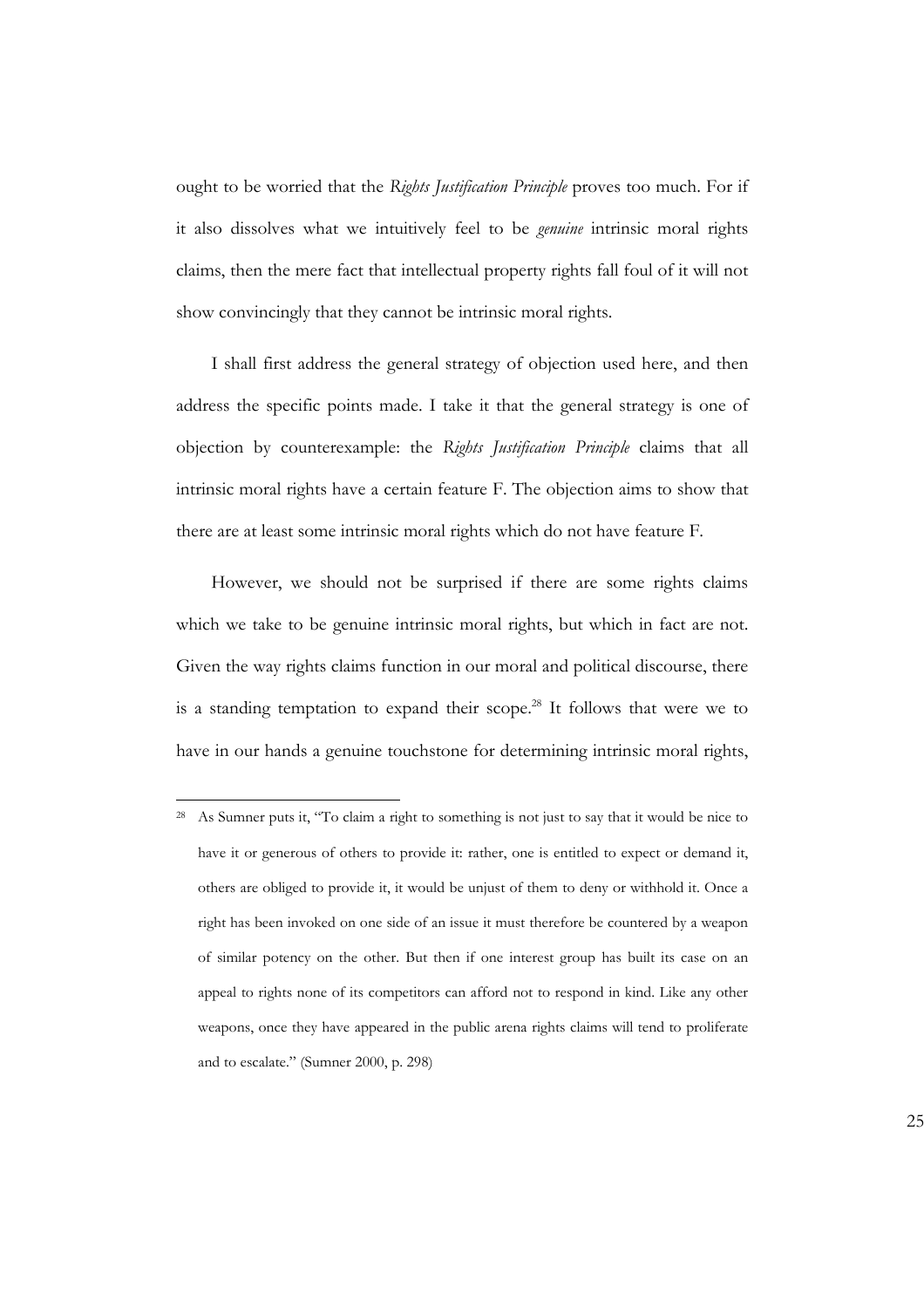we should not be surprised to discover that some of the rights we thought were intrinsic in fact are not. Moreover, I take it that justification in normative ethics should proceed according to a process of reflective equilibrium. Reflective equilibrium does not accord primacy to intuitive judgements about particular cases: rather, judgements about particular cases may change when we realise that they are in conflict with a principle that we have good reason to accept.<sup>29</sup> So any proposed counterexample of this type to the *Rights Justification Principle* is potentially vulnerable to the claim that the example is not, after all a genuine intrinsic moral right.

Moving on to the specifics of the objection, people *are* typically wrongfully harmed by breaches of their privacy, in just the kind of way that the *Rights Justification Principle* requires.<sup>30</sup> There is a story that we could tell to explain why we think there is an intrinsic moral right to privacy. We could, for example talk about the important enabling role it plays for our ability to lead the kinds of autonomous lives we take to be necessary for human flourishing: certain legitimate ways in which people might want to be, and things they might

<sup>29</sup> See Rawls (1999, pp.42-3)*.* For a good defence of reflective equilibrium as the best methodology for normative ethical thinking, see De Paul (2006).

<sup>30</sup> Remember that the *Rights Justification Principle* requires only that people are *typically* wrongfully harmed or wronged in some other way by having their (putative) intrinsic moral right violated. It does not require that they be wrongfully harmed or wronged in some other way in *all possible circumstances* in which the right would be violated.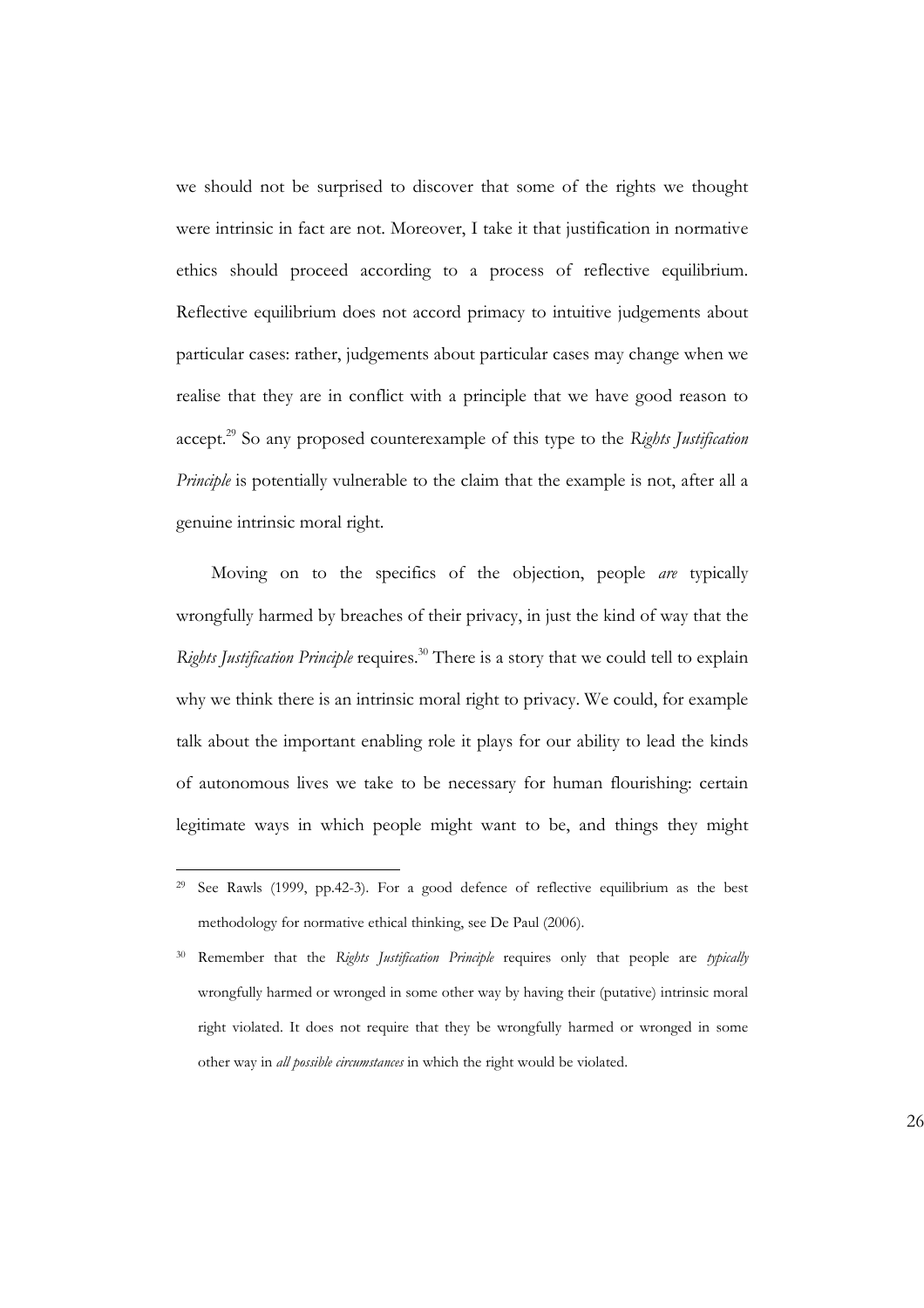legitimately want to do would have their value either destroyed or perverted if turned into a public performance.<sup>31</sup> And moreover, even the mere knowledge that it is likely or possible that one is being observed changes what would otherwise be a private moment into a kind of a performance. Hence, assuming that we think privacy is important for the purpose of enabling autonomous living, then we also ought to see that we have an interest in ensuring that people are able to *feel* secure in their privacy, by affording them certain kinds of guarantees their privacy may not and will not be breached.<sup>32</sup>

Last, the *Rights Justification Principle* allows the possibility that intrinsic moral rights can be justified by reference wrongs other than wrongful harms. If it is possible to wrong someone in ways that do not harm them, then such nonharmful wrongs could be the basis for an intrinsic moral right. So in this case, we might say that despite the fact that there is no wrongful harm, there is still a wrong and this is sufficient to ground the intrinsic moral right. The wrong in question might be one of instrumentalisation: the voyeur treats the object of his voyeurism as a means to an end, and intends to attain a kind of pleasure from so regarding the object of his voyeurism which he has no right

<sup>&</sup>lt;sup>31</sup> Think, for example, of the importance of intimate relationships, and the difficulty of maintaining intimate relationships in an environment where one's every word and action is publicly accessible.

<sup>&</sup>lt;sup>32</sup> The point here is not to claim that *there is* an intrinsic moral right to privacy, merely to show that if there is, this is in no way incompatible with the *Rights Justification Principle.*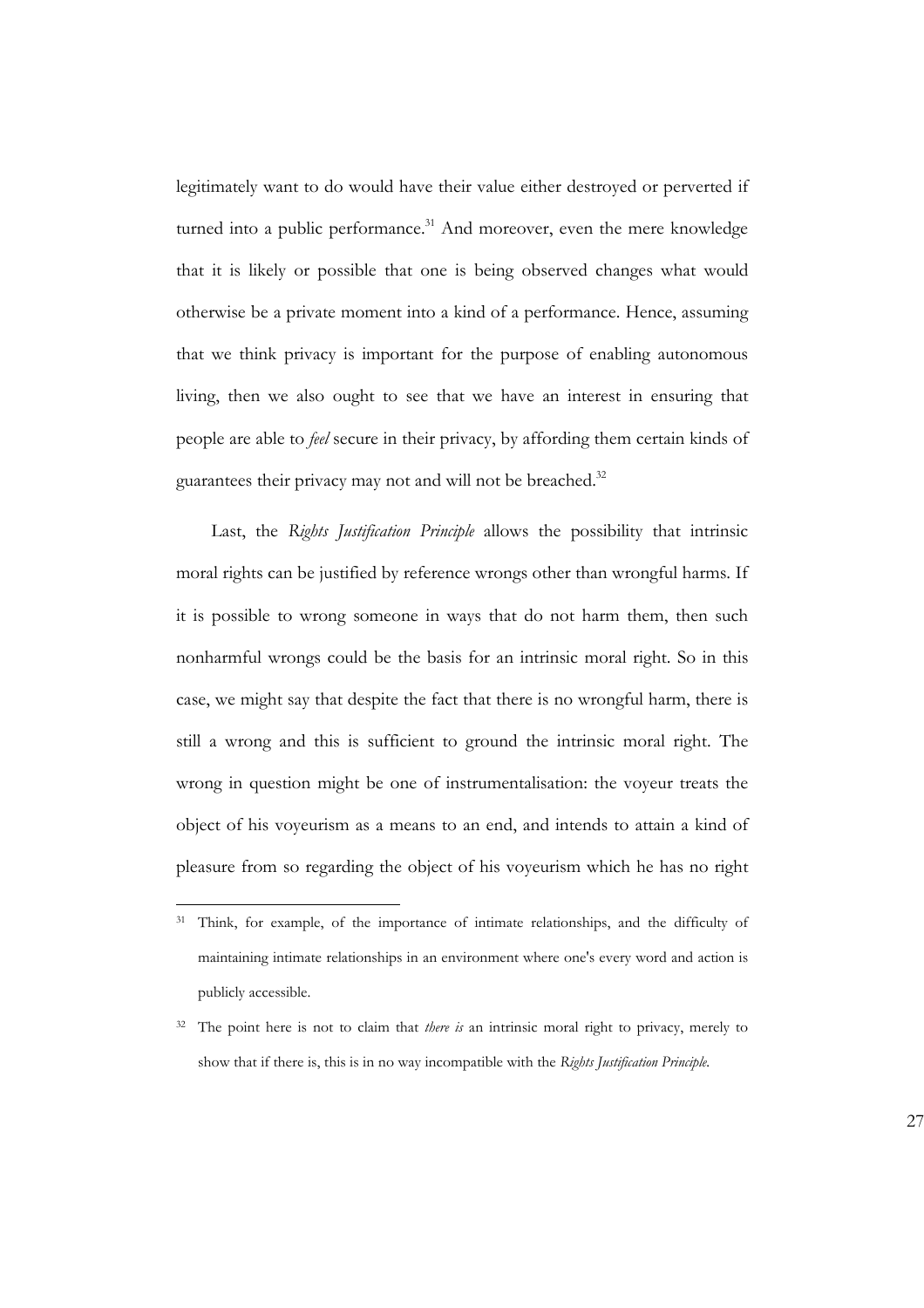to obtain.<sup>33</sup>

#### *2 The Right to Own Paper Clips*

Some philosophers claim that there is an intrinsic moral right to own private physical property. And it might naturally seem that if there is an intrinsic moral right to own private property, then there must also be an intrinsic moral right to own all those physical items which are susceptible of private ownership. However, there are some things which are susceptible of private ownership that it is highly implausible to think could meet the criterion laid down in the *Rights Justification Principle.* So again, it looks like there is a danger that the *Rights Justification Principle* will prove too much.

Take paper clips, for instance. If there is an intrinsic moral right to own private (physical) property, then it is natural to assume that it follows from this that there is also an intrinsic moral right to own paper clips, as paper clips are a type of physical property. But it seems very implausible to suggest that there is a wrongful harm (or other wrong) done to the owner whose paper clip I purloin which is of sufficient seriousness to meet the criterion that the *Rights*

<sup>33</sup> In addition, someone could argue that Andy is not only wronged by the voyeur but is in fact wrongfully harmed – but is merely unaware that he has been wrongfully harmed. Again, I am not defending either of these as a justification of an intrinsic moral right to privacy, just indicating that these are the kind of considerations that might be put forward in favour of it.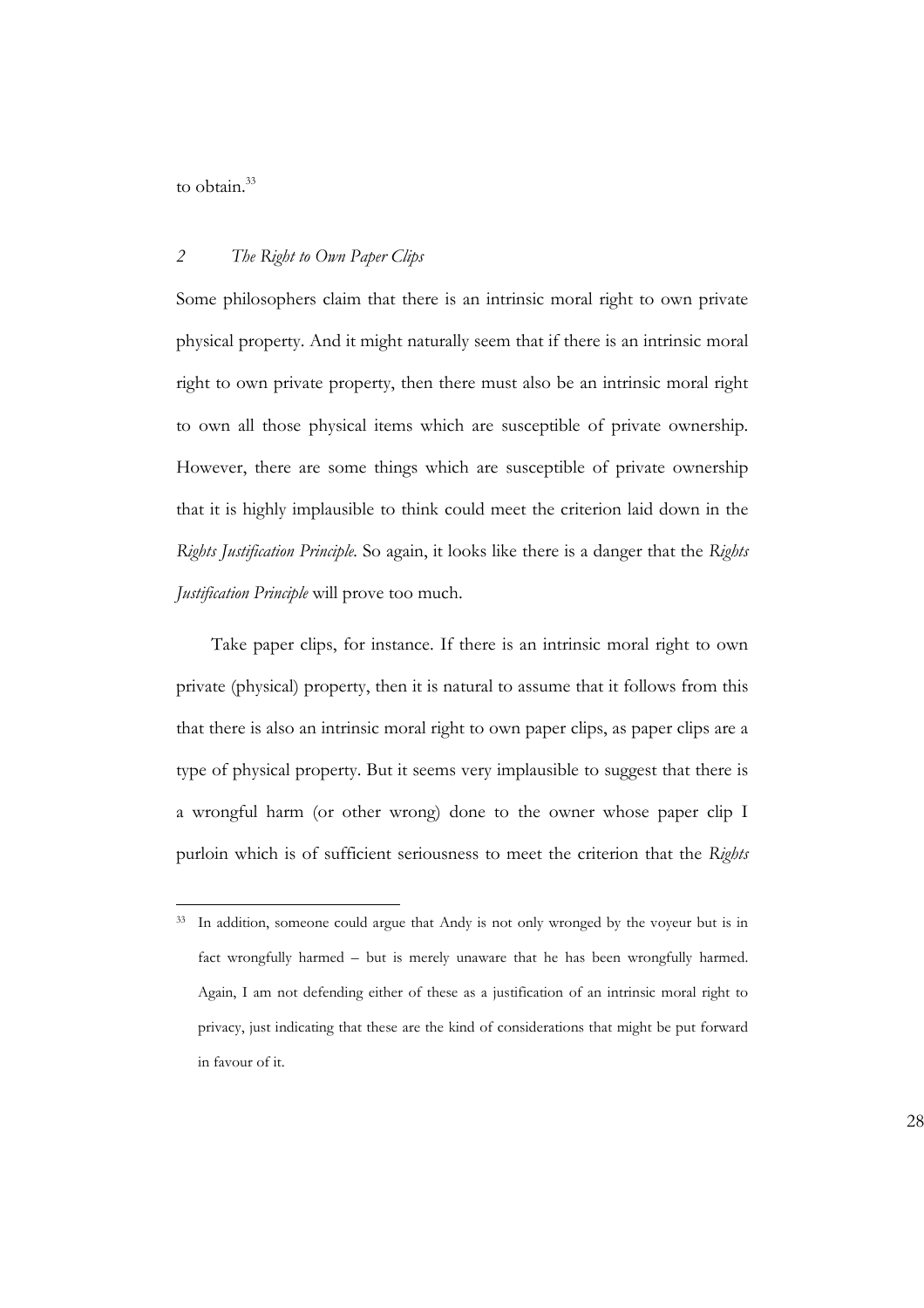*Justification Principle* sets down. Thus it might seem to follow that the *Rights Justification Principle* is too strict.<sup>34</sup>

The key question here is whether we *should* treat the right to own paper clips as an intrinsic moral right. If we should not, then this argument as a whole fails to go through. My reply to this objection is that any reasons which make us doubt that a right to own paper clips could pass the *Rights Justification Principle* are the very same reasons which ought to make us doubt that there is an intrinsic moral right to own paper clips. If we do not, on reflection, think that stealing a paper clip is a serious wrong, then we should not assert that there is an intrinsic moral right to own them.<sup>35</sup>

### **C Economic Rights and Author's Rights**

There are two different sets of rights which are commonly associated with the idea of intellectual property ownership: *economic rights* to prevent unauthorised use of the idea in question, and *authors' rights* which allow authors to protect the

<sup>&</sup>lt;sup>34</sup> Moreover, if the intrinsic moral right to own private property extends over to a moral right own paper clips, and interfering with paper clips does not (typically) represent a very grave wrongful harm, then the fact that interfering with intellectual property by copying it does not represent a serious wrongful harm need not mean that there cannot be an intrinsic moral right to own intellectual property.

<sup>&</sup>lt;sup>35</sup> For a helpful account of property rights which makes only some (such as essential food) intrinsic moral rights, whilst others (such as the right to own paper clips, or a second home) not, see Cruft (2006).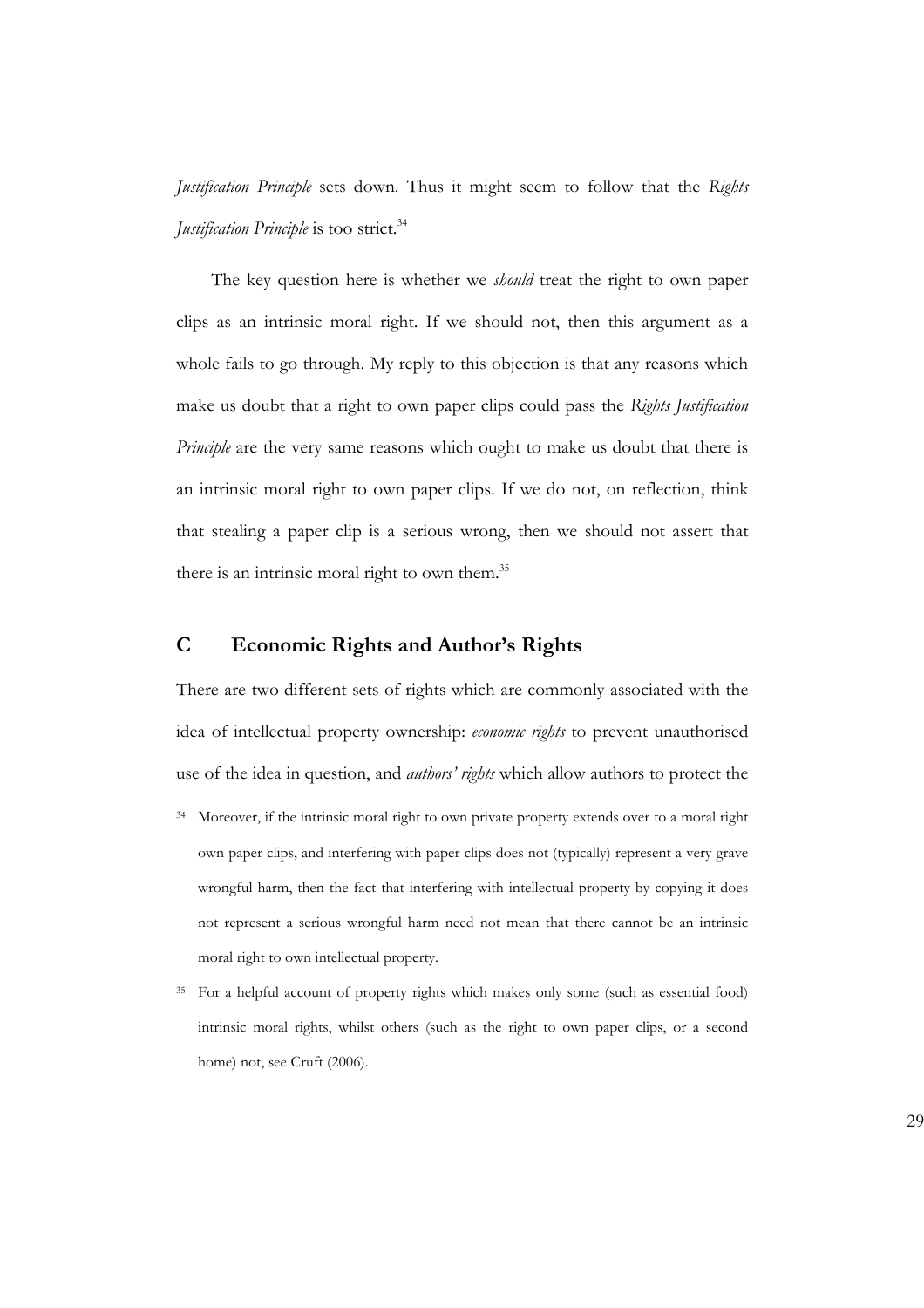integrity of their works, for example, by insisting on being credited as the author of the work, and that the work not be distorted in such a way that it impacts on the reputation of the author. These correspond to different interests that authors may have in, first, controlling access to their works for the purpose of financial gain, and second, the interest they have in controlling the image that others form of them through their work. The Master Argument aims to show only that these economic rights could not be intrinsic moral rights. It does not attempt to show that authors' rights could not be intrinsic moral rights. So a more precise way of stating the main claim of this paper would be that the right to make money by excluding others from access to one's work cannot be an intrinsic moral right. Hence I allow that, if one thinks that author's rights are fundamentally property rights (as opposed to privacy rights, or autonomy rights), then I will not have shown *tout court* that there cannot be an intrinsic right to own intellectual property.<sup>36</sup>

The Master Argument is nonetheless important despite this limitation, as many of the most politically charged arguments about breaches of intellectual property restrictions are about breaches purely of economic rights. For example, the distribution of pirate copies of Microsoft Windows, or of trading films and mp3s via peer to peer file sharing, or of making generic copies of a

<sup>36</sup> I tend to think that author's rights are *not* best thought of as fundamentally ownership rights. But I shall not argue this here.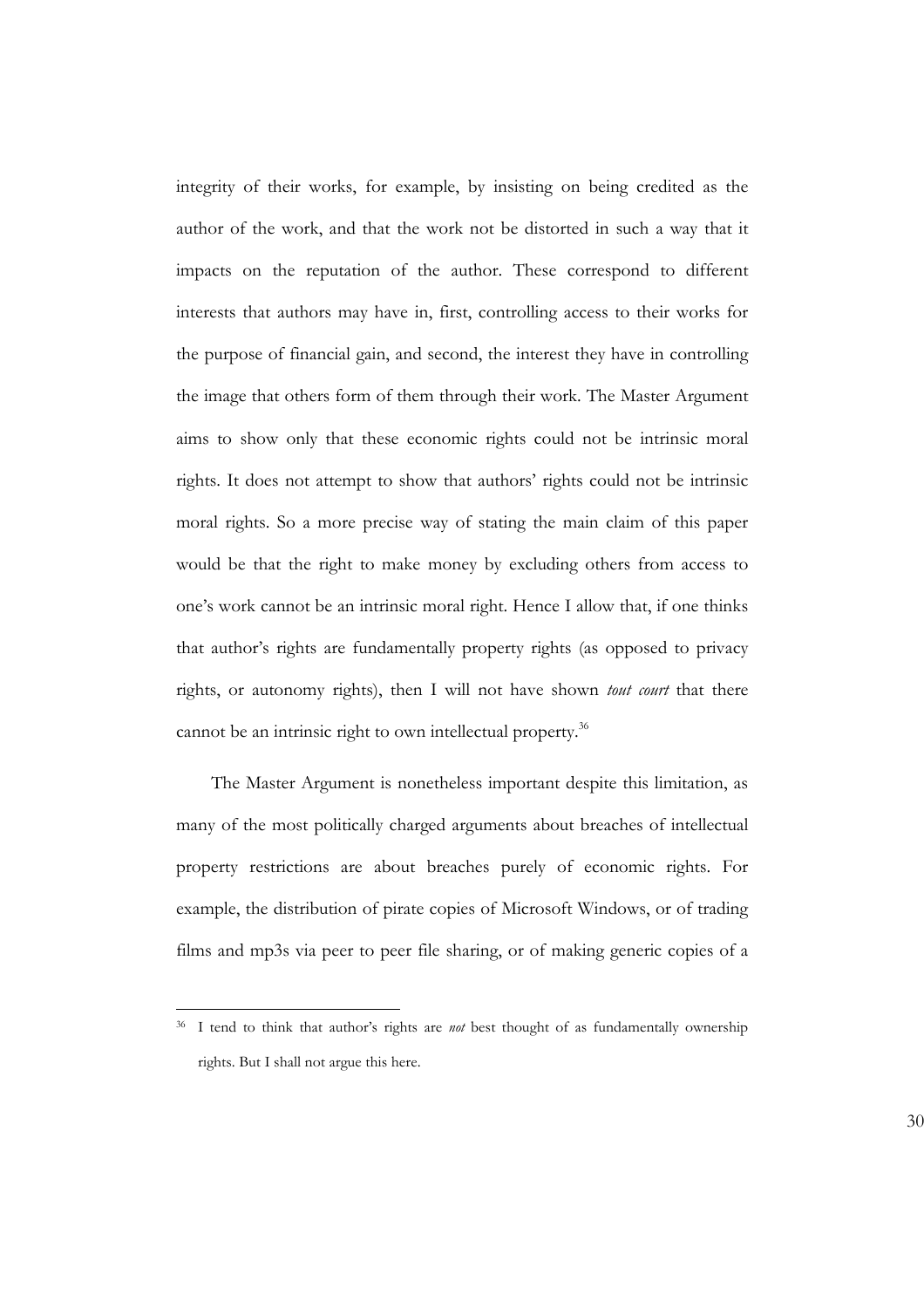patented drugs. Such copying involves only sharing without modification works that have been previously published, and so, I shall argue cannot involve any breach of author's rights. It is significant to have a sound argument for the claim that copying in these circumstances does not breach any intrinsic moral rights.<sup>37</sup>

#### **D The Master Argument Proper**

The Master Argument aims to put the claim about nonrivalrousness together with the *Rights Justification Principle* to show that there cannot be an intrinsic moral right to own intellectual property which would cover economic rights,

<sup>&</sup>lt;sup>37</sup> It might be objected that there is something dubious about trying to split intellectual property rights into two in this way, and that something important is lost by attempting to do so. However, this claim seems to me to be false. Not only are these rights conceptually separable, we also have a lot of real world examples, of where people have quite deliberately made this split. For instance, USC 17 §106 and §106A deals with economic rights and author's rights in quite separate ways. Another interesting example is the GNU General Public License (under which most Free and Open Source Software is distributed) which explicitly allows any user to distribute copies of the software, and to modify it. But the licence requires that where someone has modified an original program, they must both retain the original author's copyright notice, and indicate that they have modified the program. So when a programmer releases a program under this licence, she gives away her economic rights to prevent others from copying, whilst retaining her author's rights. (For the text of the General Public License, see Free Software Foundation (2007). For interpretation, see Rosen (2005)).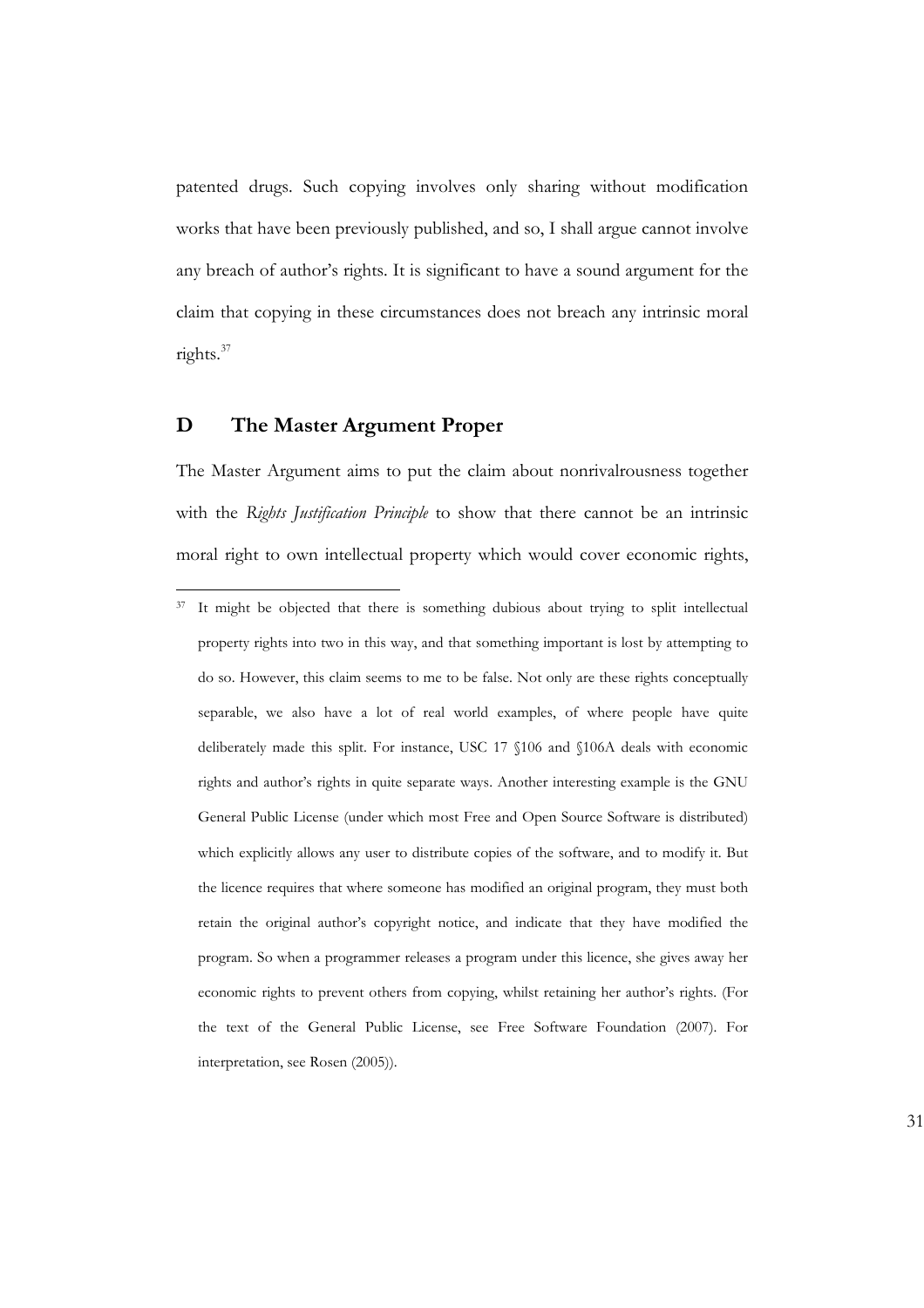and thus correspond to Waldron's R2, namely a right to "exclude others from its use, occupancy and possession". I shall set out the argument briefly, and then seek to justify those premisses of it which I have not already explicitly argued for.

- 1. Any justification of an intrinsic moral right must show that violating the right would typically result in either a wrongful harm or other significant wrong to the holder of the right, which is independent of the existence of the moral right we are trying to justify. (*The Rights Justification Principle*)
- 2. There are only three plausible ways in which someone might be wronged by the unauthorised copying of their published work in a way that meets the criterion set down by the Rights Justification Principle:
	- a. The creator is wronged by being excluded from the use of what she has created.
	- b. The creator is wronged by being prevented from excluding others from what she has created.
	- c. The creator is wronged by others benefiting unfairly from her creative effort.
- 3. Usage of a nonrival good cannot deplete it or stop anyone else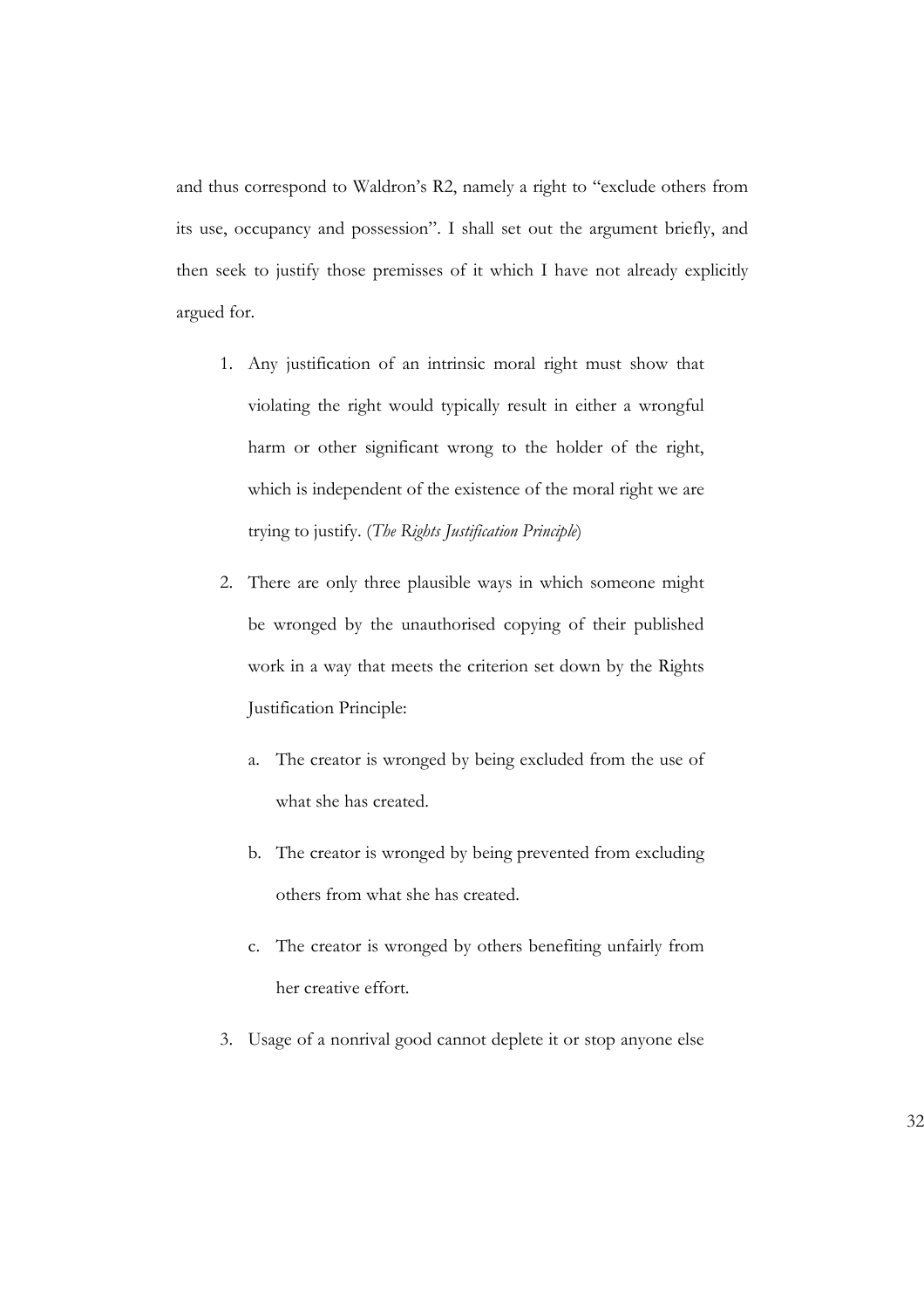from using it. And so *a fortiori* unauthorised use of a nonrival good cannot prevent the author from using it. Therefore, breaching the author's economic rights cannot prevent her from using the work, and thus cannot be the basis for a claim that the author's intrinsic moral rights have been violated.

- 4. Being prevented from making money by excluding others from access to one's work *does not* constitute a wrongful harm or other significant wrong which is independent of the (putative) intrinsic moral right to exclude others from access to one's work.
- 5. Assuming there are no pre-existing agreements, benefiting from another's effort is unfair only where so benefiting imposes a cost on the person providing the benefit. Breaching economic rights cannot impose a cost on the person providing the good, and so is not unfair.
- 6. None of 2a-c provide any justification for thinking that there is an intrinsic right to own intellectual property. (From 3,4,5).
- 7. There are no other plausible wrongful harms or other wrongs caused merely by breaching economic rights which are independent of the existence of the (putative) intrinsic moral right to exclude others from copying and use of one's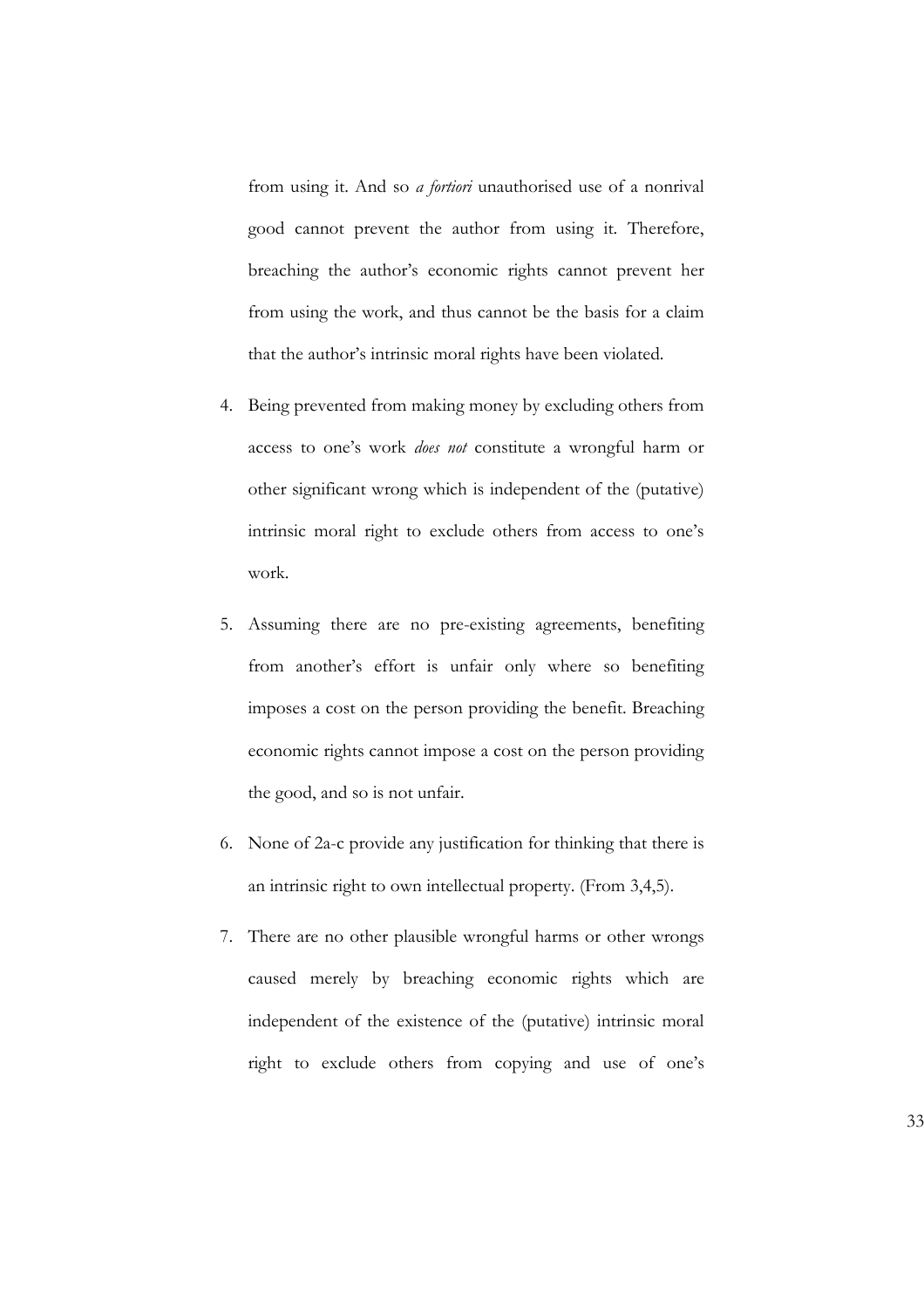creations.

8. Therefore the economic right to make money by excluding others from access to one's work cannot be an intrinsic moral right.

Premiss 1 I take as already established. I do not have an argument for the exhaustiveness of the three considerations detailed in premiss 2. However in section 0, I consider a number of cases which might be presented as counterexamples to premiss 2, and shall argue that none of them succeed: these purported counterexamples either fail to latch onto a moral wrong at all, or latch onto a wrong which could at best be used to justify the claim that *author's* rights are intrinsic moral rights, not the claim economic rights are.

I take it that premiss 3 follows from the nature of a nonrival good. We have already seen the nonrival nature of intellectual property goods: we have noted that intellectual property goods can be used by an unlimited number of people at the same time without any problems occurring. So if Fred writes a computer program, everyone can use it at the same time. My use of it does not interfere with your ability to use it, and vice versa. And importantly for our purposes neither of our uses impact on Fred's ability to use his own program. So if there is a wrong here which is independent of the alleged status of the economic rights *as* moral rights, then the wrongful harms in question must be ones which arise notwithstanding the fact that the author is not prevented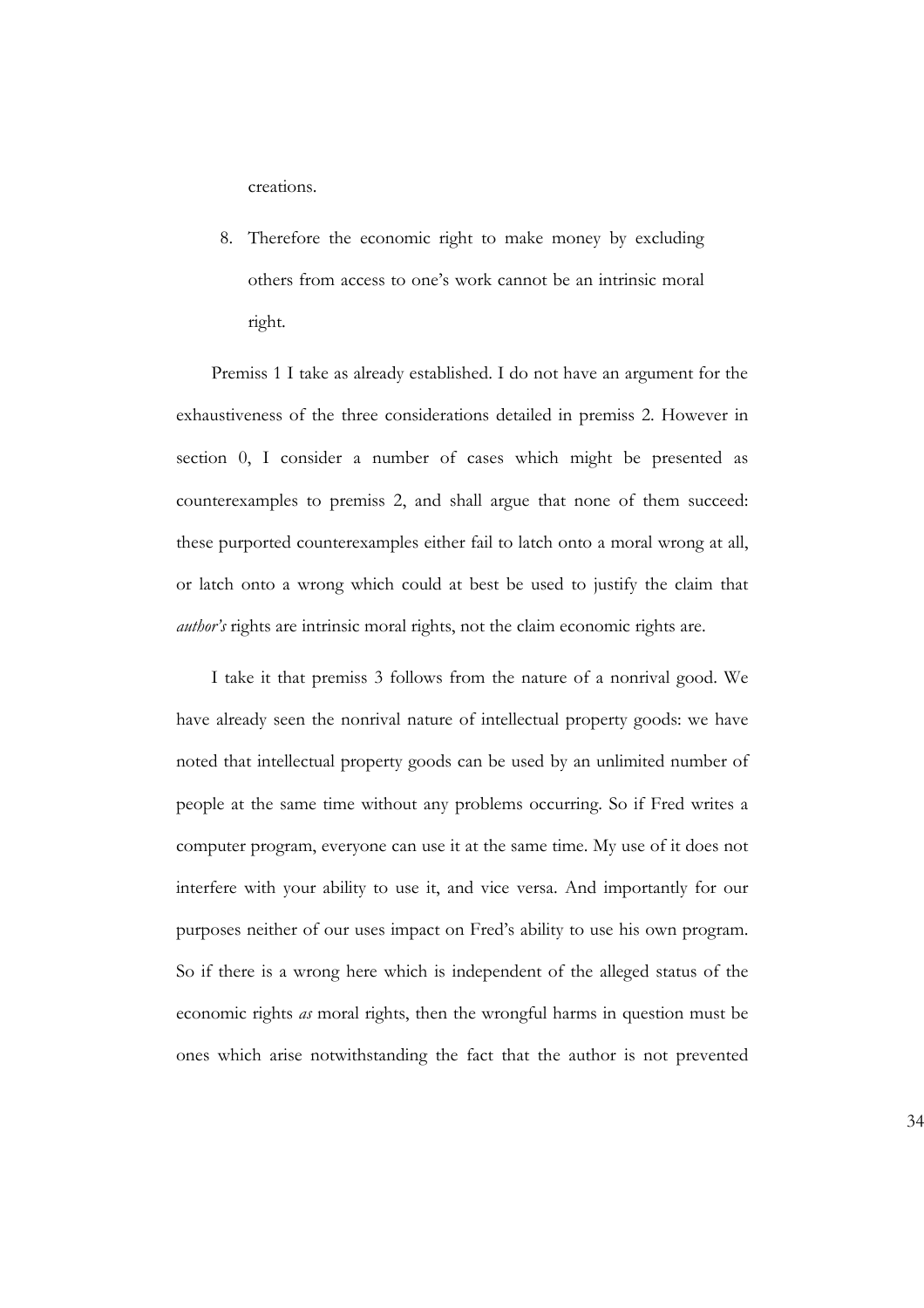from using his work*.*

A possible objection to premiss 4 is that the author cannot use her creation as a way of making money in the same way that she would previously have been able to had there been intellectual property protection, and this constitutes a wrongful harm to her. However while it is true that this would constitute a harm given current baseline assumptions about what authors can expect, the case has not been made that it should count as a *wrongful harm,* unless we presuppose the moral right to own intellectual property.<sup>38</sup>

I shall proceed as follows. First, I shall consider a case which attempts to pump the intuition that copying someone's creation without their permission really is wrong. I shall argue that this case is fails to establish what it sets out to. Second, I shall consider the claim that we have a fundamental interest in being able to exclude others from our intellectual creations. I shall argue that there is little to be said in favour of this claim, and that the feeling that there is such a fundamental interest is best explained as arising from a reification of the legal protections of intellectual property, rather than from a moral entitlement to such legal protections. Third, I examine the possibility of justifying the claim

<sup>&</sup>lt;sup>38</sup> Hence the same principle as we saw in the slave holder case applies: when someone has no right to a particular advantage, they cannot use the mere fact that they would be made worse off by losing that advantage as an argument in favour of them having an intrinsic moral right to that advantage.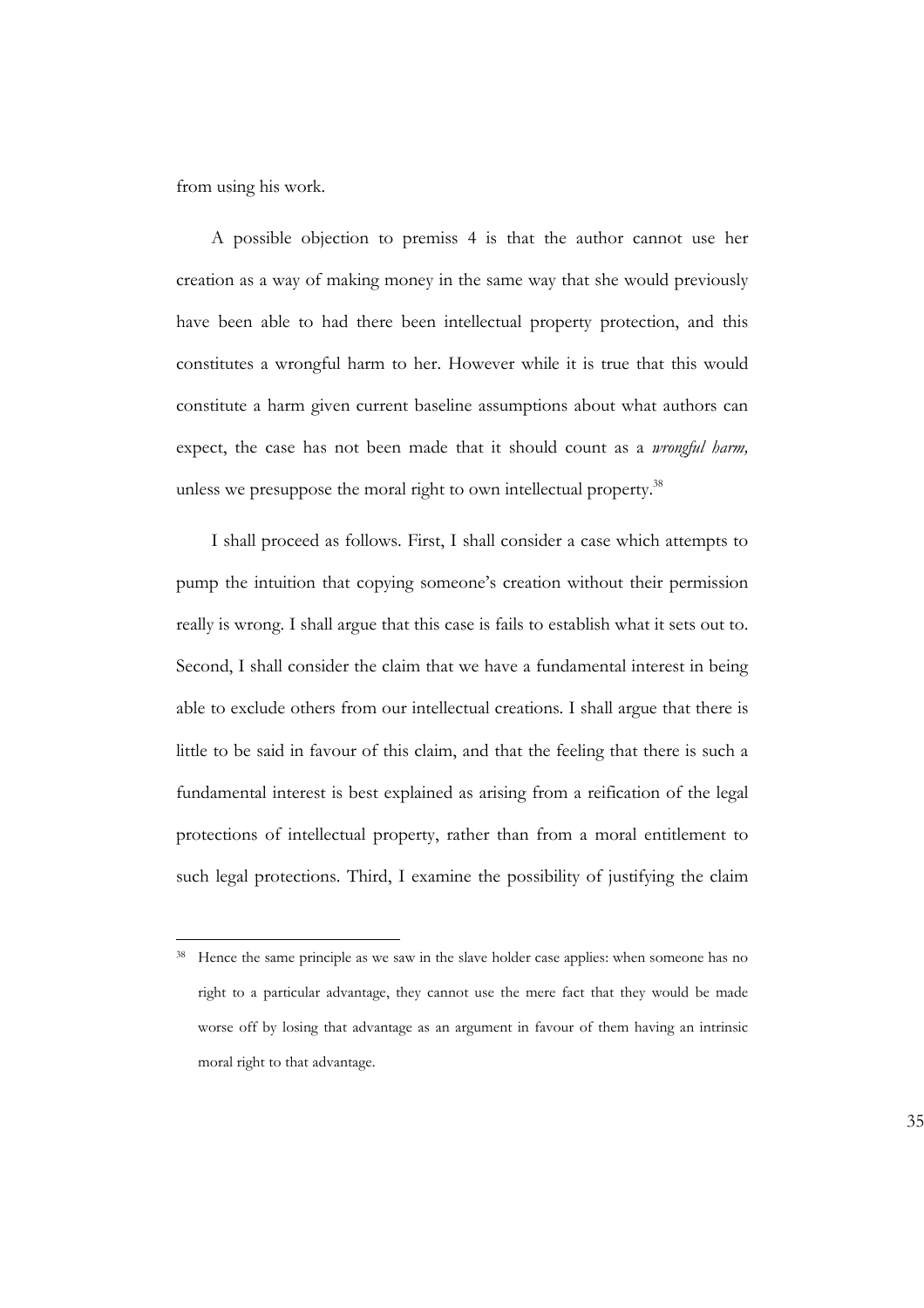that unauthorised copying of intellectual products is wrong in terms of the ethics of free riding, and argue that the prospects are weak.

#### *1 The Enterprising Bootlegger*

Obadiah is a talented blues musician, who frequently plays live, but is so disorganised that he never manages to get into a studio to record his songs and release an album. Quentin records one of Obadiah's performances, and sells copies of it, without giving Obadiah any share of the takings. The recording sells well, and Quentin becomes rich, whilst Obadiah remains poor.

We would usually say that Obadiah has been wronged in this circumstance. But before we leap to the claim that this shows that Obadiah has been wronged in a way which would speak in favour of an intrinsic moral right to exclude others from distributing copies of his work without his permission, we should return to the distinction between *mala in se,* and *mala prohibita.* In order to show that there is an intrinsic moral right here, we need to show not just that what Quentin does is wrong, given a background set of practices which enforces ownership of songs and performances of songs under the law, but also that it would be wrong even if there were no such background practices.

However, if we strip away any expectation that there are such background practices, it seems much less plausible to think that what Quentin does is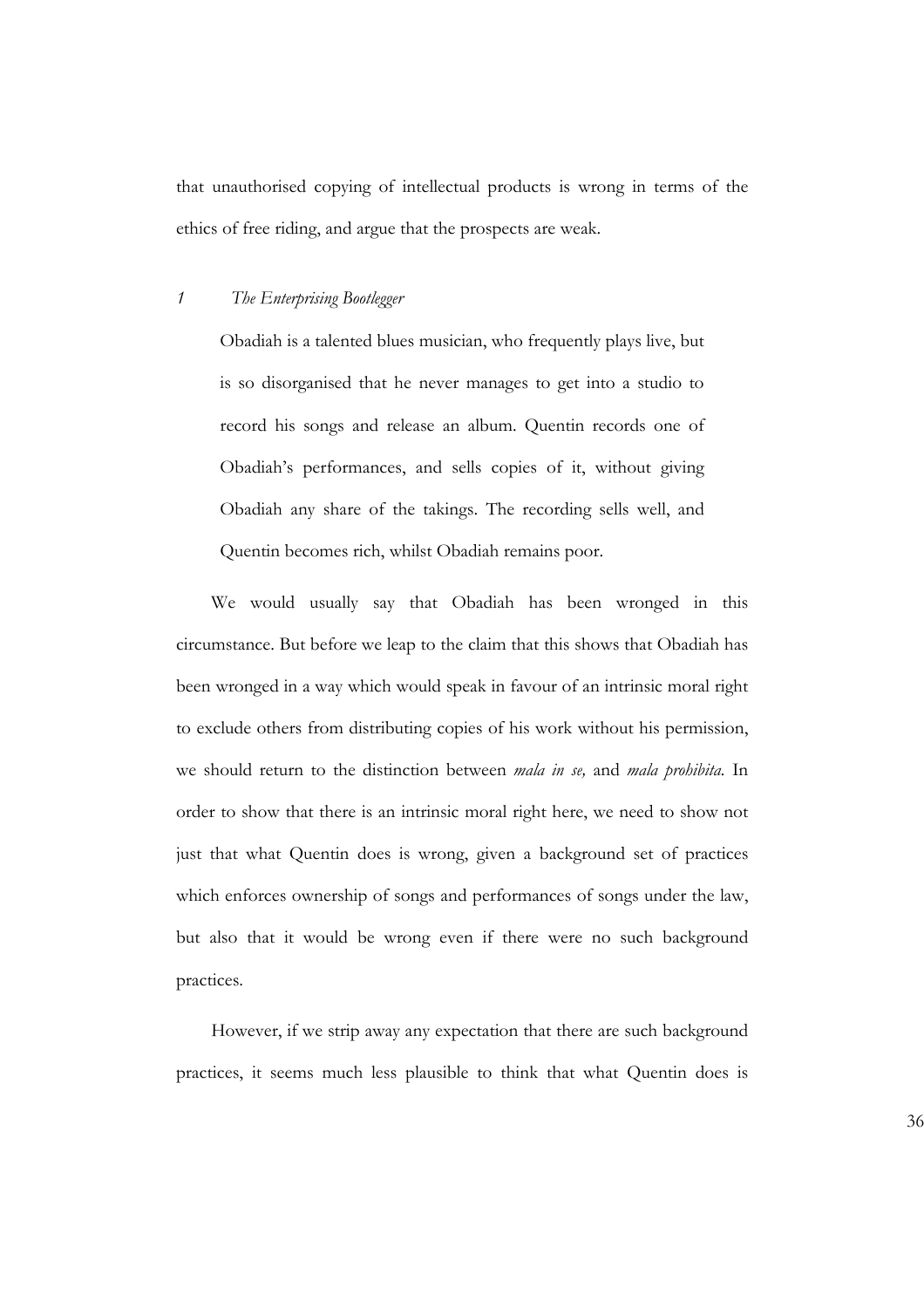wrong. First, it does not seem that Quentin makes Obadiah worse off than he would otherwise have been: Obadiah would still have been poor even if Quentin had not marketed his recordings.<sup>39</sup> It might be possible to argue that this case is similar to the one where the rescuer makes a grossly exploitative offer. Many people argue that the rescuer wrongfully harms the person whom they rescue, despite the fact that the rescuer does not make them any worse off than they would have been without the rescue, because the rescuer has a moral duty to perform the rescue. Similarly, it might be the case that Quentin wrongfully harms Obadiah despite the fact that he does not make him any worse off than he would have been without Obadiah's recording. But we would still require an account of why this would constitute a wrongful harm.

#### *2 A fundamental interest in excluding others?*

One possible way forward for the defender of intrinsic rights to own

37

<sup>39</sup> One could argue that Obadiah's life would be made worse by his resentment at not getting the money from the bootleg album sales. However our judgement that he would be resentful is likely to be coloured by our judgements about how someone would feel at this given the current practices we now have, when we should here be deliberately setting these practices on one side. Second, resentment is not a reliable indicator that a wrongful harm has occurred, given that we often feel resentment (and harm ourselves by being resentful) when our resentment is not a morally appropriate response to the success of others. We should also point out that Obadiah's life might also be improved by his greater fame, and ability to attract more people to his shows.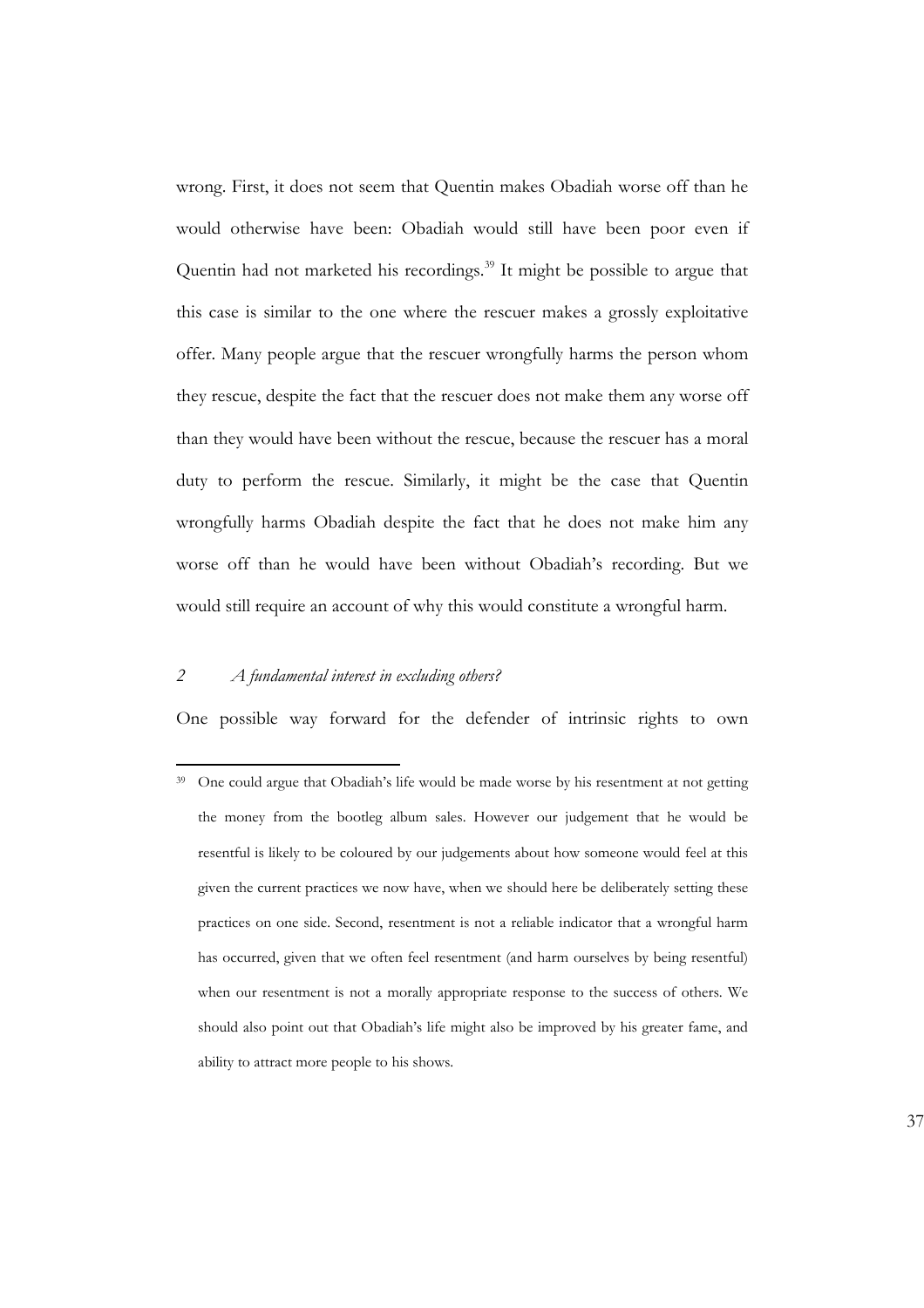intellectual property would be to claim that there is a compelling interest merely in being able to exclude others from making use of your ideas without your permission, and that this is the basis for the moral right to own intellectual property. For instance, some authors feel that they suffer what is sometimes known as a 'dignitary harm' by someone else distributing their work without their permission, and this feeling might be taken to be an indication that there is an interest here of sufficient weight to ground an intrinsic moral right.

The important question here is whether we should believe that there is a compelling interest in being able to exclude others from the use of one's ideas. It is important to note that (as we saw earlier) this reason could not be the type of reason have to be able to exclude others from *rival* goods.<sup>40</sup> Rather, making this argument would require us to defend a compelling interest simply in excluding others from the use of ideas one has created. But it is far from clear why we should think that there *is* such an interest.<sup>41</sup>

Whilst it is certainly true that some people do take themselves to have such an interest, I suspect that the best explanation for why they believe that

<sup>40</sup> Hettinger (1989, 35)

<sup>41</sup> See for example, Penner (2000, 70): "The right to property is grounded by the interest we have in using things in the broader sense. No one has any interest in merely excluding others from things, for any reason or no reason at all."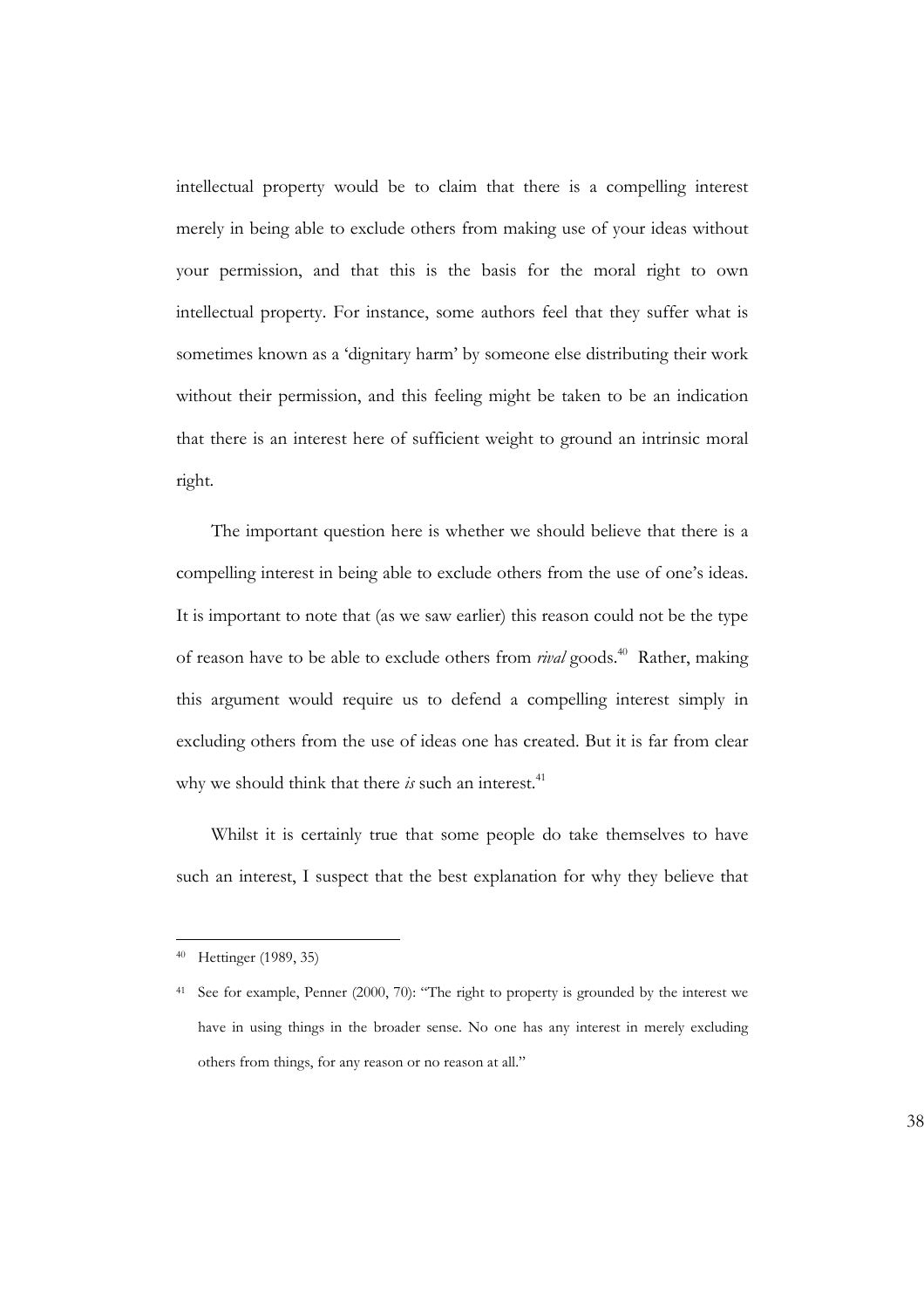they have this interest is a debunking one. Waldron (1993b) gives a plausible explanation for how legislating for intellectual property rights might come to create the feeling in authors that they have a fundamental moral entitlement to exclude others from the use of their works. He argues that there are two reasons why we may come to believe in intrinsic moral rights in this case. First there is a 'natural tendency to reify rights even when they are set up and justified on purely utilitarian grounds'. (1993b, 851) Second, there is a specific reason why the kind of legal rights posited for the ownership of IP are particularly prone to reification. This is that intellectual property legislation creates incentives to encourage authors to create more works, and there tends to be a slide between thinking that it is a good thing to provide incentives to authors so that the social good is maximised, to the thought that the people incentivised deserve and are entitled to these rewards:

"Incentives work by conferring benefits on those whose activity we are trying to encourage. Such a benefit may be seen as a reward for their efforts. Rewards are what we characteristically provide for moral desert; we reward the deserving and penalize the undeserving. Therefore, authors deserve the intellectual property rights that are secured to them in the name of social policy. The thought moves from *encouragement* to *incentive* to *benefit* to *reward* to *desert*, so that something which starts off as a matter of desirable social policy ends up entrenched in an image of moral entitlement"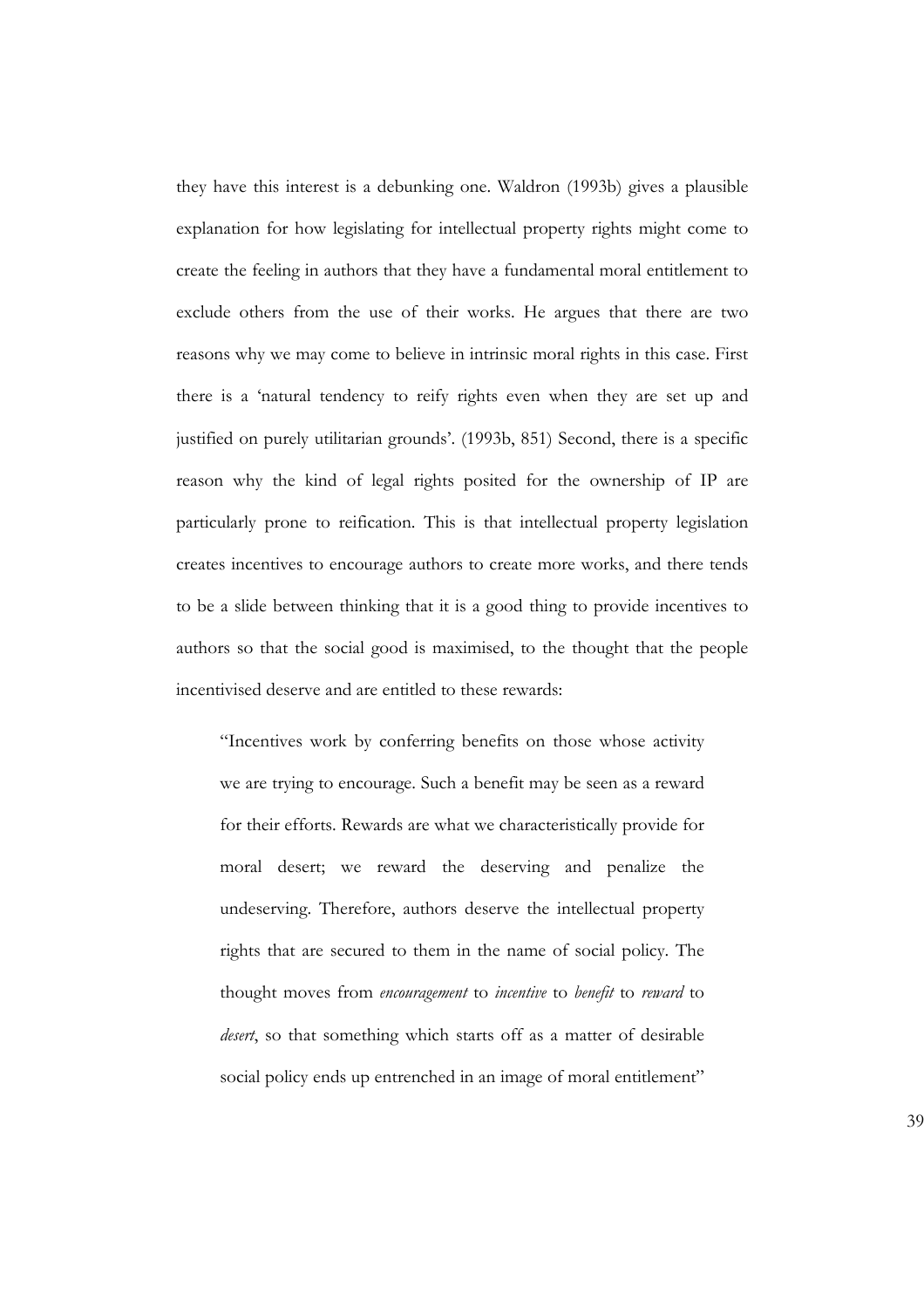#### (1993b, 851)

In default of any plausible argument in favour of the claim that there is a fundamental interest in excluding others, I find Waldron's the most convincing explanation for why some people might nonetheless believe there to be such an interest.

#### *3 Taking unfair advantage of another's efforts*

I take it that the claim that claim that there is a fundamental interest in excluding others looks weak. The only other plausible way of defending an intrinsic right to own intellectual property is to explain the source of the wrongness of unauthorised copying in terms of an appeal to 2c, namely that in copying without permission, the copier wrongs the author by unfairly taking advantage of her creative effort.

I shall now pass on to consider the plausibility of 2c, and in doing so, defend premiss 5. 2c is often adverted to in discussions of intellectual property. The underlying thought, I take it, is very roughly that when someone expends their effort to add value to some thing, she thereby acquires an entitlement to this added value, and that to prevent her from retaining this added value is to wrong her.

However, the problem is that this principle looks far too broad as it stands. Benefiting from others' labour without compensating them is a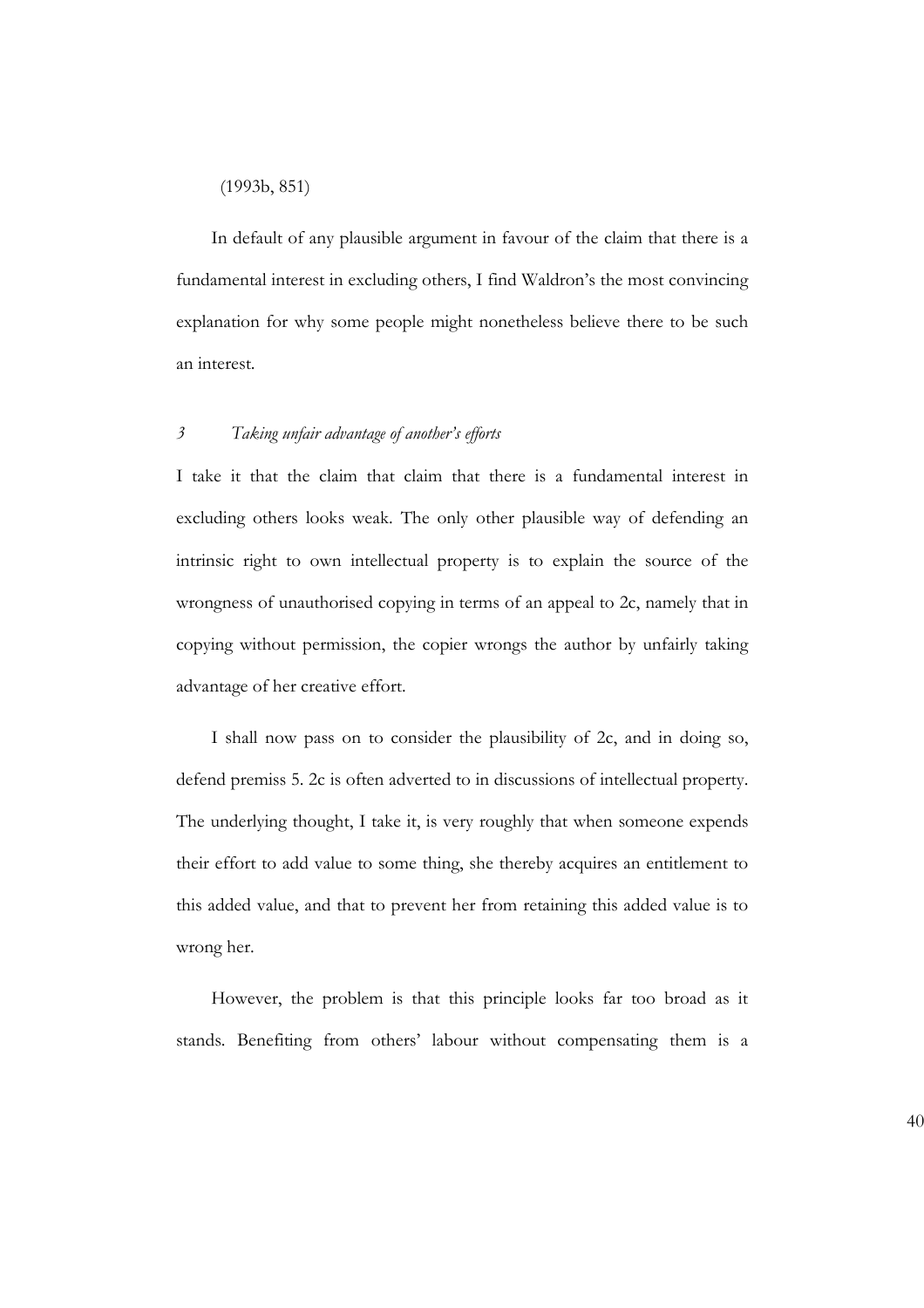ubiquitous feature of human life. For example, suppose that Jane uses her own effort to create some fireworks, which she lets off in her garden. The firework display is visible from some distance away. Is Jane wronged if people watch the firework display from their own gardens without her permission? I think that would be very implausible to claim that she is wronged by this. The effort she has put into making the fireworks does not give her any claim to exclude others from watching them, and so nobody takes unfair advantage of her if they watch the display without her permission.

Where there is no pre-existing agreement to pay for the benefit, free riding is by no means always unfair.<sup>42</sup> On the contrary, it is unfair only where it imposes a cost on the person who is providing the benefit. And where we are dealing with the unauthorised breach merely of the economic rights, it will never be the case that the use imposes a cost on the person providing the

<sup>42</sup> This is well argued by Lemley: "If I plant beautiful flowers in my front lawn, I don't capture the full benefit of those flowers – passers-by can enjoy them too. But property law doesn't give me a right to track them down and charge them for the privilege... Nor do I have the right to collect from my neighbors the value they get if I replace an unattractive shade of paint with a nicer one, or a right to collect from society at large the environmental benefits I confer by planting trees... If 'free riding' means merely obtaining a benefit from another's investment, the law does not, cannot, and should not prohibit it." (Lemley 2005, pp. 1048-9)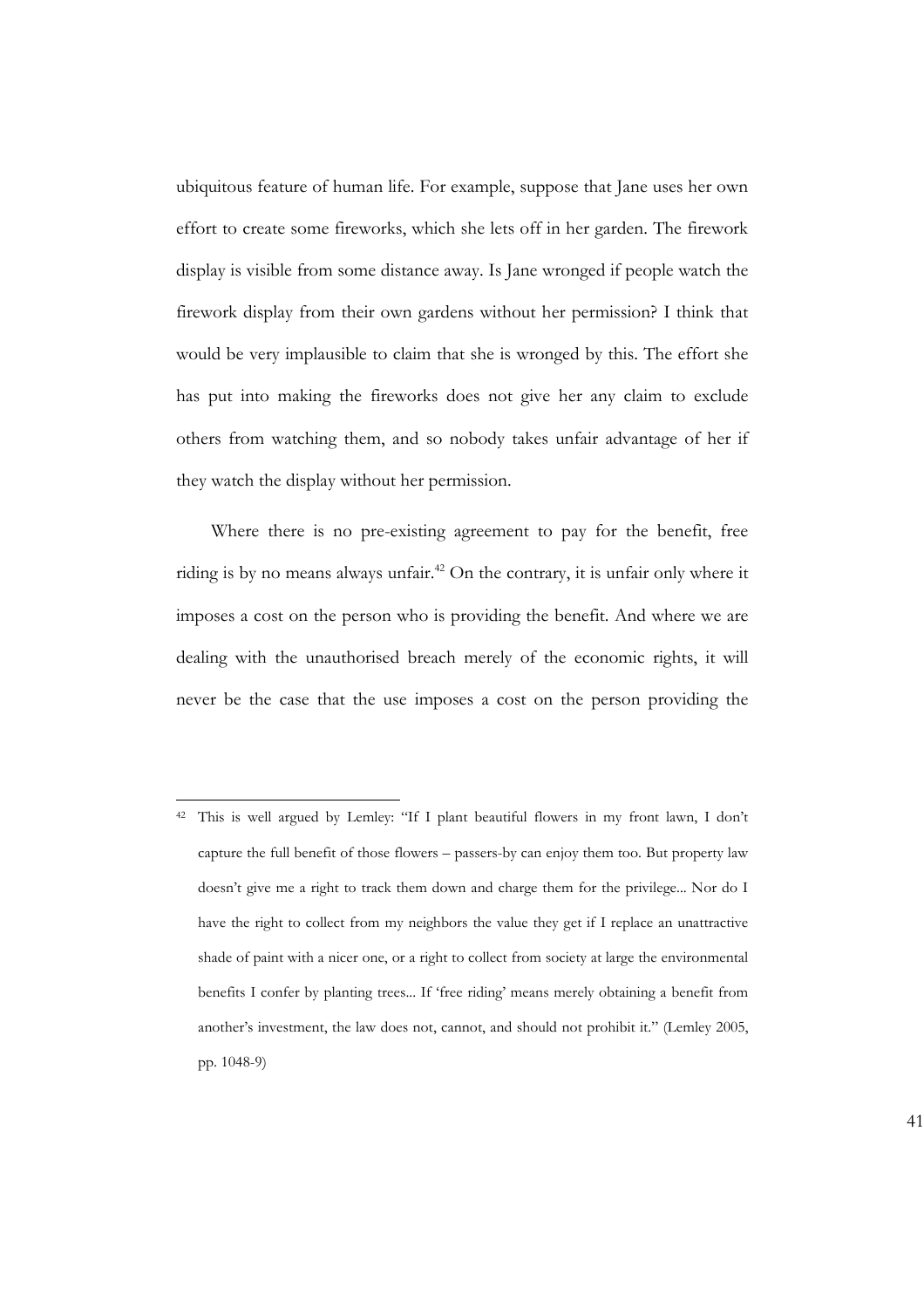good.<sup>43</sup> So it follows that we cannot justify the claim that the economic rights are intrinsic moral rights in the way that 2c suggests.

I take it that this establishes premiss 5 of the argument. The next section examines some cases which might seem to be apparent counterexamples to the claim made in premiss 7.

## **IV Some Cases Which Might Seem To Support The Intrinsic Right To Own Intellectual Property**

In this section I shall examine various cases in which it might be claimed that wrongs are done to the authors of intellectual property goods by using their intellectual property goods in certain ways. I shall argue none of these cases speaks in favour of an intrinsic right to own intellectual property. In some of the cases, the appearance of wrongdoing is illusory, whilst in those which do involve wrongdoing, the wrongdoing is not of a kind which could support the claim that economic rights are intrinsic moral rights. I shall therefore conclude that the Master Argument is sound, and that there is not an intrinsic moral right to own intellectual property.

#### **A The Jealous Author**

*Simon is a frustrated author who used to be very successful, but now spends most of his time*

<sup>43</sup> As I said before, I am leaving on one side cases where information *is* rival.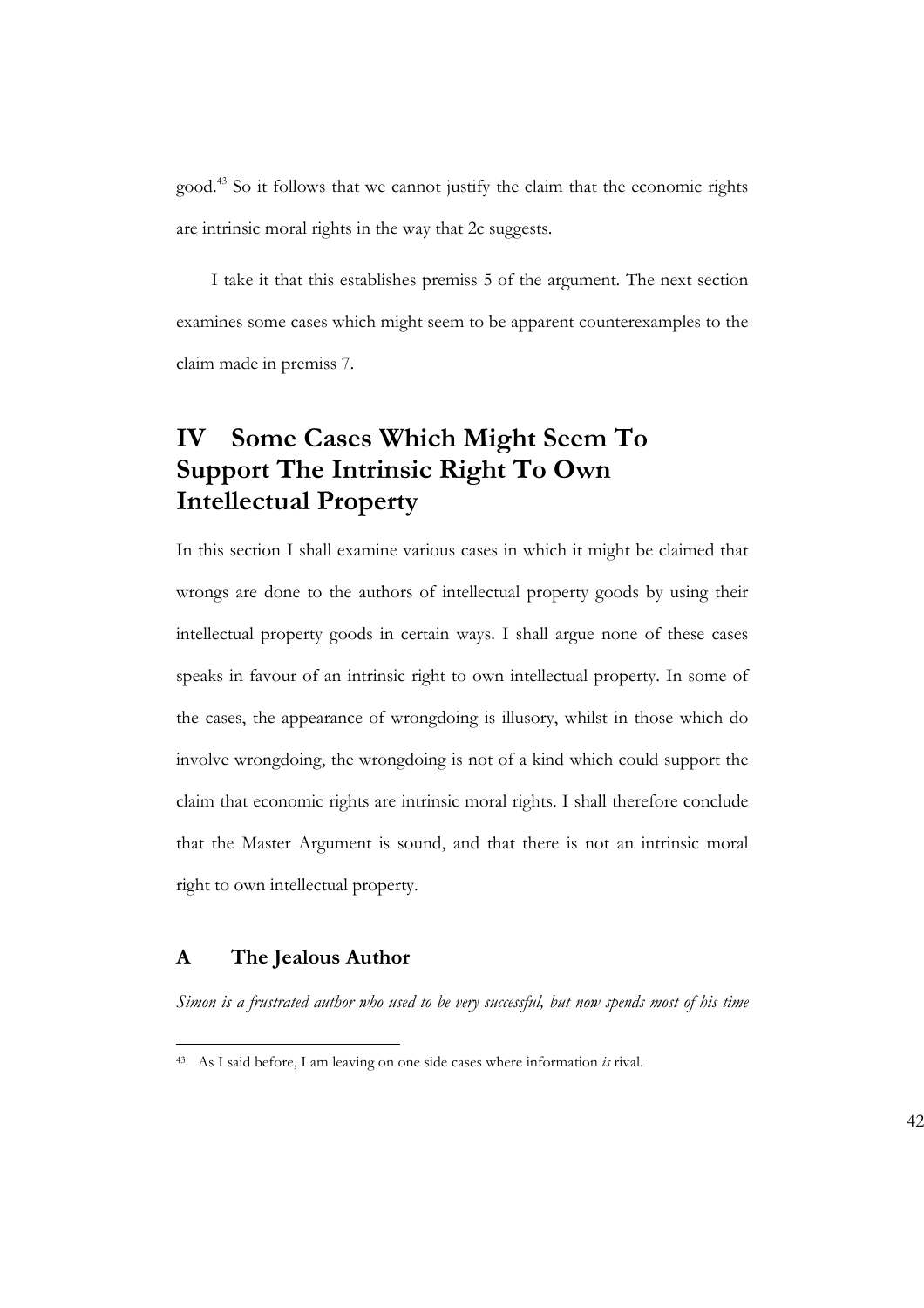*trying to sabotage other authors' work. His rival is about to complete a manuscript which Simon fears will be very good. So Simon sneaks into the rival's house, and wipes his computer and all his backups of the novel.*

I take it that it should be uncontroversial that Simon wrongfully harms his rival by destroying his manuscript. But is this the type of wrongful harm which could be invoked to support the claim that the rival has an intrinsic moral right to own his manuscript which includes the economic rights to exclude others from copying it? I don't think so. Simon's case involves the *destruction* of all tokens of a type and thus either destroying the type, or rendering it uninstantiated (depending on one's metaphysical theory of types) rather than – as in the types of case we are focusing on – the *unauthorised creation* of another token of a type.

We need to separate which factors are important, and it pays to consider two cases which share some features with Simon's. First, consider a case where A owns a physical object which instantiates a particular type, and A then destroys this object, whilst leaving the type instantiated in other copies. This will usually not be wrong at all: if A chooses to use his copy of Harry Potter as kindling, he has not wronged JK Rowling. And if the physical object which instantiates the type is destroyed without the consent of the owner of the physical object, it is the owner of the physical object who is wronged, rather than the copyright holder. (If B destroys A's copy of Harry Potter without A's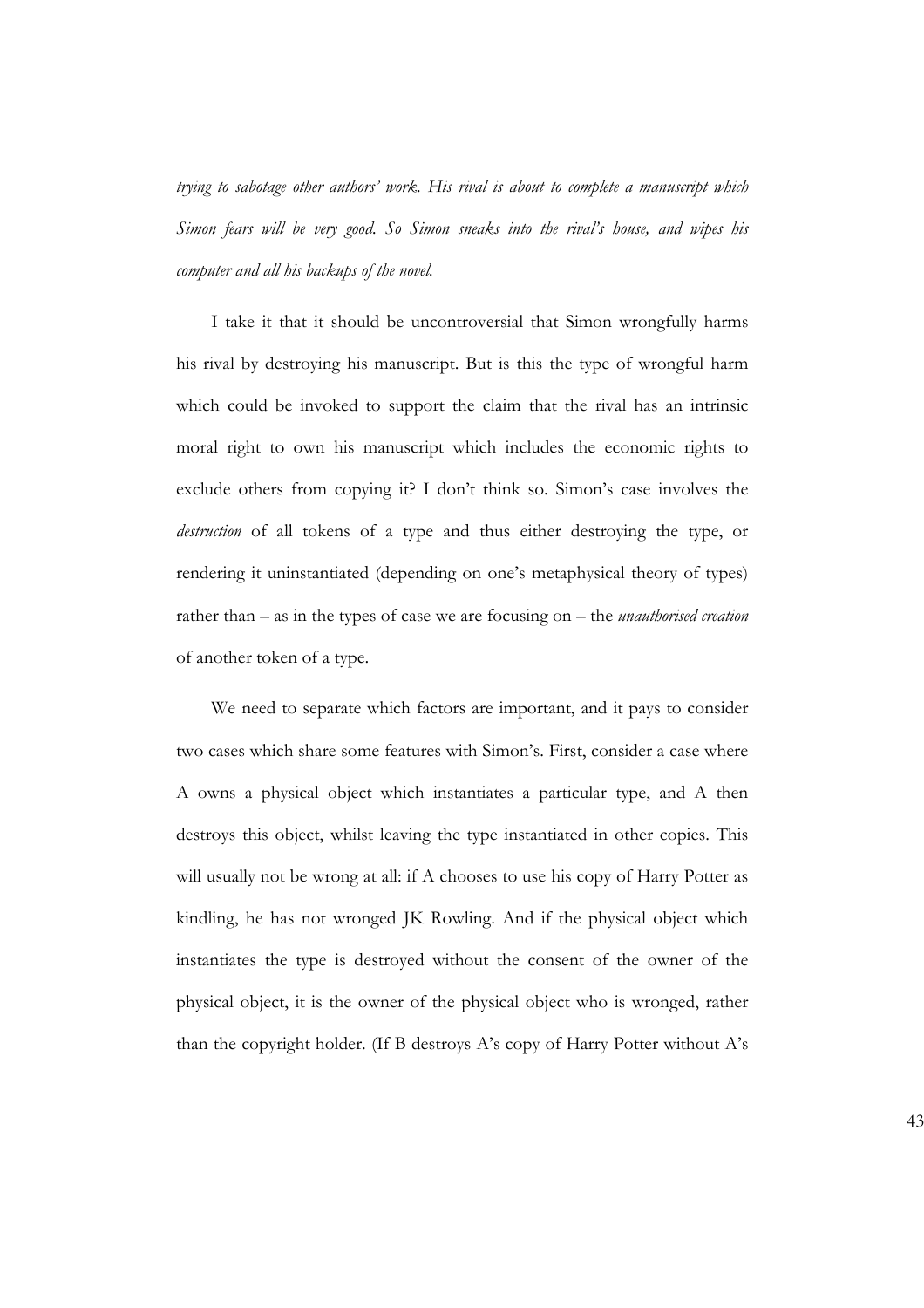consent, then then B has wronged A, not JK Rowling).

Second, consider a case where A owns a physical object which is *the only* instantiation of a particular type, and A then destroys this object. Suppose every copy of the book B wrote has been destroyed except the one that A owns. Would B have a moral right that A forebear from destroying his copy of the book? I think that it is arguable that B would have such a right: this is because of the elements of his personality he has invested in the work, and the fact that this investment of personality will be destroyed. Notice, however, that this is a reason to think that author's rights could be intrinsic rights, not that economic rights are.

I suggest that consideration of these two cases suggests that wrongness of what Simon does is captured by (a) the wrongness of destroying a physical object that his rival needs to live his life in the way that he wants to (this wrong looks to be similar in type to, say destroying the rival's house or his car), and (b) destroying something in which his rival had invested his personality. Neither has much to do with any economic rights his rival has in his writing. In short, even if economic rights were intrinsic moral rights, they would be rights to prevent people producing different instantiations of a particular type. They would not be intrinsic moral rights to prevent others from destroying instantiations of the type.

44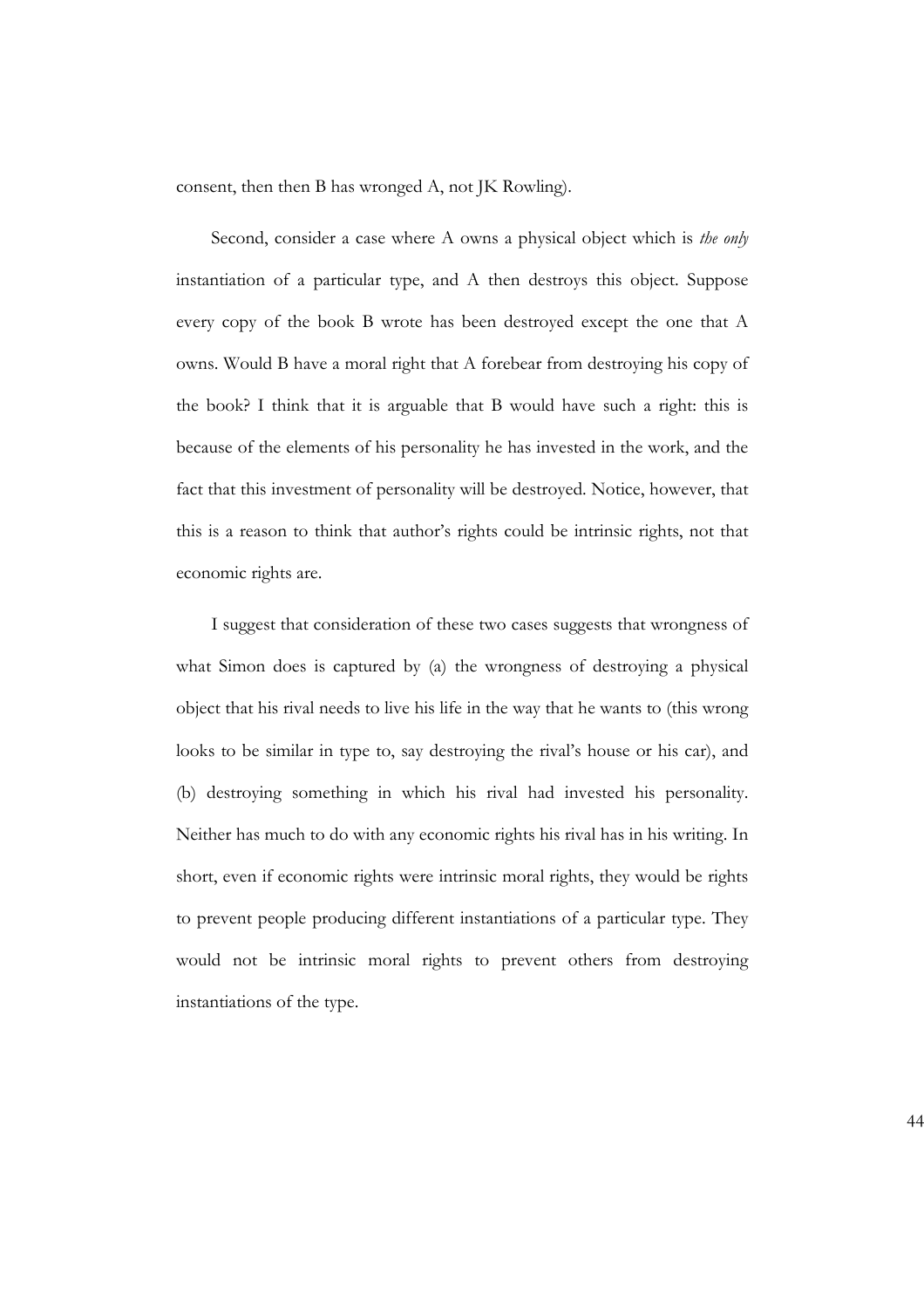#### **B The Untrustworthy Nanny**

*Celia works as a nanny for a well known celebrity. One day she finds the celebrity's secret diary. She reads it (it turns out to be satisfyingly salacious), and takes a photocopy before replacing it. Some months later she sells her copy of the diary to a tabloid newspaper for a large fee.*

Clearly it is possible to wrongfully harm someone by distributing copies of their private diary without permission. This certainly looks like a wrongful harm which is separate from the putative moral right to own intellectual property. So could it function as a justification for the claim that the economic rights are intrinsic moral rights? I think it could potentially function as a justification for some of the "author's rights" elements that I have been talking about, but I do not see how it could function as a justification for the economic rights. For the wrong in this case seems to consist in *making public* something that the celebrity had a right not to be publicised. The wrongness seems to consist in the breach of privacy (and perhaps in addition breach of trust) rather than in the copying per se.

We can see this for two reasons. First, even if the nanny had not copied the work at all, but had merely read it and made it available for other visitors to the house to read, then she would still have wronged the celebrity by breaching her privacy. So the wrongness of the breach of privacy does not depend on breach of the economic rights. Second, in cases such as those which the Master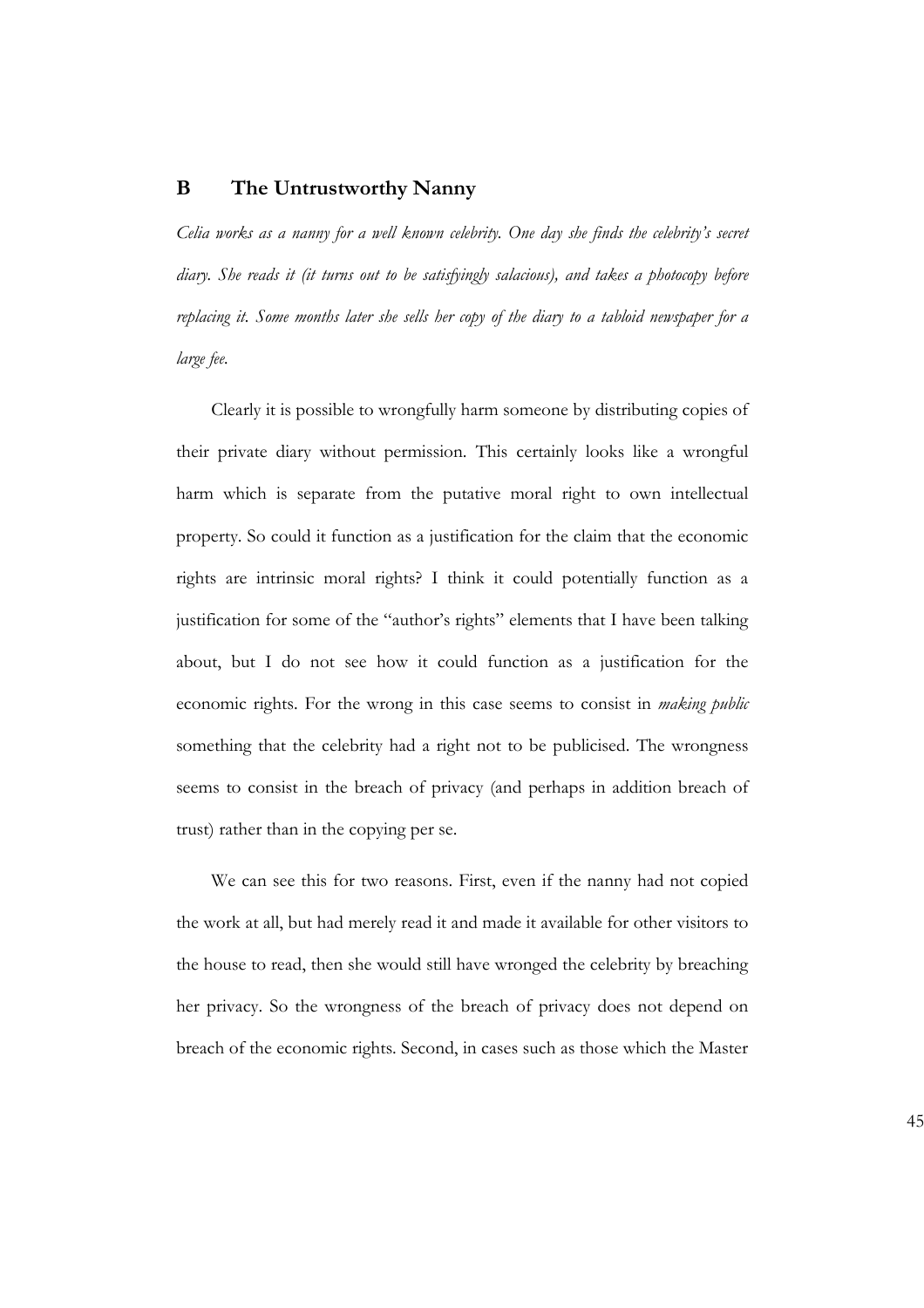Argument is particularly targeted at, where someone redistributes without modification work that has already been published, it is extremely implausible to imagine that such copying could be wrong because it breaches privacy. If an author has consented to publish something then eo ipso they have waived their rights to privacy in relation to this thing. So clearly in these types of case, the unauthorised copier cannot be wronging the author by *making the work public:* the author has already done this.

#### **C Peter the Plagiarist**

*Peter is a busy doctor, who needs to be seen to be publishing if he is to get promoted. He is not fully up to speed with all the topics he needs for his article, so he lifts a couple of paragraphs from another journal article without acknowledging this, believing that it is unlikely that the journal's referees will notice.*

Again, it is very plausible to think that what Peter does is wrong. But it is far from clear that the specific nature of the wrong supports the claim that economic rights are intrinsic moral rights. This is so for two reasons. First, the wrong in question seems to support the claim that there are author's rights, not economic rights. For the wrong is one of withholding recognition from the writer of the other article, not of distributing those passages without his permission. (Had Peter fully acknowledged the use of the source, then the original writer could not have legitimately claimed to have been wronged, even if Peter quoted the other article without the author's permission). Second,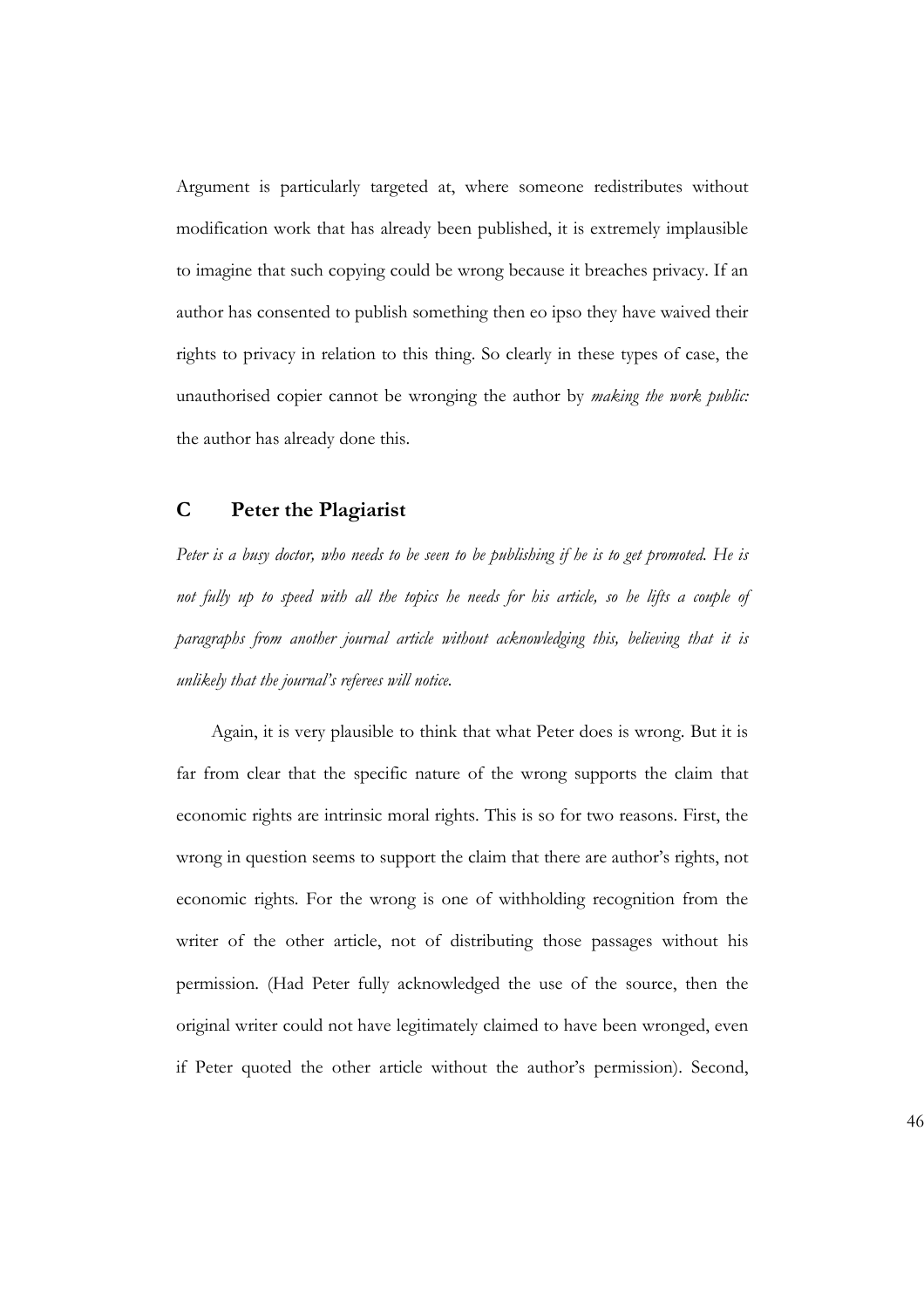plagiarism will often remain wrong even when the person whose work is plagiarised consents to the plagiarism. (Suppose, for example, that Xavier submits a lightly edited copy of an essay that his friend submitted for the Philosophy 101 course the previous year). This suggests that the wrongness of plagiarism could be only partially explained in terms of violations of the rights of the original author in any case.

#### **D Gianni the Interfering Copyeditor**

*Gianni is a copyeditor for philosophical journals, who likes to spread confusion by maliciously inserting the word "not" at strategic intervals.*

This looks like a wrongful harm which is separate from the putative moral right to own intellectual property. So could it function as a justification for the moral right to own intellectual property? Again, I think it could function as a justification for some of the "author's rights" elements that I have been talking about, but I do not see how it could function as a justification for the economic rights. For remember, we are interested in whether there could be a moral right to exclude others from distributing *unaltered copies* of published work, and ex hypothesi, when someone interferes with the integrity of an author's work, they are altering the work. So I do not think that concerns about the integrity of the work could ground a moral right to exclude others from copying.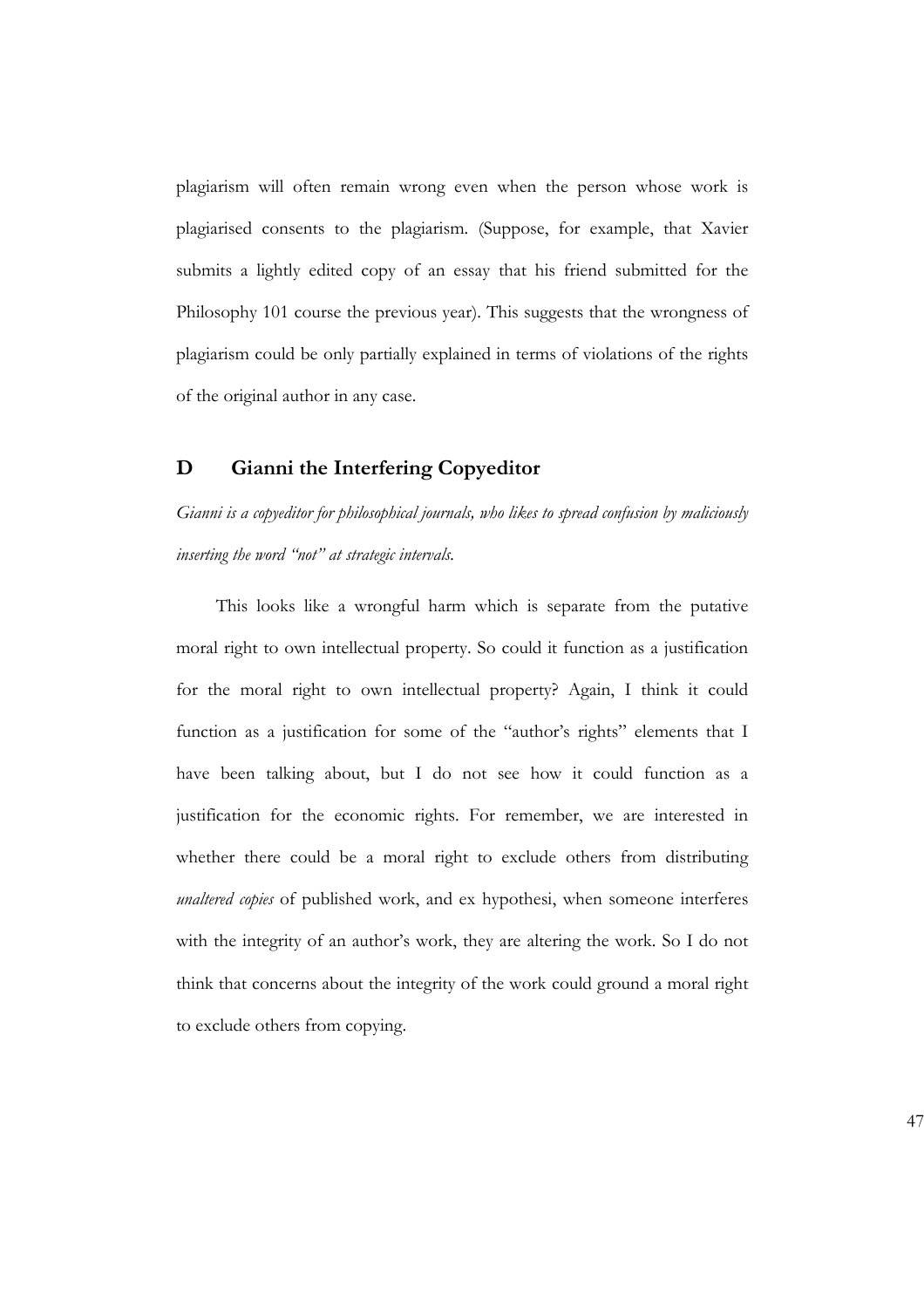#### **E Breaking a Promise Not To Copy**

*Carla sends Dan a draft of her latest work, on the condition that he promises not to distribute the draft. However Dan does distribute copies of the draft to all and sundry.*

Clearly, if you make a promise not to circulate the draft of someone's work, and then you do, then other things being equal you will have wronged the person you have promised. But this consideration could not ground a general moral right to exclude others from copying. If there were an intrinsic moral right to exclude others from copying, the owner of the intellectual property would have to have moral authority to exclude others from copying, even where they had not promised to refrain from copying. You cannot have an intrinsic moral right that people are only bound to observe if they actually consent (or have actually consented) to do so.

#### **F The Bioprospector**

*Jan is a bioprospector, who goes into indigenous communities to discover medical knowledge which he can sell on to Western pharmaceutical companies.*

It is not clear that there is a wrongful harm here. The mere fact of going to another part of the world, and learning from the way things are done there, and then applying this knowhow elsewhere does not constitute a wrongful harm or other wrong. The fact that knowledge is "traditional" does nothing to justify the claim that making use of it is wrong. However, there are many ways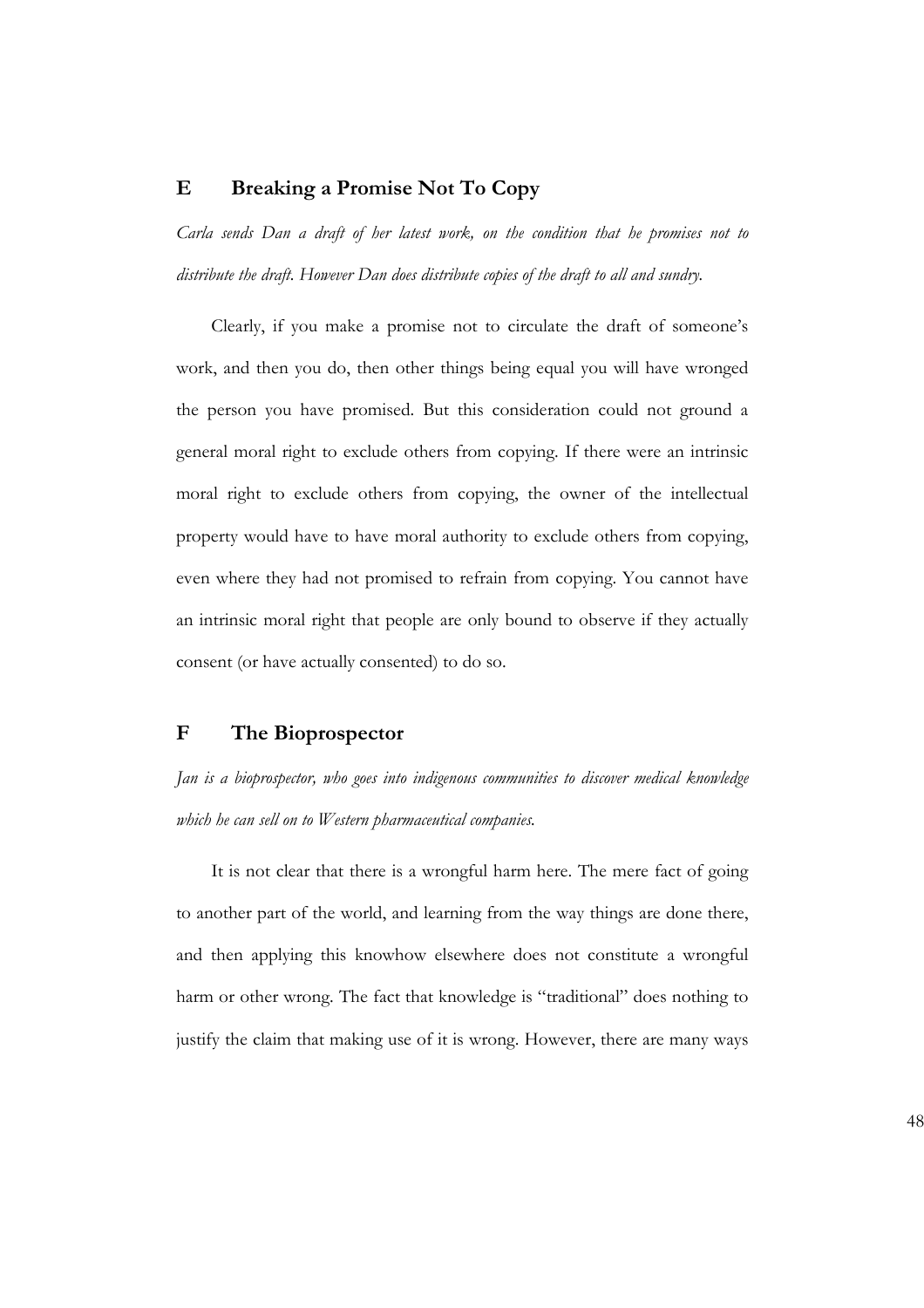in which Jan might wrong the indigenous population in collecting the information: for example, he might breach a promise not to divulge their secrets (as in 0), he might obtain the relevant knowhow by deception; the companies who buy the knowhow might attempt to exclude the indigenous tribe from using it through a patent. But leaving aside such kinds of case, there is no wrong here.

### **G Wrapping up the Master Argument**

I have argued that the mere fact that the creator is deprived of the ability to make money by excluding others from copying or otherwise making use of their work is not in and of itself a wrongful harm or any other kind of wrong. And we have now examined a number of other cases where the creator of an intellectual property good appears to be wronged in some way by the unauthorised use of what they have created to see if any of these cases could provide support for the claim that the economic rights could be intrinsic moral rights. And we have found that none of them do. There is thus no justification for thinking that economic rights over intellectual property could be intrinsic moral rights.

## **V Conclusion**

I have argued that we should make a distinction between two different aspects of intellectual property rights: authors' rights and economic rights. Economic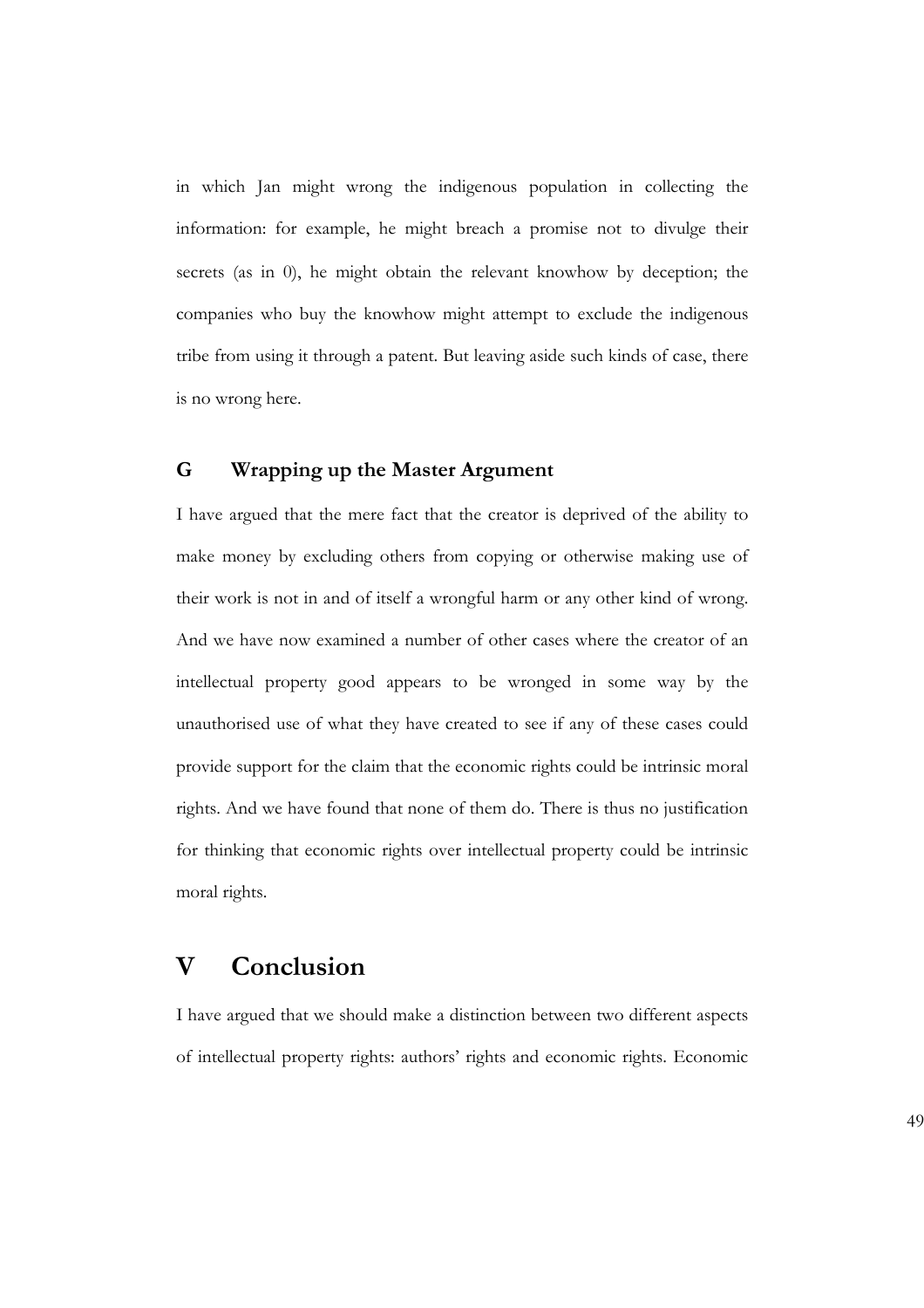rights cannot be intrinsic moral rights, as they cannot meet the conditions set down by the *Rights Justification Principle.* Actions which infringe only on economic rights (and not on author's rights) cannot be *mala in se*: they are permissible unless they are legally prohibited.

However, the Master Argument does not establish that economic rights are in general unjustified. There may still be good reasons (e.g. consequentialist ones) for intellectual property protection legislation which grants legal economic rights to authors, even where this is not required by intrinsic moral rights.

### **References**

- Ackerman, Bruce, *Private Property and the Constitution* (New Haven: Yale University Press, 1977)
- Christman, John, *The Myth of Property: Toward an Egalitarian Theory of Ownership* (Oxford: Oxford University Press, 1994).
- Cruft, Rowan, 'Against Individualistic Justifications of Property Rights', *Utilitas* 18(2) (2006): 154-172.
- DePaul, Michael R., 'Intuitions in Moral Inquiry' in David Copp (ed.) *The Oxford Handbook of Ethical Theory,* (Oxford: Oxford University Press, 2006), pp. 595-623.
- Duff, R. A., 'Crime, Prohibition and Punishment', *Journal of Applied Philosophy* 19(2) (2002): 97-108.
- Dworkin, Ronald, 'Rights as Trumps'*,* in Jeremy Waldron (ed.) *Theories of Rights,* (Oxford: Oxford University Press, 1984), pp. 153-67.
- Eleftheriadis, Pavlos, 'The Analysis of Property Rights', *Oxford Journal of Legal Studies* 16(1) (1996): 32-54.
- Feinberg, Joel, *Harm to Others*, (Oxford: Oxford University Press, 1984).
- Feinberg, Joel, *Harmless Wrongdoing*, (Oxford: Oxford University Press, 1990).
- Fisher, William, 'The Growth of Intellectual Property: A History of the Ownership of Ideas in the United States', *Eigentumskulturen im Vergleich.* (Vandenhoeck & Ruprecht, 1999), pp. 265-91.

Free Software Foundation, *GNU General Public Licence Version* 3 (2007),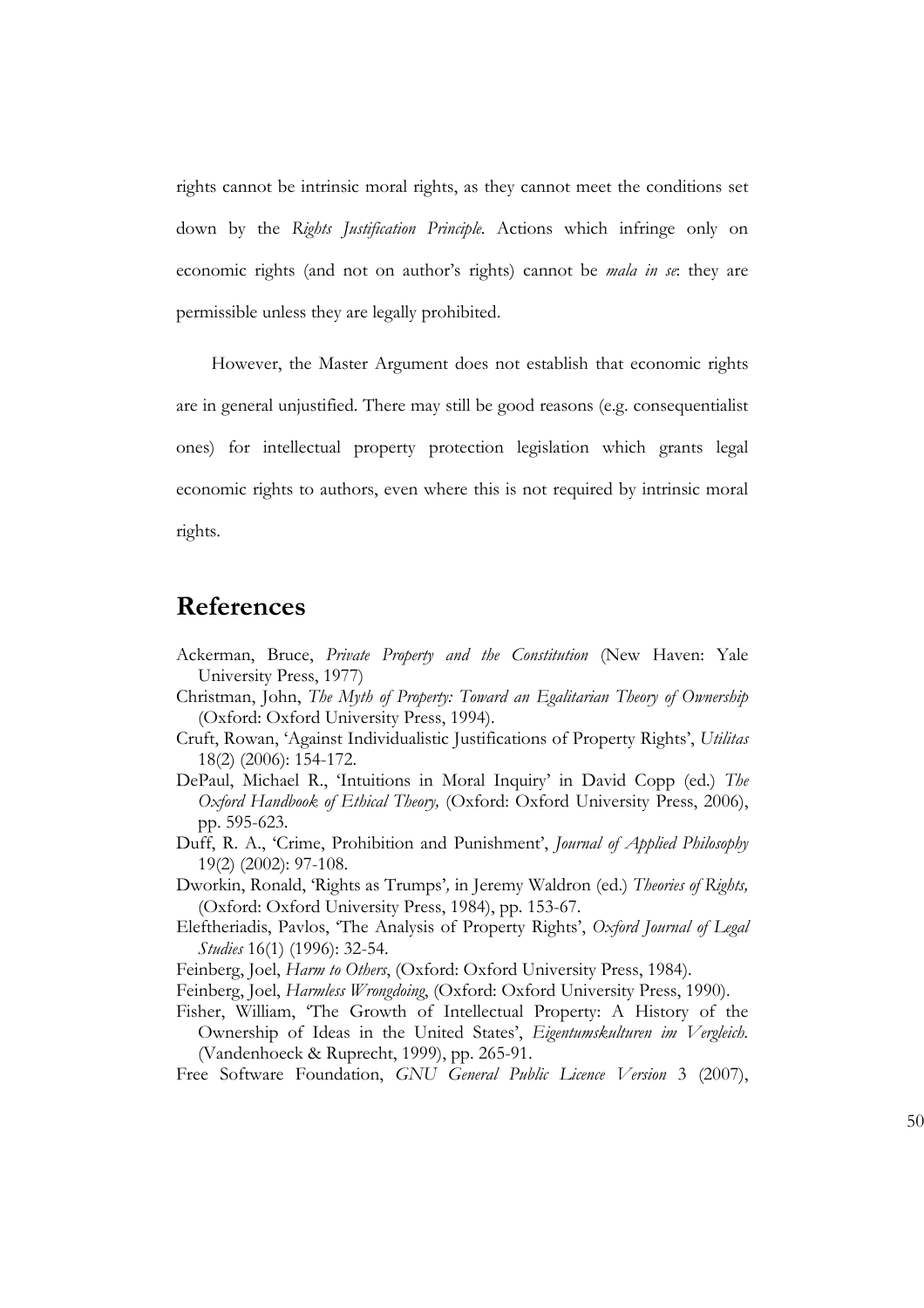available from http://www.gnu.org/copyleft/gpl.html.

- Grotius, Hugo, *On the Freedom of the Seas.* (New York: Oxford University Press, 1923 [1609]).
- Hardin, Garrett, 'The Tragedy of the Commons'. *Science*, 162 (1968): 1243- 1248.
- Hettinger, Edwin, 'Justifying Intellectual Property', *Philosophy and Public Affairs*, 18(1) (1989): 31-52.
- Hohfeld, Wesley, *Fundamental Legal Conceptions as Applied in Judicial Reasoning*, ed. Cooke, (WW, New Haven: Yale University Press, 1919).
- Honoré, Tony, 'Ownership', in A. G. Guest ed. *Oxford Essays in Jurisprudence.* (Oxford: Oxford University Press, 1961), pp. 108-147.
- Jefferson, Thomas, *Letter to Isaac McPherson*, 13 August 1813, in *Writings* 13:333- 35.
- Kramer, Matthew, *A Debate Over Rights*, (Oxford: Oxford University Press, 1998).
- Lemley, Mark, 'Property, Intellectual Property, and Free Riding', *Texas Law Review*, 83 (2005): 1031-1079.
- Penner, JE, *The Idea of Property in Law* (Oxford: Oxford University Press 2000).
- Rawls, John, *A Theory of Justice* (revised edition) (Harvard: Harvard University Press, 1999).
- Rose, Carol, 'The Comedy of the Commons: Custom, Commerce, and Inherently Public Property', *The University of Chicago Law Review*, 53(3) (1986): 711-781.
- Rosen, Lawrence, *Open Source Software Licensing: Software Freedom and Intellectual Property Law.* (New Jersey: Prentice Hall, 2005).
- Scanlon, T. M., 'Rights, Goals and Fairness'*, Erkenntnis* II:1 (1977): 81-94.
- Sen, Amartya, 'Rights and Agency', *Philosophy and Public Affairs* 11 (1982): 3-39.
- Shiffrin, Seana, 'Lockean Arguments for Private Intellectual Property', in Stephen Munzer (ed.) *New Essays in the Legal and Political Theory of Property.* (Cambridge: Cambridge University Press, 2001), pp. 138-167.
- Sumner, Larry, *The Moral Foundations of* Rights, (Oxford: Oxford University Press, 1987).
- Sumner, Larry, 'Rights' in H. LaFollette (ed.) *The Blackwell Guide to Ethical Theory*, (Oxford: Basil Blackwell, 2000), pp. 288-305.
- Waldron, Jeremy, *The Right to Private Property,* (Oxford: Clarendon Press, 1988).
- Waldron, Jeremy, 'Property, Justification and Need'. *Canadian Journal of Law and Jurisprudence,* 6(2) (1993a): 185-215.
- Waldron, Jeremy, 'From Authors to Copiers,' *Chicago Kent Law Review* 68 (1993b): 841-88.
- Waldron, Jeremy, 'Property', *The Stanford Encyclopedia of Philosophy* (Fall 2004 Edition)*,* E. Zalta (ed.), URL =

 $\langle \frac{\text{http://plate.stanford.edu/archives/fall2004/entries/property/}}$ 

Wilkinson, Stephen, *Bodies for Sale: Ethics and Exploitation in the Human Body*